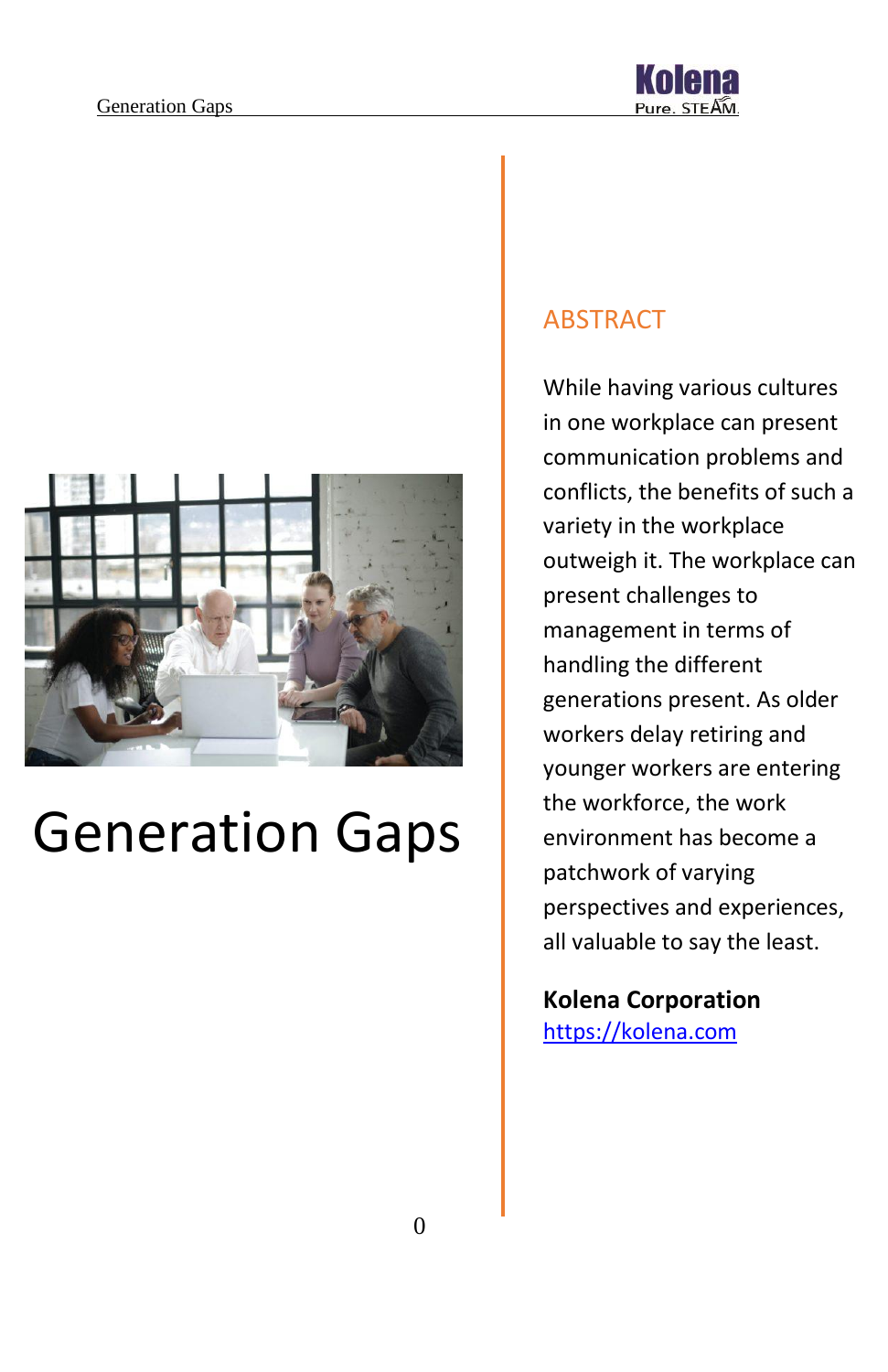

# **Copyright Notice**

Copyright © 2020 by Kolena Corporation.

All rights reserved. No part of this publication may be reproduced, distributed, or transmitted in any form or by any means, including photocopying, recording, or other electronic or mechanical methods, without the prior written permission of the publisher, except in the case of brief quotations embodied in critical reviews and certain other non-commercial uses permitted by copyright law. Permission requests should be submitted to the publisher in writing at one of the addresses below:

13110 NE 177<sup>th</sup> Place #1008 Woodinville, WA 98072 United States of America

Web: [https://Kolena.com](https://kolena.com/) Phone: 425.276.2523 Email: info@kolena.com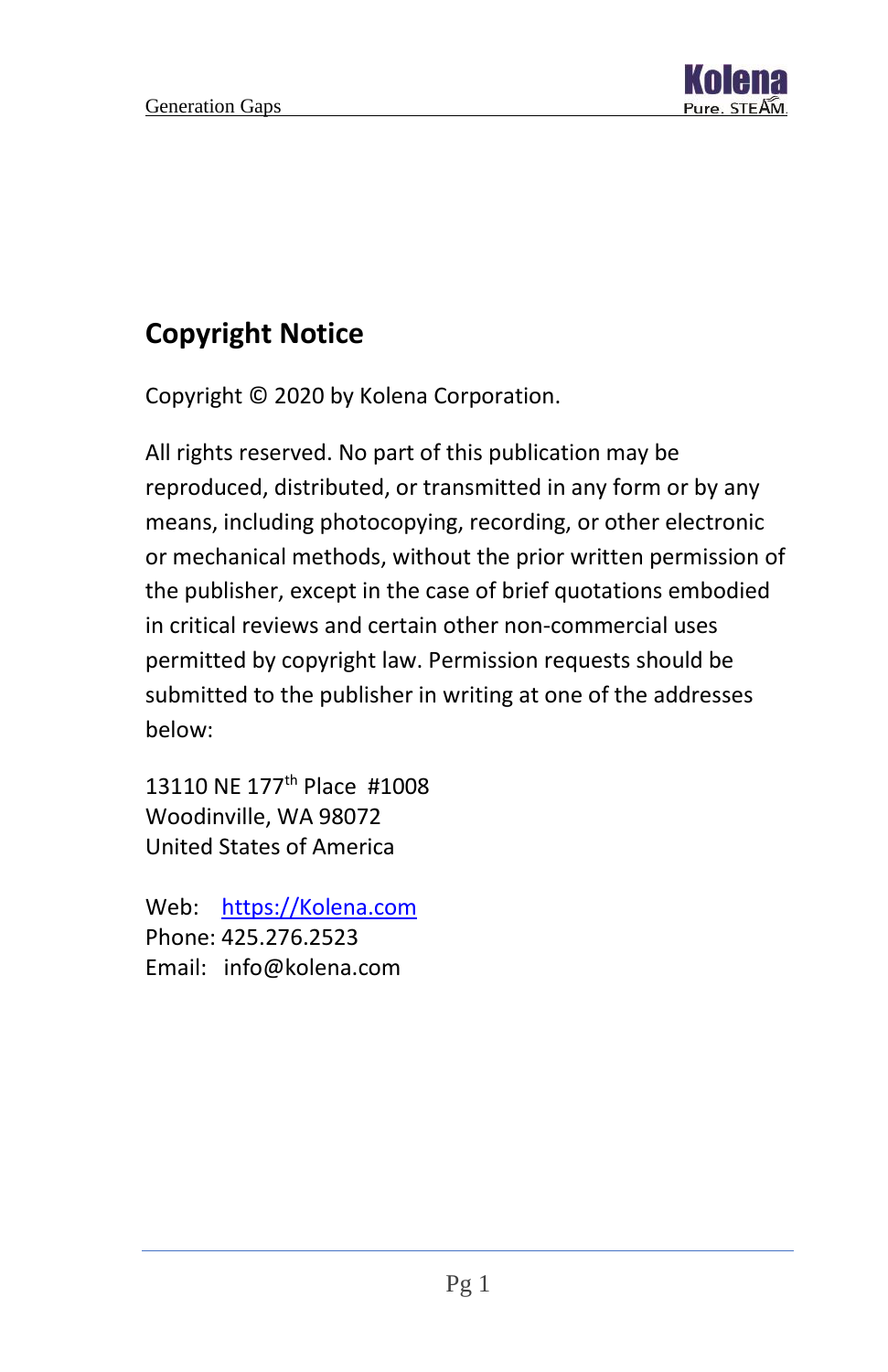

# **Table of Contents**

| Chapter Seven: Finding Common Ground  42   |  |
|--------------------------------------------|--|
| Chapter Eight: Conflict Management (I)  48 |  |
| Chapter Nine: Conflict Management (II) 55  |  |
|                                            |  |
|                                            |  |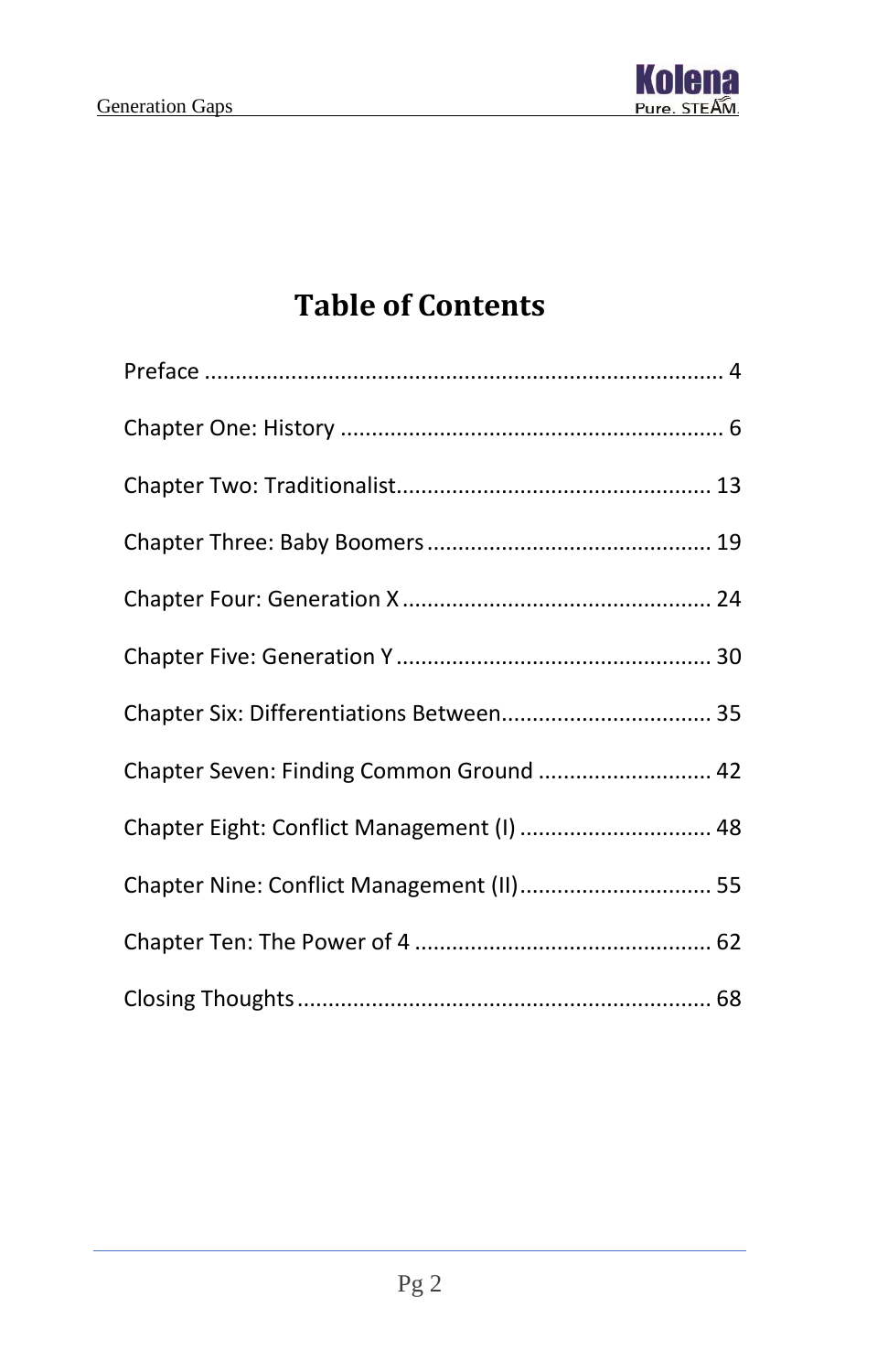

## *A single conversation with a wise man is better than ten years of study.*

*Chinese Proverb*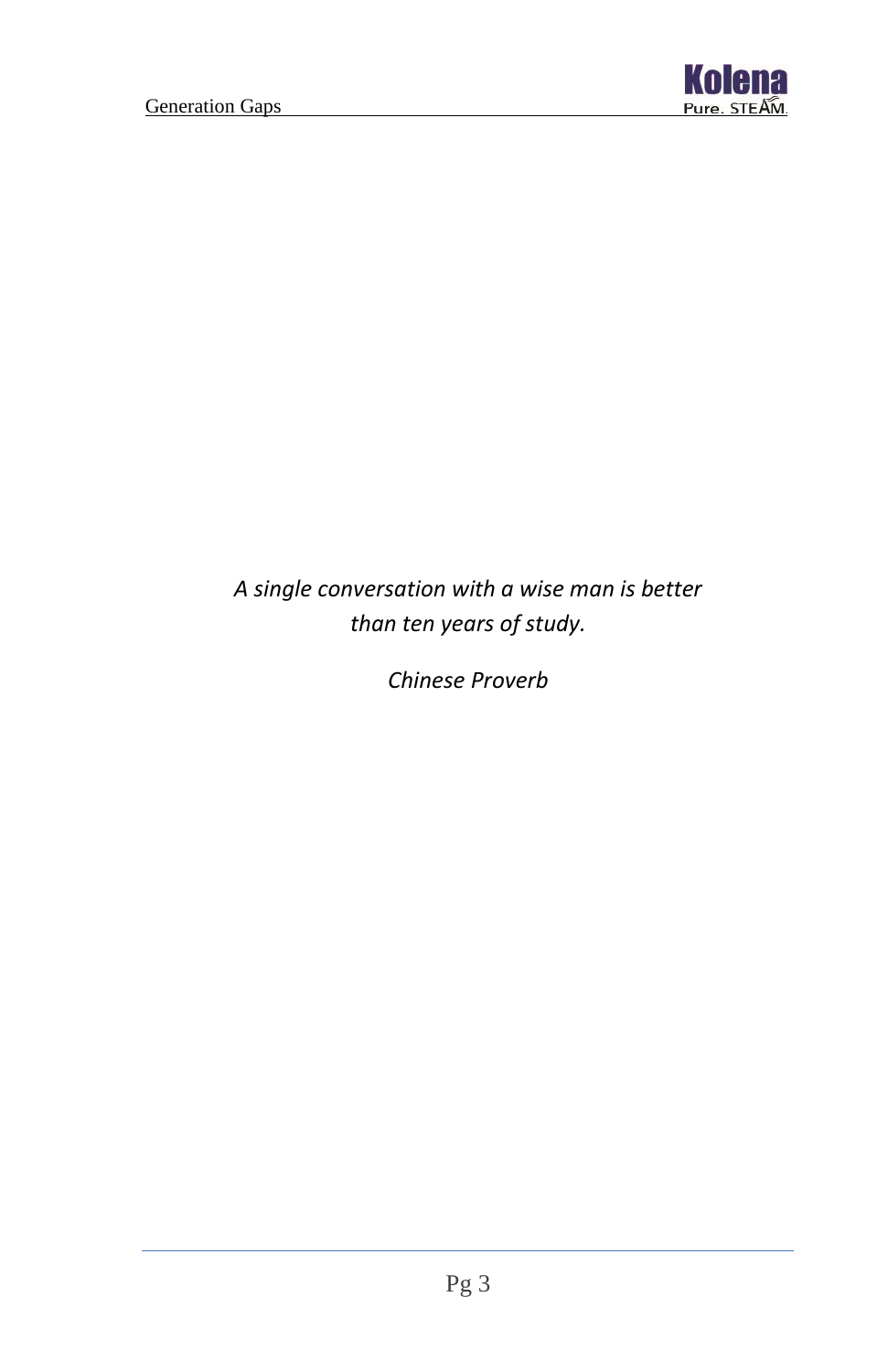

## <span id="page-4-0"></span>**Preface**

The workplace can present challenges to management in terms of handling the different generations present. As older workers delay retiring and younger workers are entering the workforce, the work environment has become a patchwork of varying perspectives and experiences, all valuable to say the least.

While having various cultures in one workplace can present communication problems and conflicts, the benefits of such a variety in the workplace outweigh it. Both the young and older worker has many ideas to offer, which can help the organization thrive in the marketplace. Learning how to deal with the generation gap at work will help you become a better manager or co-worker.

This book will help you understand the various generations present at work and understand what motivates them and how to deal with them on a daily basis.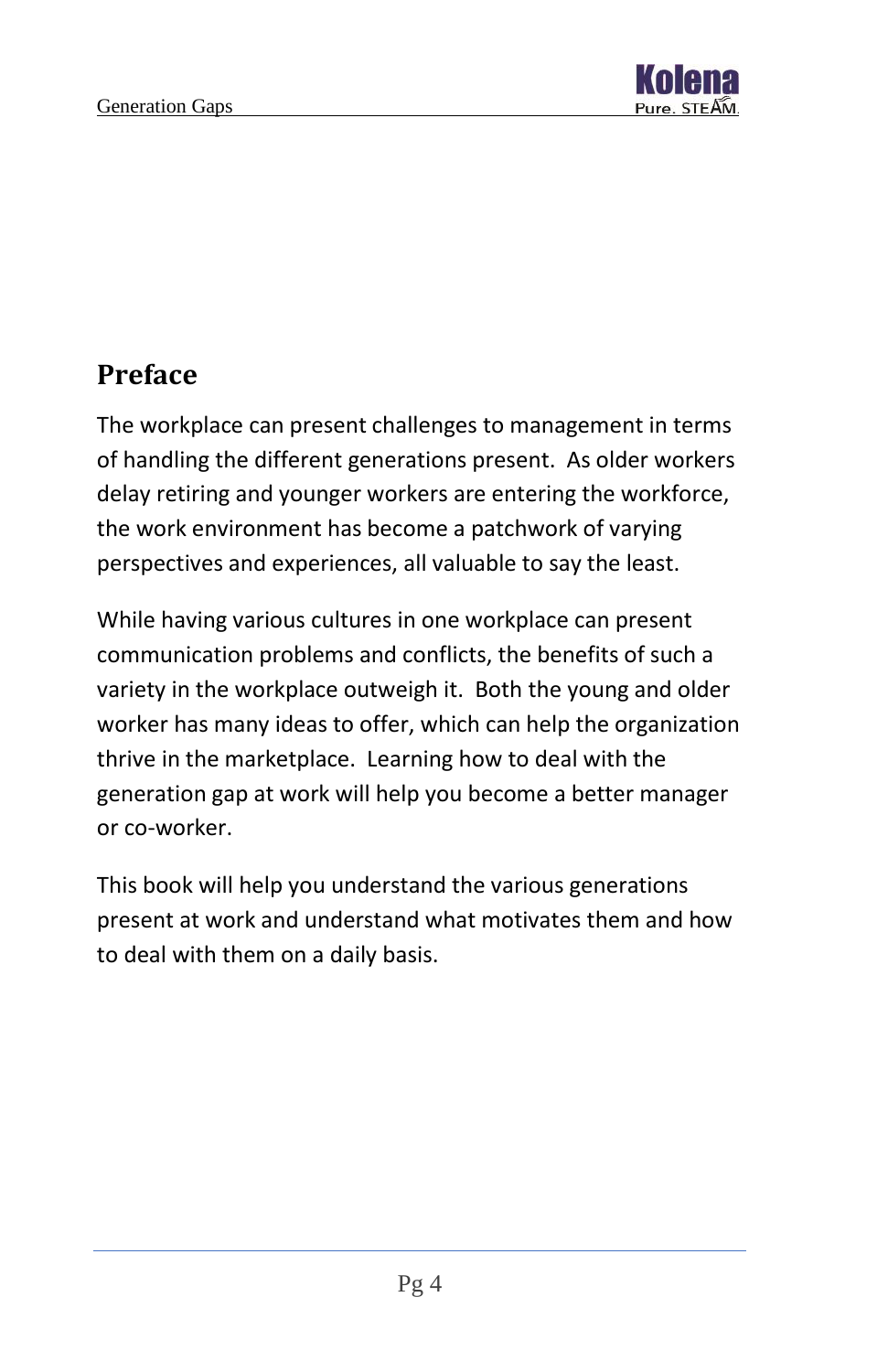

## *Each generation wants new symbols, new people, new names. They want to divorce themselves from their predecessors.*

*Jim Morrison*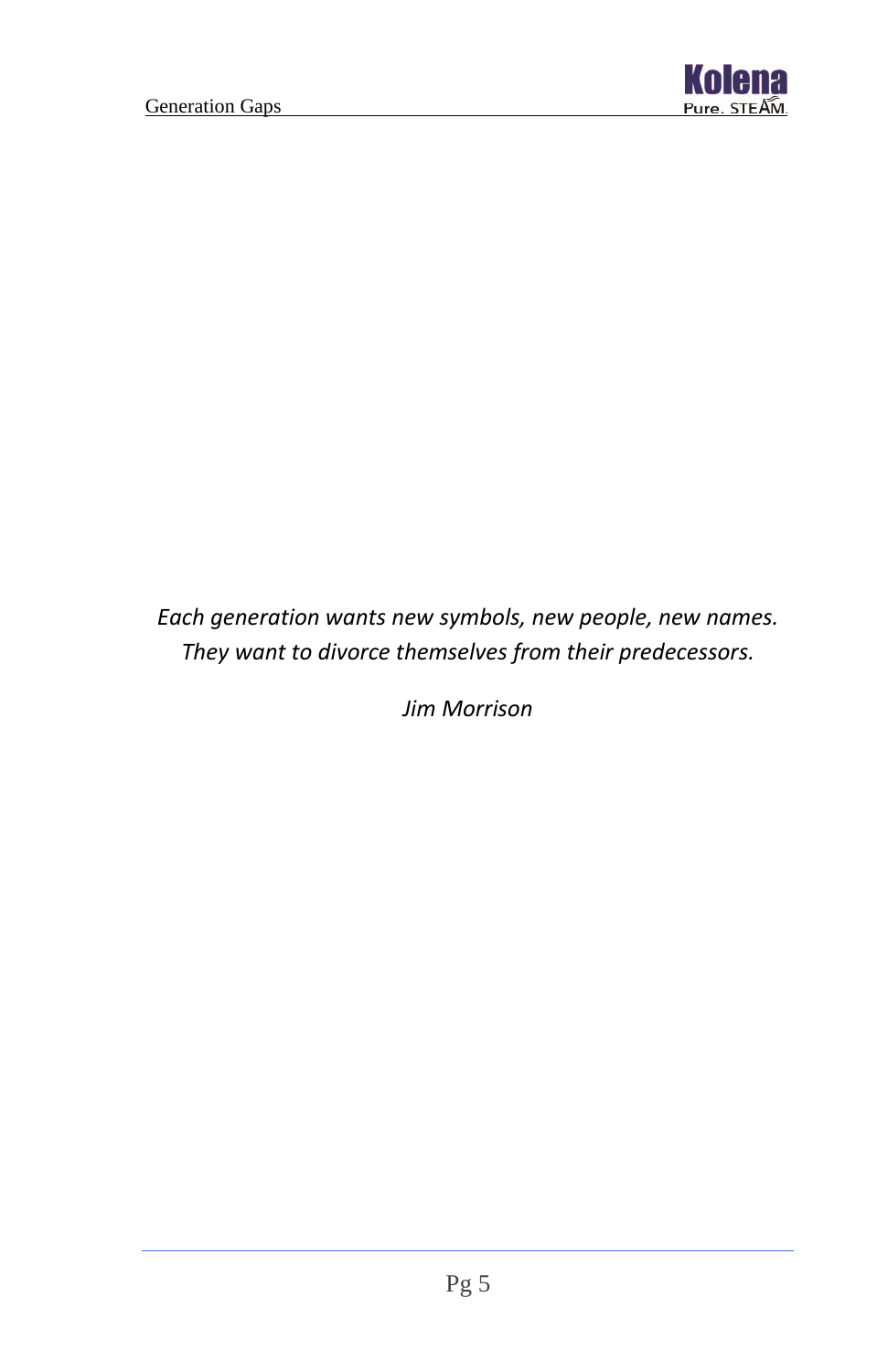

# <span id="page-6-0"></span>**Chapter One: History**

The term generation gap is a term used to describe the different values and attitudes between one generation and another. This term is typically used to describe the gap between parents and their children.

Since the 1960's, the term generation gap has also been used to describe the clash one age group has with another in various settings. The workplace is such an environment where different generations must intermingle and deal with each other's way of thinking.

This chapter will discuss the following topics as it relates to the generation gap in the workplace:

- What generations exist in the workplace
- What defines a generation
- What this means in our workplace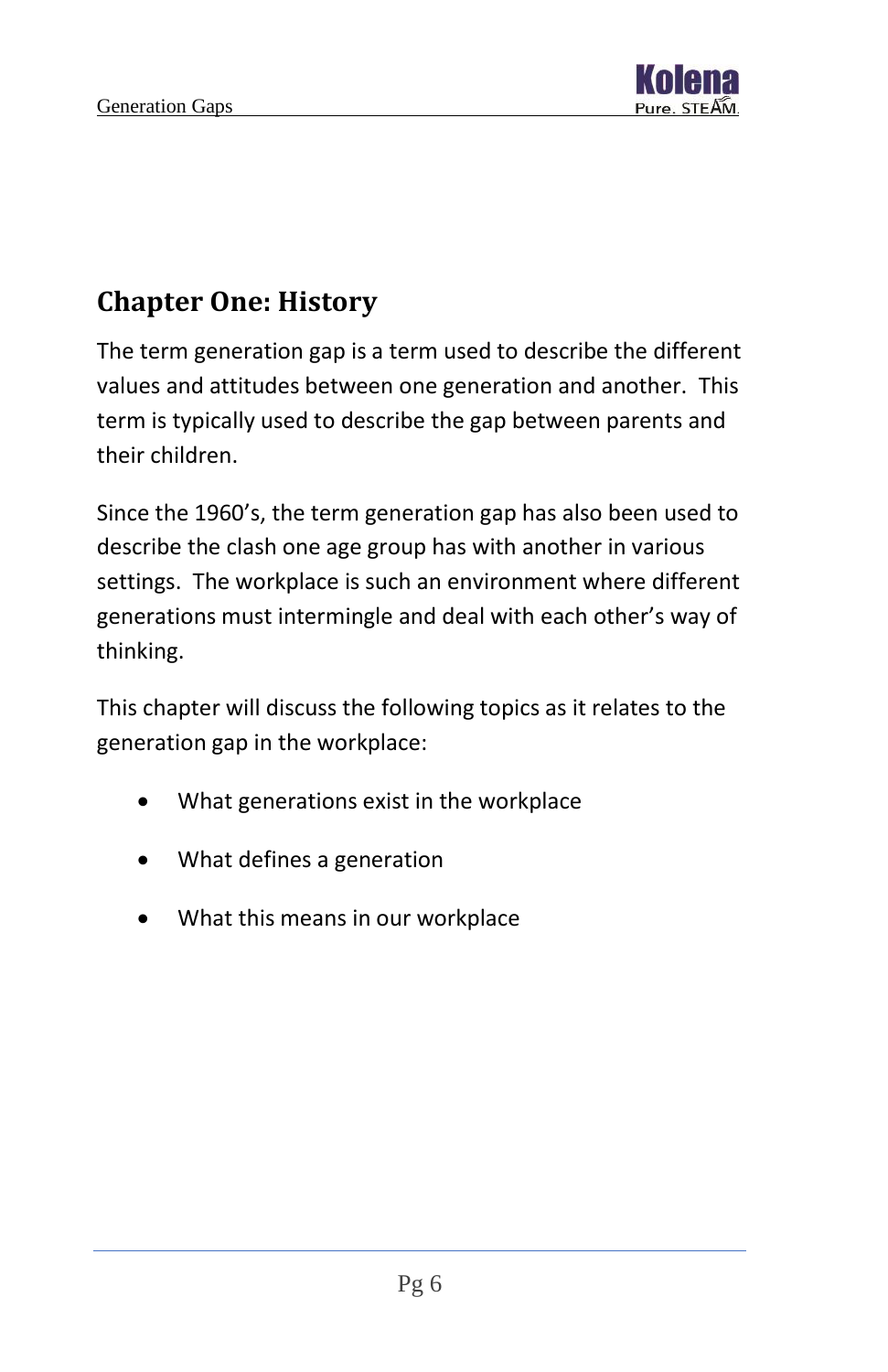

#### **What Generations Exist in the Workplace**

Today's workplace presents many challenges that are based solely on meeting goals, business objectives, and project deadlines. Threaded throughout the normal business activities are dynamics that could present issues and conflicts if left unchecked.

Since many older workers remain on the job longer and younger workers are entering the workplace right out of college, the work environment is fragmented into various generations. In order to understand this eclectic environment, it is necessary to understand what generations are present in today's workplace.

Because humans live on average 77 to 80 years, four potential generations may exist in the workplace today.

The four generations that could be present are the following:

- **Traditionalist**
- Baby Boomers
- Generation X
- Generation Y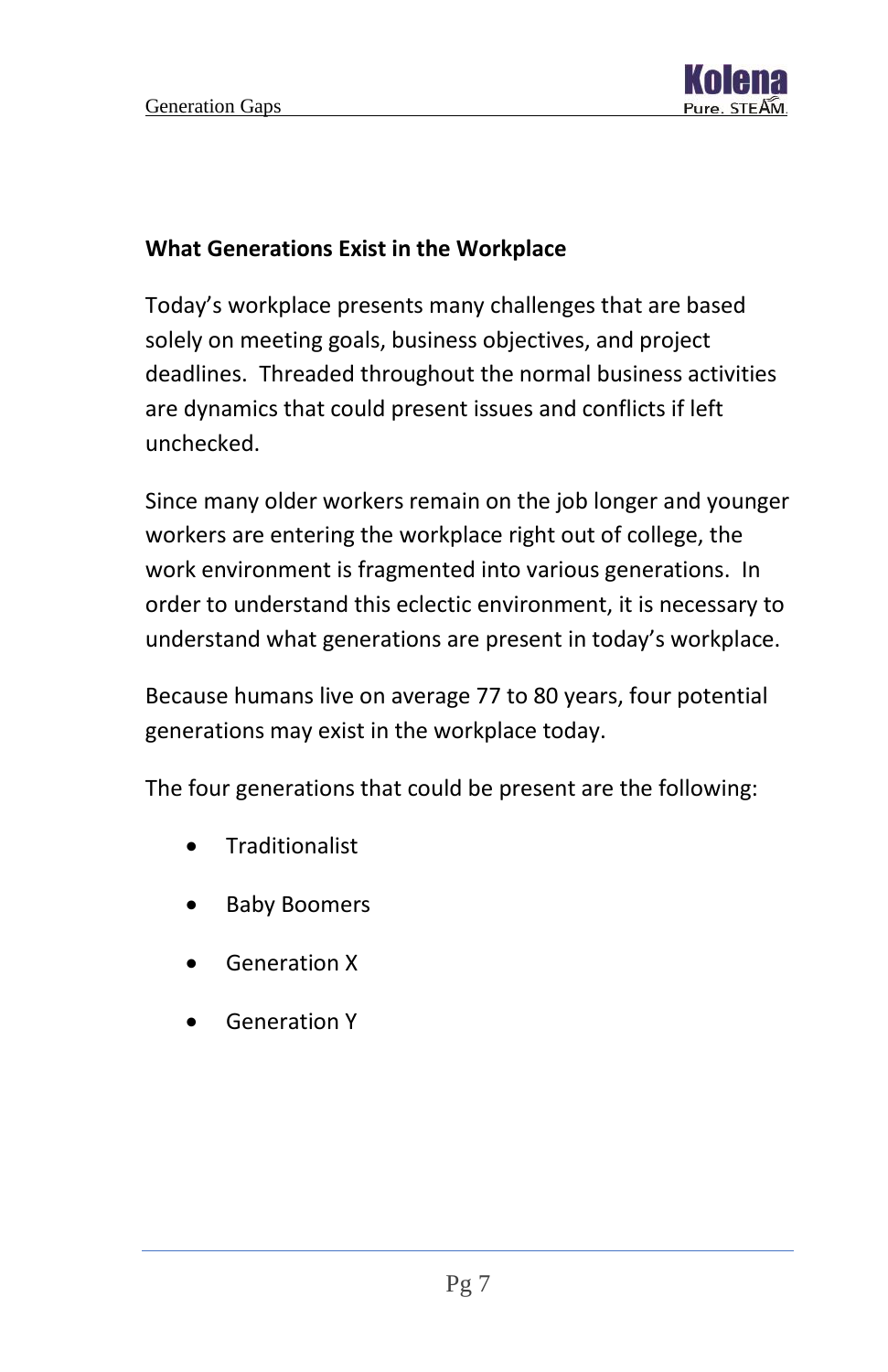Understanding the background, attitudes, and work styles of each generation is essential for a manager or supervisor. If they want to effectively coach and communicate then understanding these differences is paramount in creating a respectful and peaceful work environment for all employees.

This book will help you learn the characteristics of each of the four generations and how to deal with their uniqueness.

Before we get into the details of each of the four generations, we are going to learn what defines a generation.

#### **What Defines a Generation**

A generation is a group of people born during the same period and shares the same attitudes and values. The period is the factor to dividing the generations into groups. The four generations mentioned in the previous section have time ranges that define their period.

For example, the Traditionalist Generation represents people in a generation born before 1946. The Baby Boomers are people born between 1946 and 1961. Generation X represents people born between 1962 and 1980 and Generation Y represents people born in the 1980s and 1990s.

In each period are experiences that shaped the attitudes and values of each generation. In addition, the interaction between generations is also a factor in shaping the subsequent generation. For example, Generation X sought to be different by the larger more influential Baby Boomers. This thinking affects their behaviors and preferences.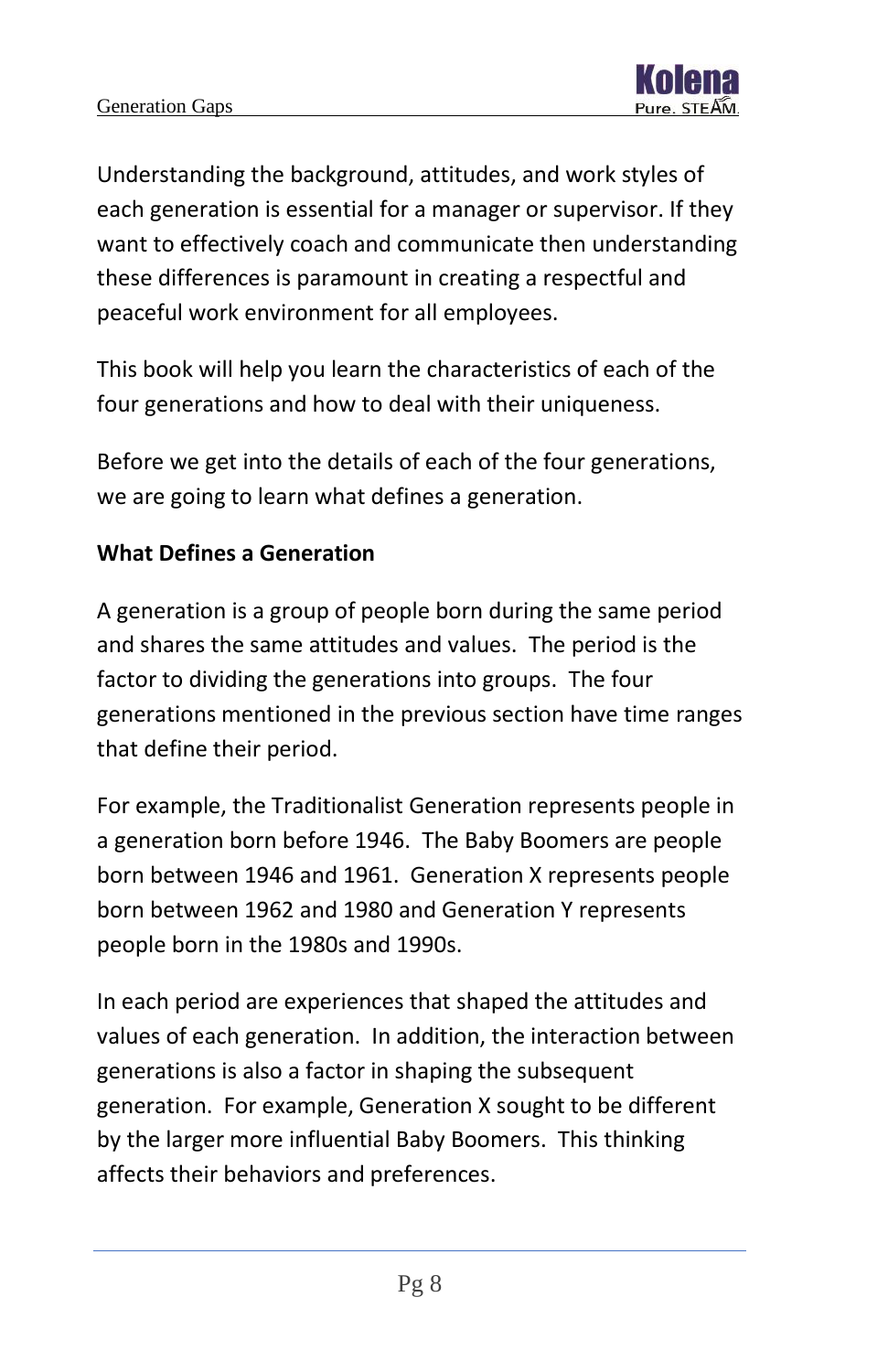

#### **What this Means in our Workplace**

When groups have the same values and attitudes, communication and other dynamics typically go smoother. When there are multiple groups and each group brings their own style, values, and attitudes, this could create tension and other issues if not paying attention.

Multiple generations in the workplace presents challenges in many areas. Let us review two perspectives that must be managed.

First, the employee-to-employee perspective is critical; it shows how different generations interacting with each other may lead to miscommunication or misunderstanding. Furthermore, the way each generation handles confrontation may also be a point of friction.

The generation gap between employees could be seen more in the modes of communication, the words, and gestures used.

The manager-to-employee perspective is another sensitive area. Generation gaps in this situation could be difficult if the relationship starts on the wrong foot. For the manager, knowing that there are differences in the way generations communicate, view authority, life-work balance, and relationships is just the beginning.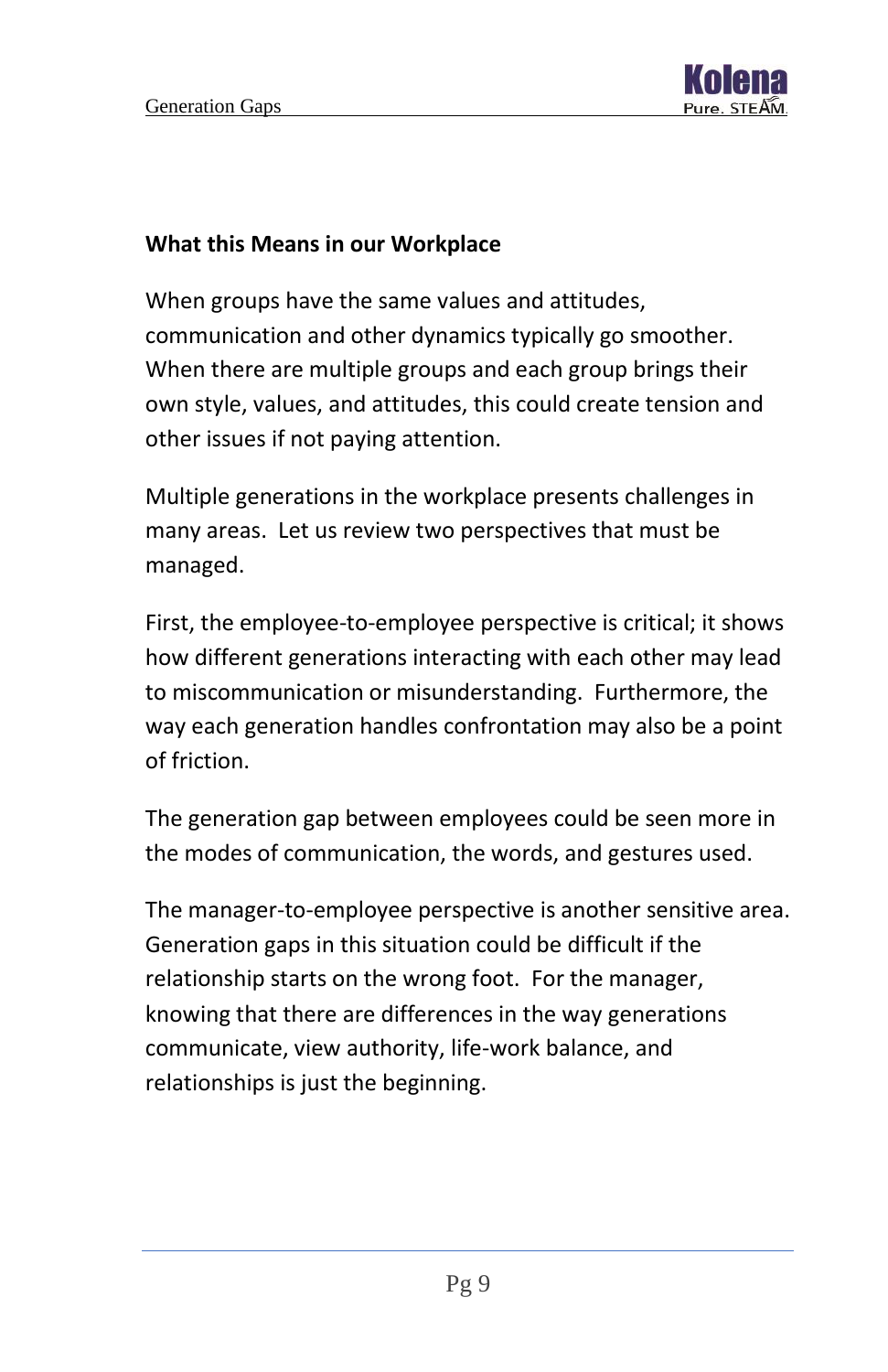

The manager must also plan how to address these issues proactively, avoiding difficult or tense situations. Having difficult situations at work could lead to poor morale and productivity, which will reflect on the manager's performance.

Generation gaps at work means more work is needed to cultivate an environment that respects each generation's perspective and way of life. This also means the manager has to be observant and knowledgeable of the various traits associated with each generation.

Over the next three chapters, we are going to learn about each of the four generations in detail. We will begin with Traditionalist first.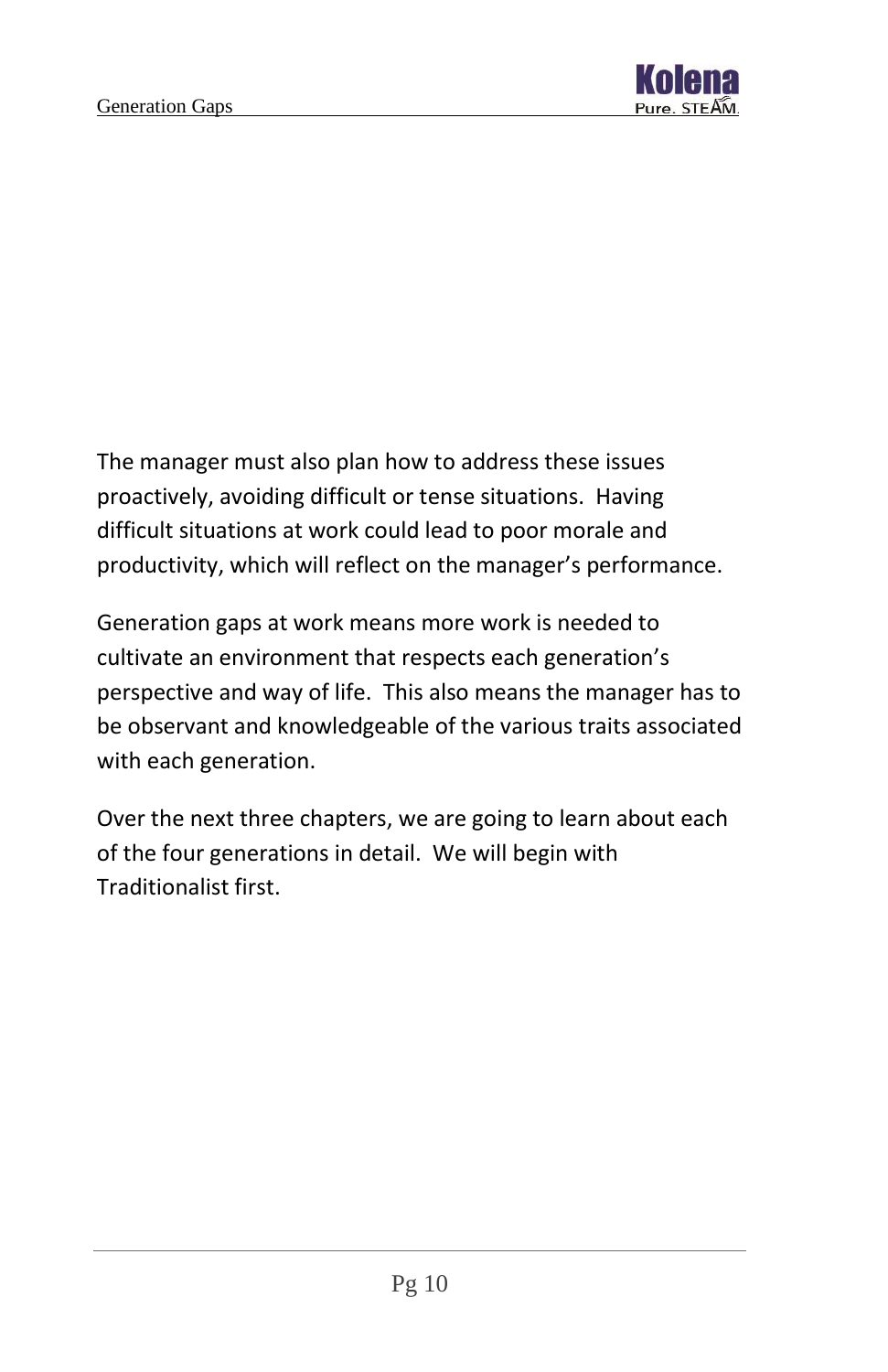

#### **Practical Illustration**

When Josh's father retired from the family business, Josh became the company's manager of operations. Some of the employees who worked for him were recent high-school graduates while others had been in the workforce for decades. Josh noticed that the younger employees worked and communicated in ways that were different from the older employees. Unspoken tensions made it difficult for people to understand and respect each other. To address these issues, Josh required all employees to attend a workshop on generation-based differences. After attending the workshop, communication was improved and employees began to understand and respect each other better.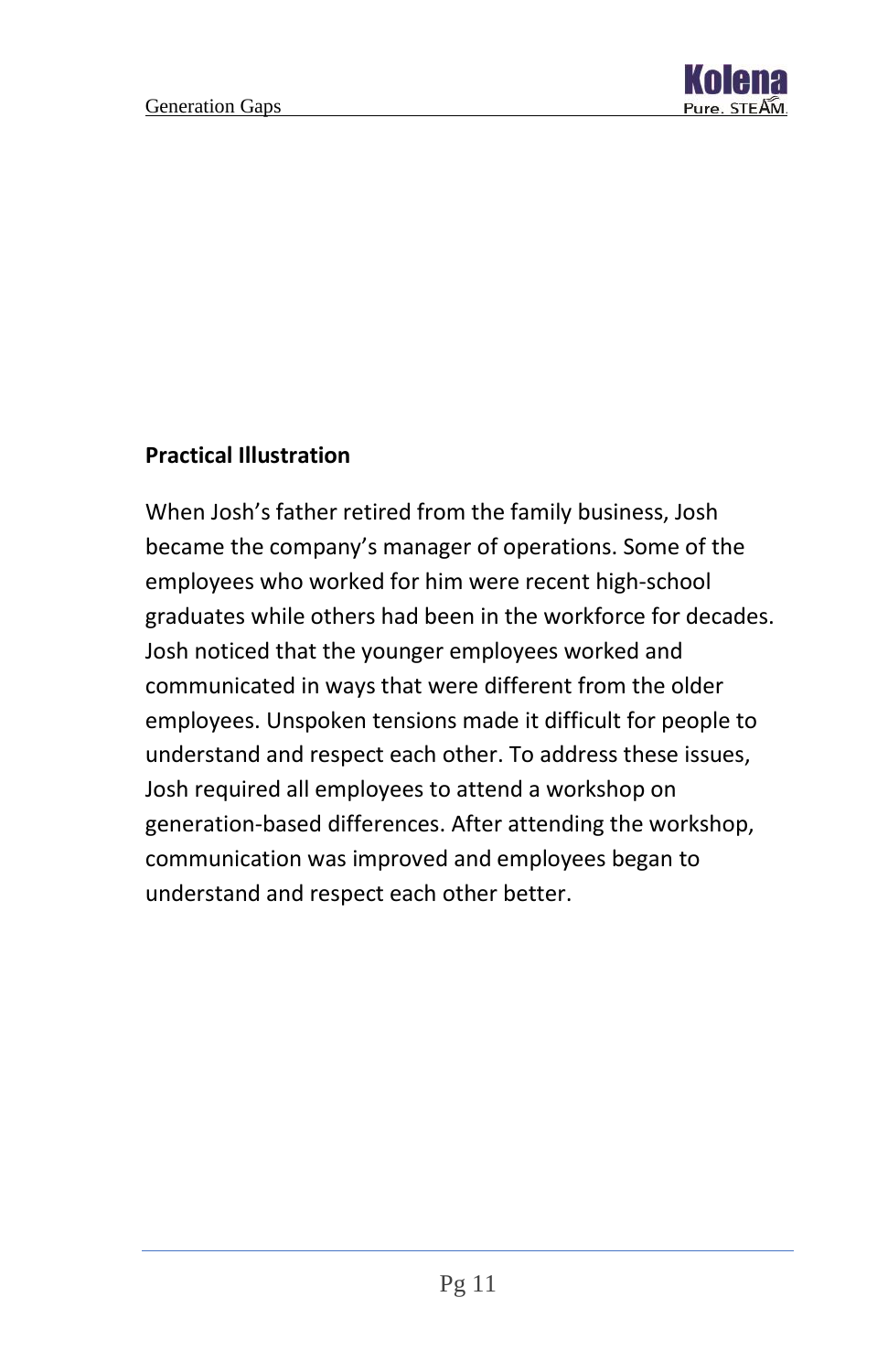

## *Every generation laughs at the old fashions, but follows religiously the new.*

*Henry David Thoreau*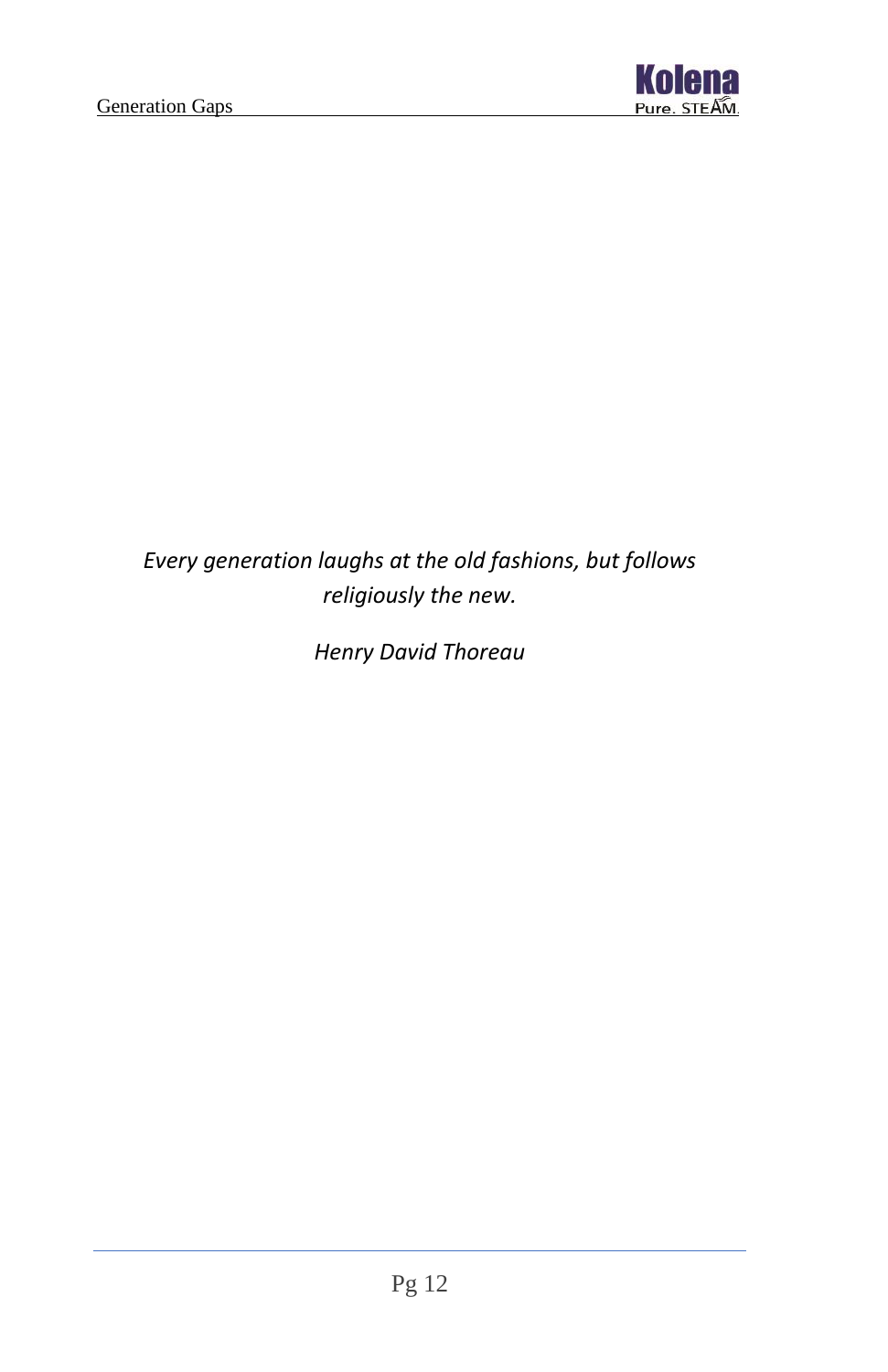

# <span id="page-13-0"></span>**Chapter Two: Traditionalist**

In this chapter, you will learn the traits and behavior of the Traditionalist generation. This generation is probably the oldest generation you may encounter at work. The members of this generation were born before 1946. You are going to learn the following about this generation:

- Their background
- Their characters
- Their working style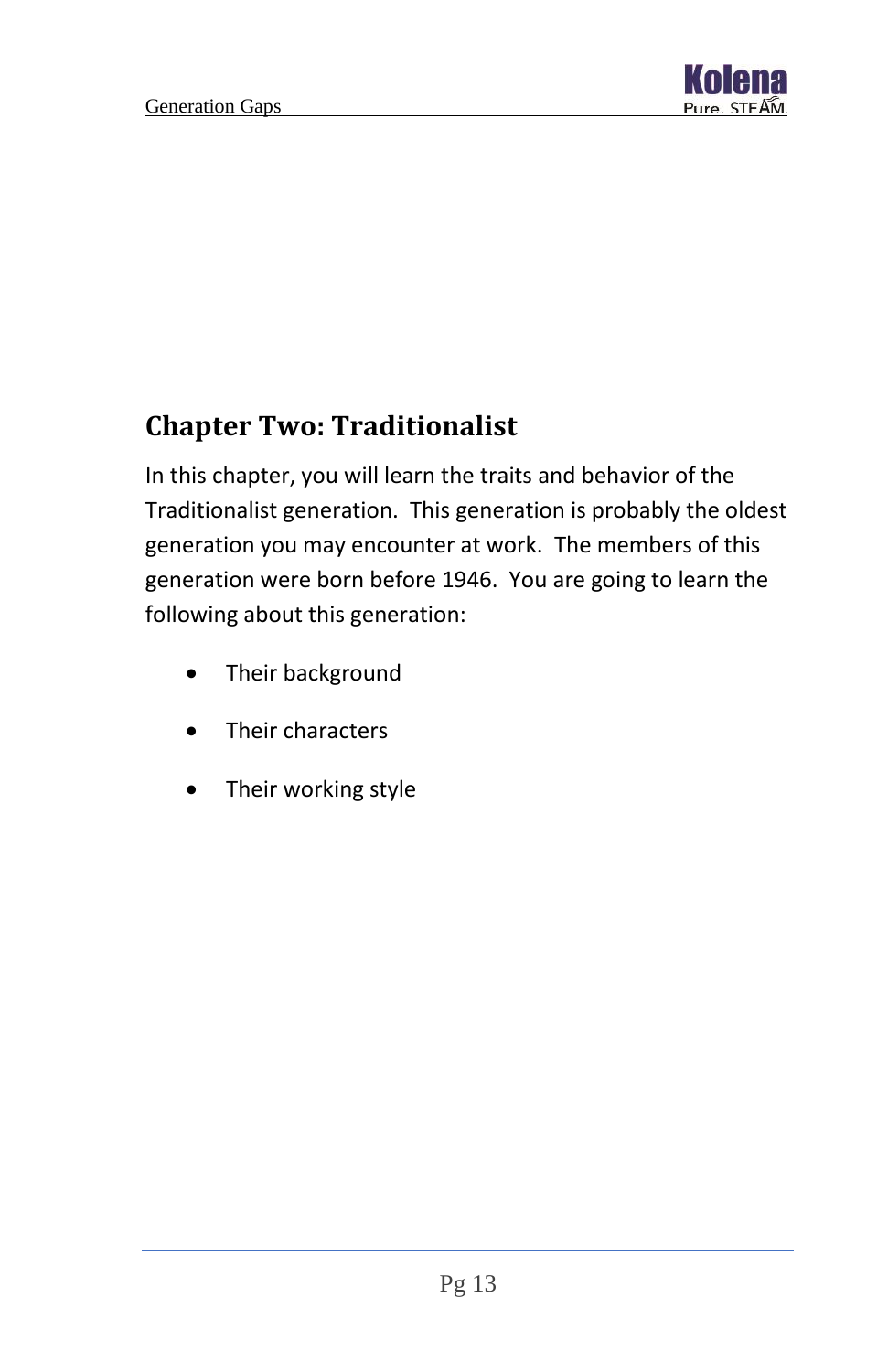

#### **Their Background**

Being born before 1946 is what classifies a Traditionalist. Their background touched on dealing with some incredible social issues. For example, a traditionalist may have experienced the Great depression, World War I and World War II. The military influenced their way of life since war was a great part of their cultural event and many served during this era.

The traditionalists were brought up during "tough times" where scarcity of resources was caused by economic troubles and war. Since the country was in a military and social program mode, individuality was not celebrated. The culture saw a uniform thought pattern, which was brought on by rallying against a visible foe.

Traditional values in terms of family structure and gender roles influenced the workplace during this generation. Men mostly dominated the workplace. In essence, the traditionalist had to work hard and see that as the way to live life.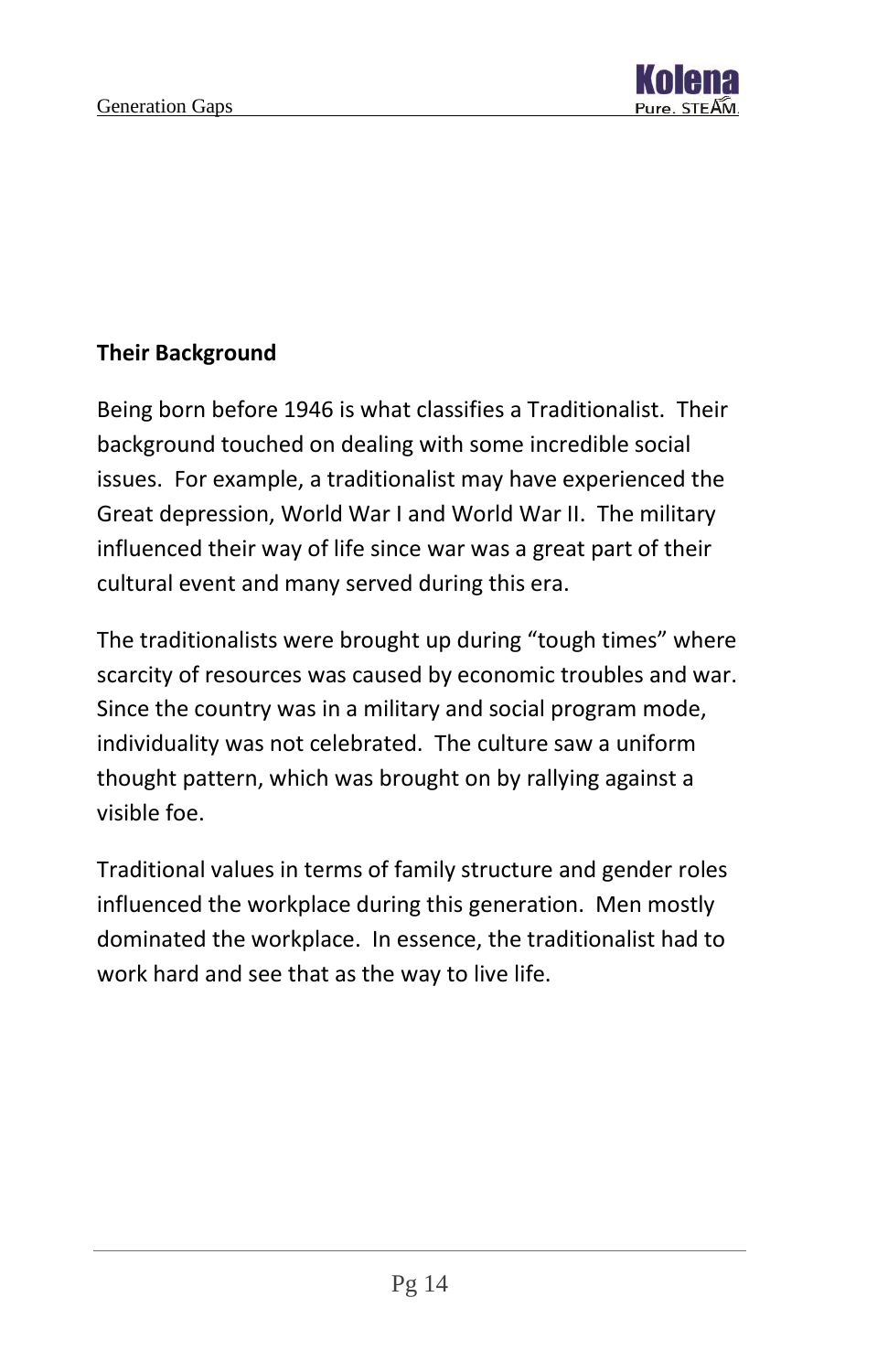

#### **Their Characters**

Traditionalists are considered hardworking because they grew up during a time when jobs were not abundant. They are willing to put in long hours and believe that hard work is the way you earn a better position in the company.

Traditionalists are loyal to their employers and tend not to move from employer to employer. They stay where they are if possible. Furthermore, traditionalists are submissive because they were taught to respect authority.

Traditionalists will avoid causing trouble and are good team players. They are the least likely to initiate conflict at work. There is also a tendency to resist change. They value safety, security, consistency, and commitment.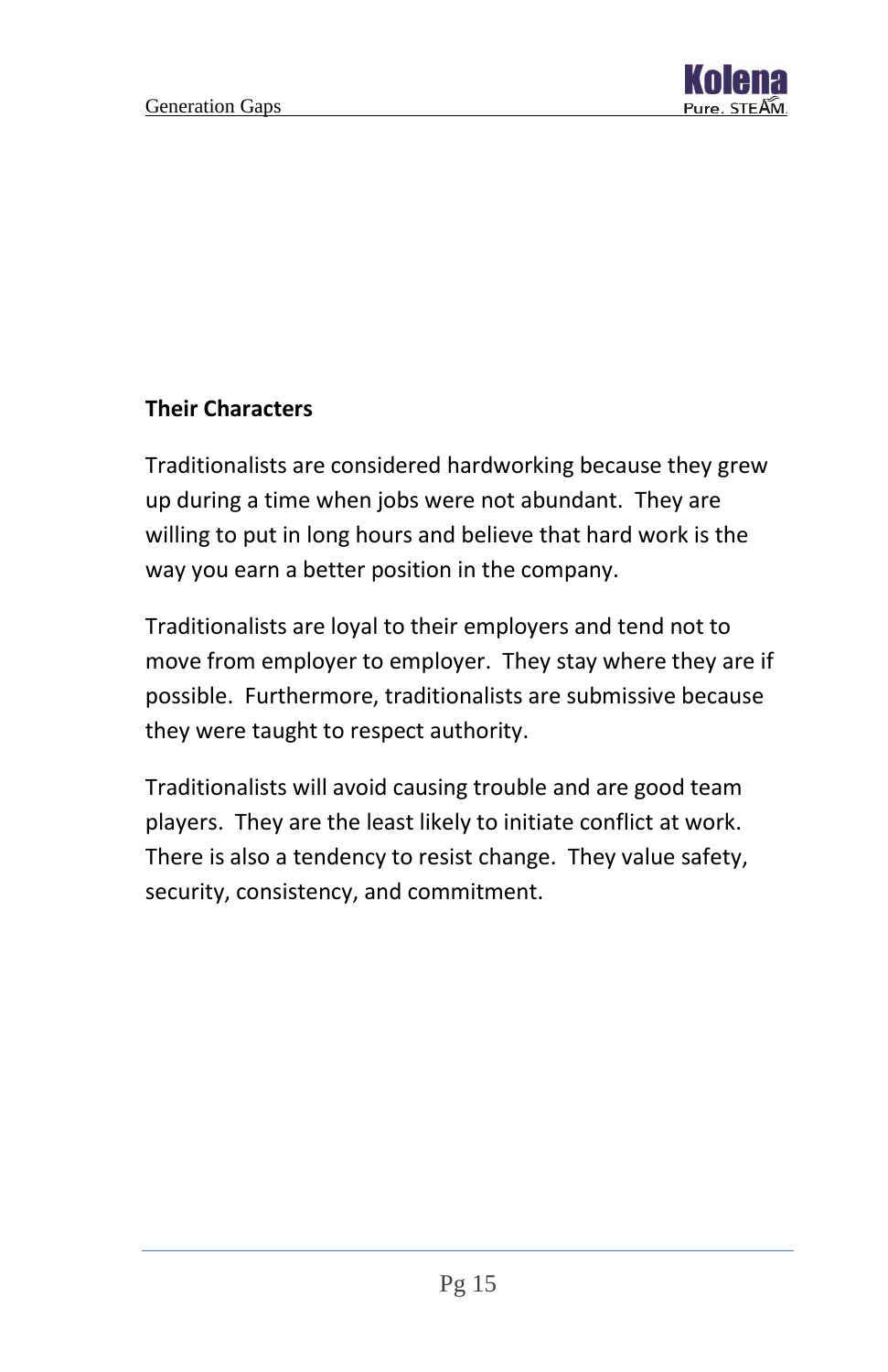

#### **Their Working Style**

Today, traditionalists comprise of about five percent of the working population. Most traditionalists are retired. Nonetheless, Traditionalists bring a strong work ethic to the job place. They are dedicated to their employers and value leadership and hierarchy.

Characteristics:

- Traditionalists like to be recognized for their hard work.
- Traditionalists also see work as a team effort and avoid conflict.
- This group is also technically challenged and they may struggle to learn new technology.
- They also prefer lecture style training over web-based.

Since traditionalists are near retirement, their zeal for working their way to the top may be less than the other generations. They tend to be satisfied with their life situation and do not see advancement or achievement as important as the younger generations.

Motivating a traditional employee may be a challenge because of their tenure at work and lack of desire to prove something. They will usually conform and strive to keep the status quo.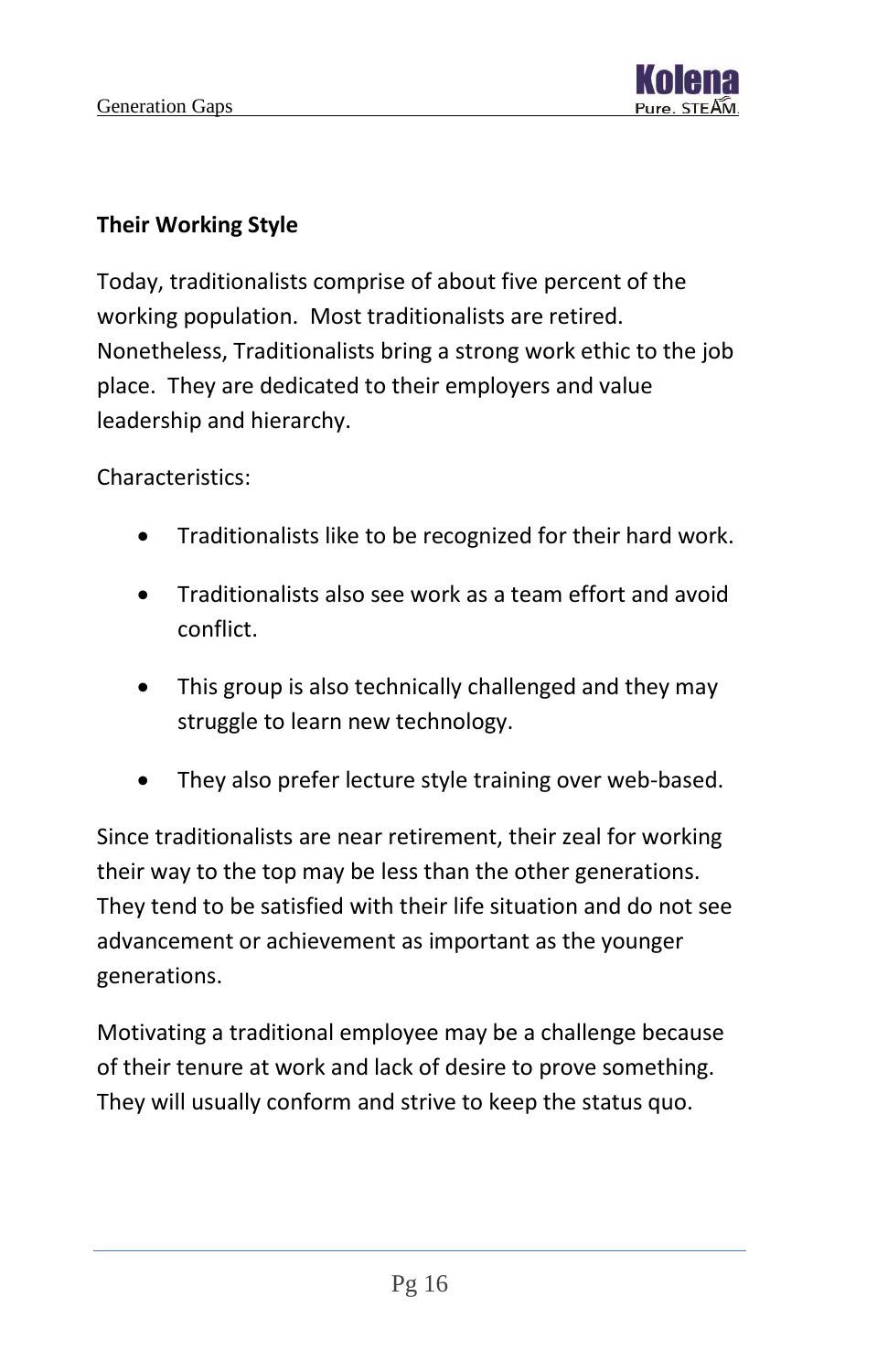

#### **Practical Illustration**

Barbara worked diligently at her desk, preparing for the presentation in the morning. Betsy, a younger worker, had offered to help her collate. Betsy said it would make putting together packets easier, but Barbara doubted it would actually take -her- less time. She had such a tough time with the office printer. Sometimes she couldn't wait to retire. Her boss, Fred, stopped by. He said, "Wow. You've got a ton of papers there."

Barbara held back a sigh. Was he going to suggest she collate too? Fred said, "I've noticed how hard you've been working. I really appreciate all you do here, Barb." Barbara smiled. After work, she found herself still smiling to herself later about the kind words her boss shared with her, and she found herself really looking forward to the presentation.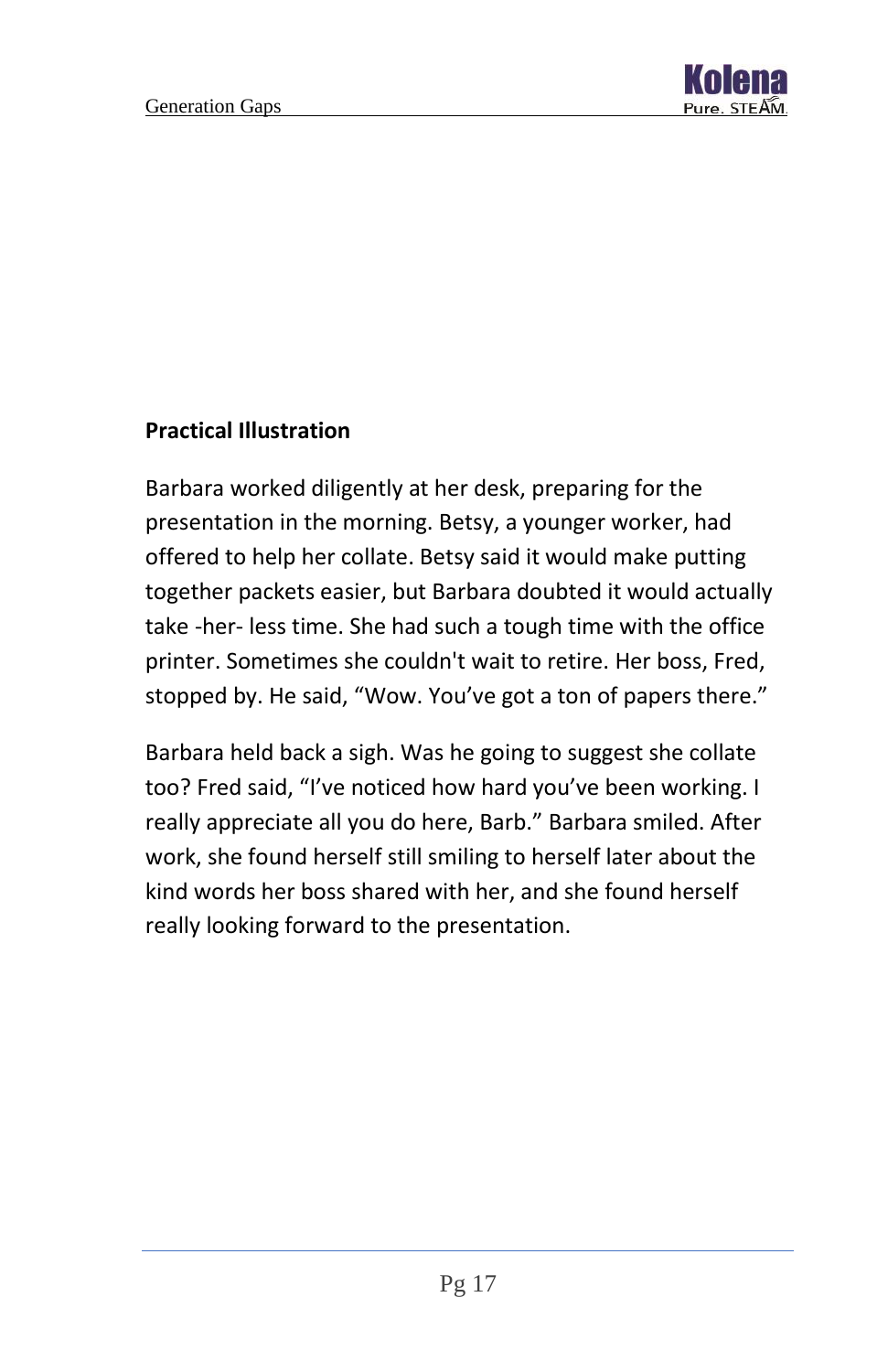

*Each generation goes further than the generation preceding it because it stands on the shoulders of that generation.*

*Ronald Reagan*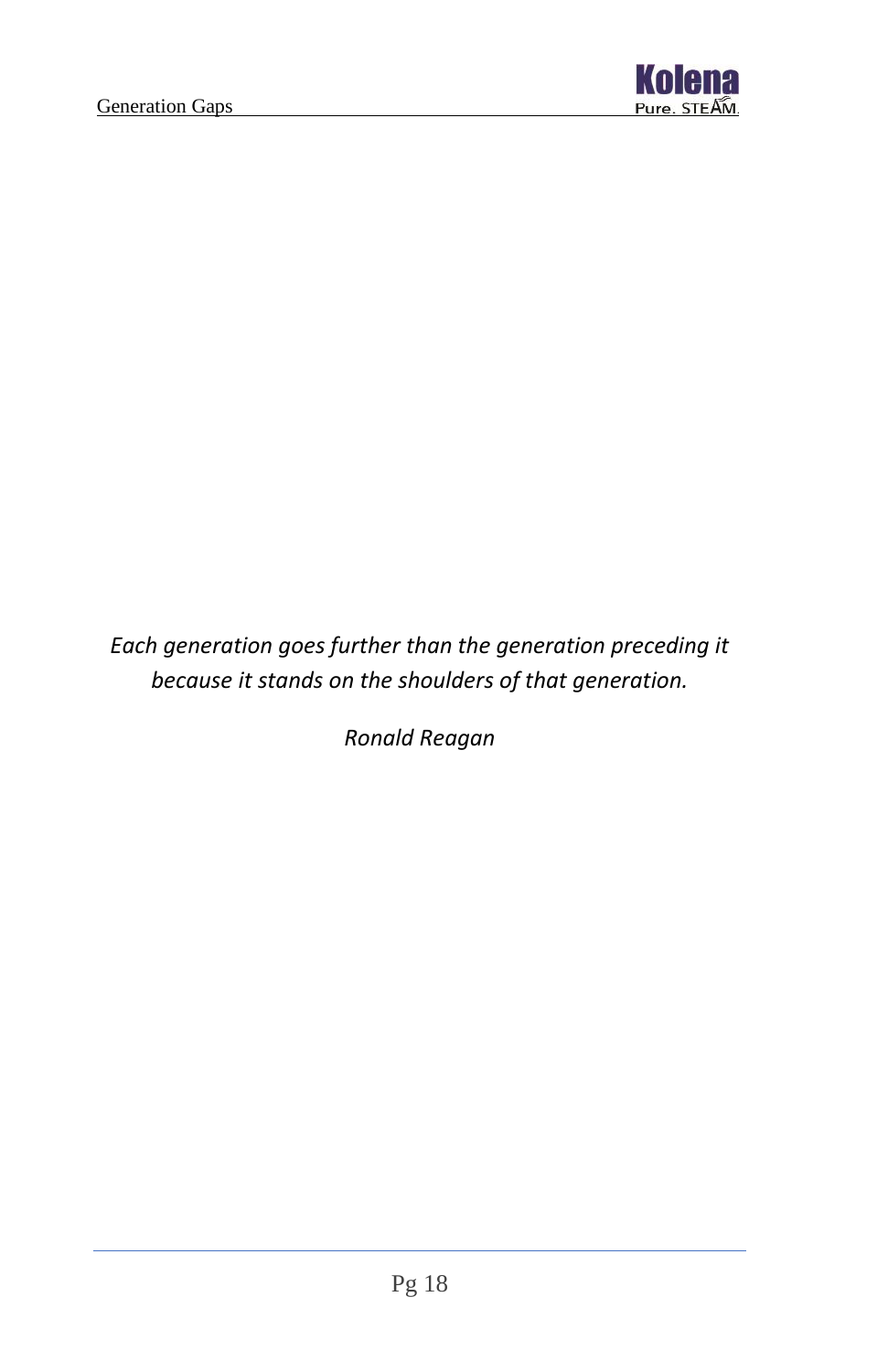

## <span id="page-19-0"></span>**Chapter Three: Baby Boomers**

In this chapter, you will learn the traits and behaviors of the Baby Boomer generation. This generation has members that were born between 1946 and 1964. You are going to learn about their background, character, and working style.

#### **Their Background**

Baby Boomers were the product of post war efforts to absorb soldiers returning home from battle. The government passed the GI Bill of Rights in 1944, which gave soldiers a means to obtain a home, job and start a family.

The result was a boom in childbirths, which is where the title Baby Boomer is derived. Baby Boomers grew up in an era of prosperity and growth in the United States. Baby Boomers grew up mostly in suburbs and experienced a similar experience in education and upbringing.

Baby Boomers grew up in the year of innocence during the 1950s and seen model lives portrayed on television. Television was a large component of the Baby Boomers' upbringing. As mothers began working outside of the home, Baby Boomers grew up more and more with television.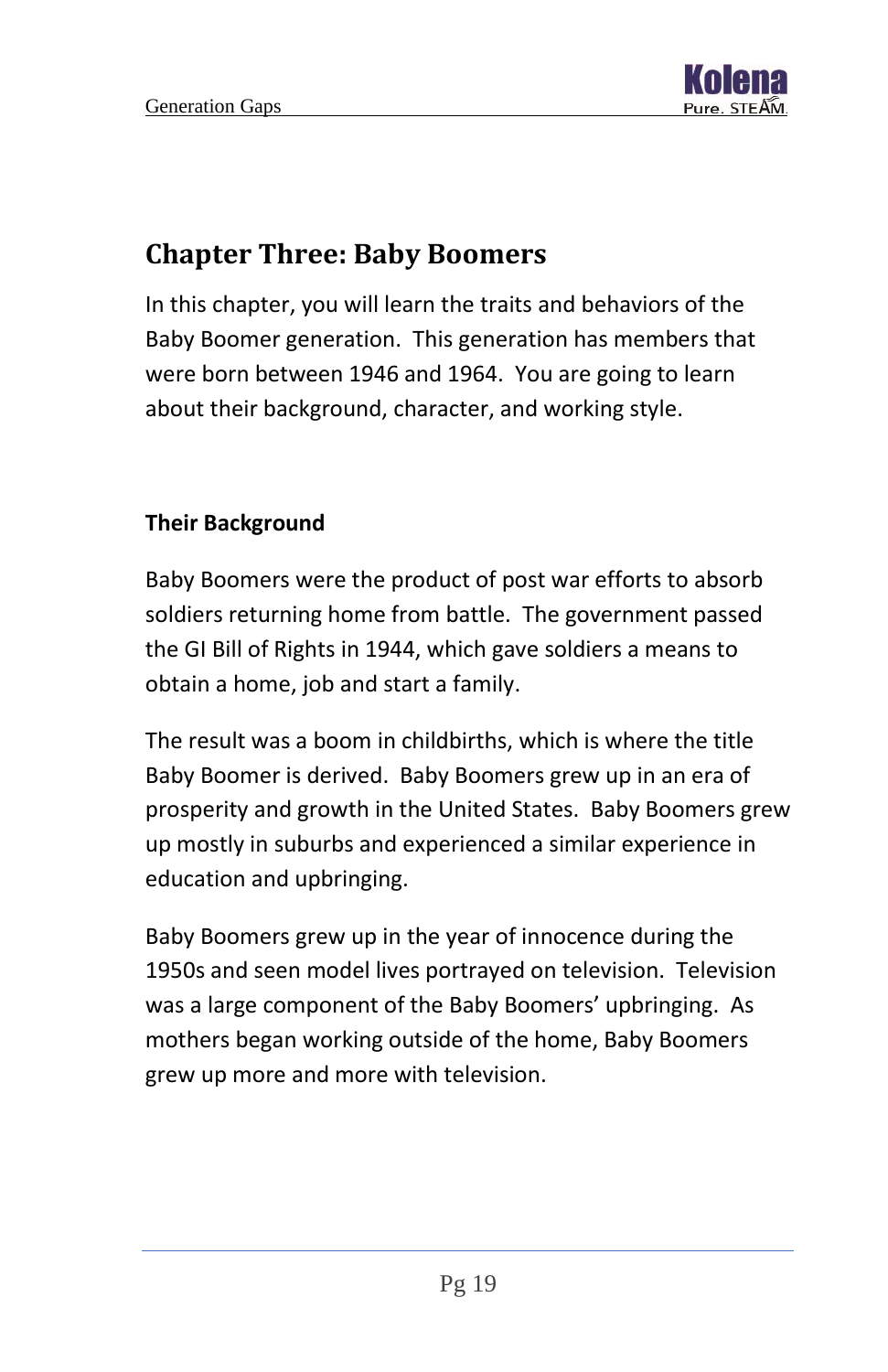

As the Baby Boomers moved through the 1960s, their generation was becoming more defined. The 1960s brought about social changes like Civil Rights, a different kind of war in Vietnam, and rebellion against established institutions like the Hippy Revolution.

The Baby Boomer generation represents a departure from the traditional and movement towards changes in society, beliefs, and attitudes.

#### **Their Characters**

Baby Boomers are known to be confident and independent. They were exposed to a changing world where challenging the established culture was normal. Baby Boomers are willing to confront others and they will challenge the status quo.

Baby Boomers are well educated and are exposed to more financial resources than the past generation. Baby boomers are hard -working and they define themselves by their careers and professions. Baby Boomers are disciplined and they mirror some of their parents' work ethics.

Since Baby Boomers know they make up most of the working population, they tend to have more of their generation connect with work, making it more difficult for non-Baby Boomers to affect the organization.

On the other hand, Baby Boomers support change and will advocate for it if they see it being a benefit.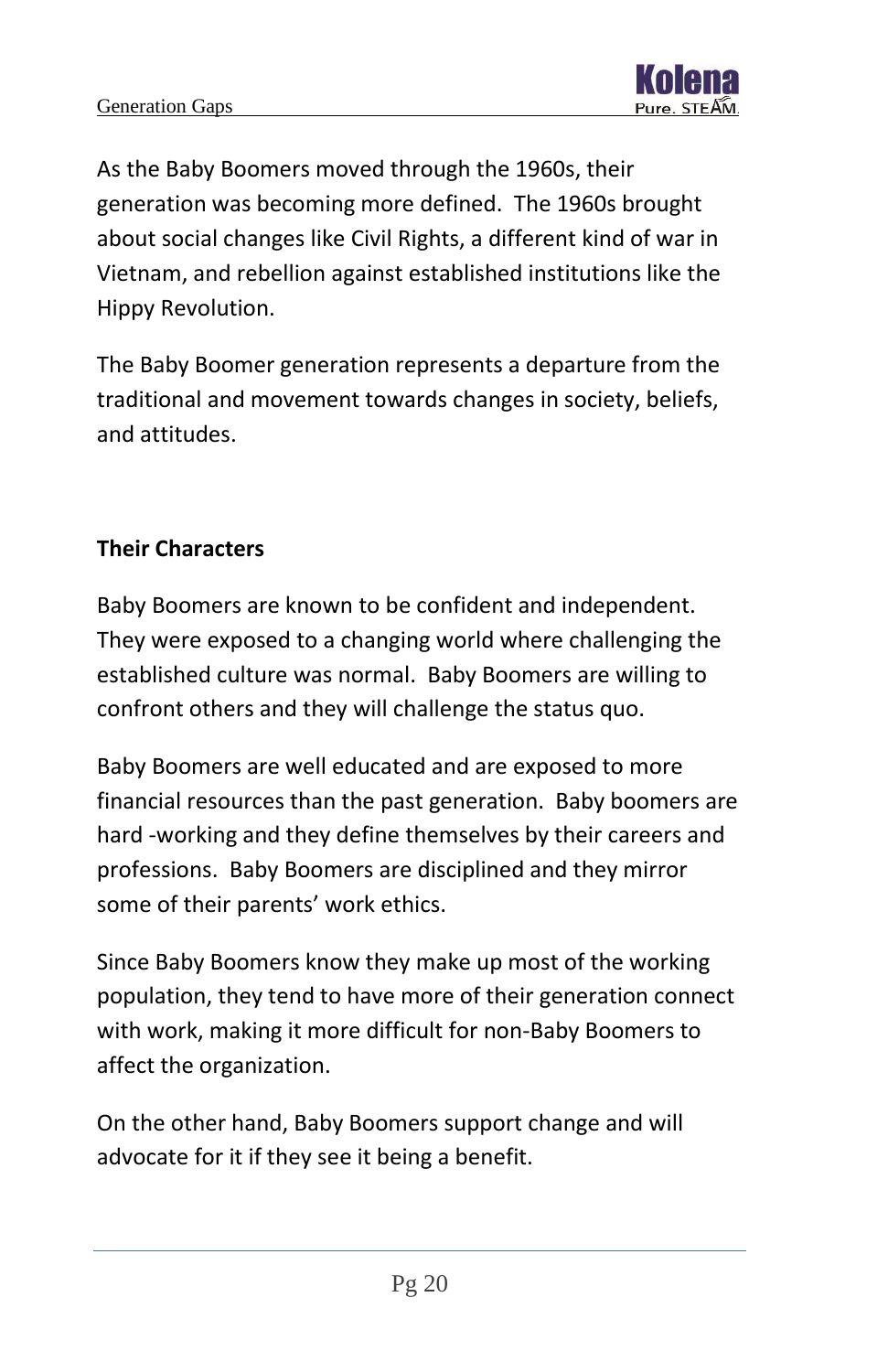

#### **Their Working Style**

Baby Boomers are work-centric. They are hard-working and they are motivated by incentives. Baby Boomers tend to work long workweeks. They tend to be workaholics and think that everyone should do the same in order to advance in their careers.

Characteristics:

- Baby Boomers are career focused and enjoy achieving at work.
- They like doing complicated work that makes a difference.
- Baby Boomers are very competitive and they equate their worth by their status and position at work.
- Baby Boomers are resourceful and look for different ways to win.
- Baby Boomers do prefer a hierarchal work structure and may find it difficult to work in a flexible environment.
- Finally, Baby Boomers tend to favor face-to-face interaction instead of remote means like emails, text, etc.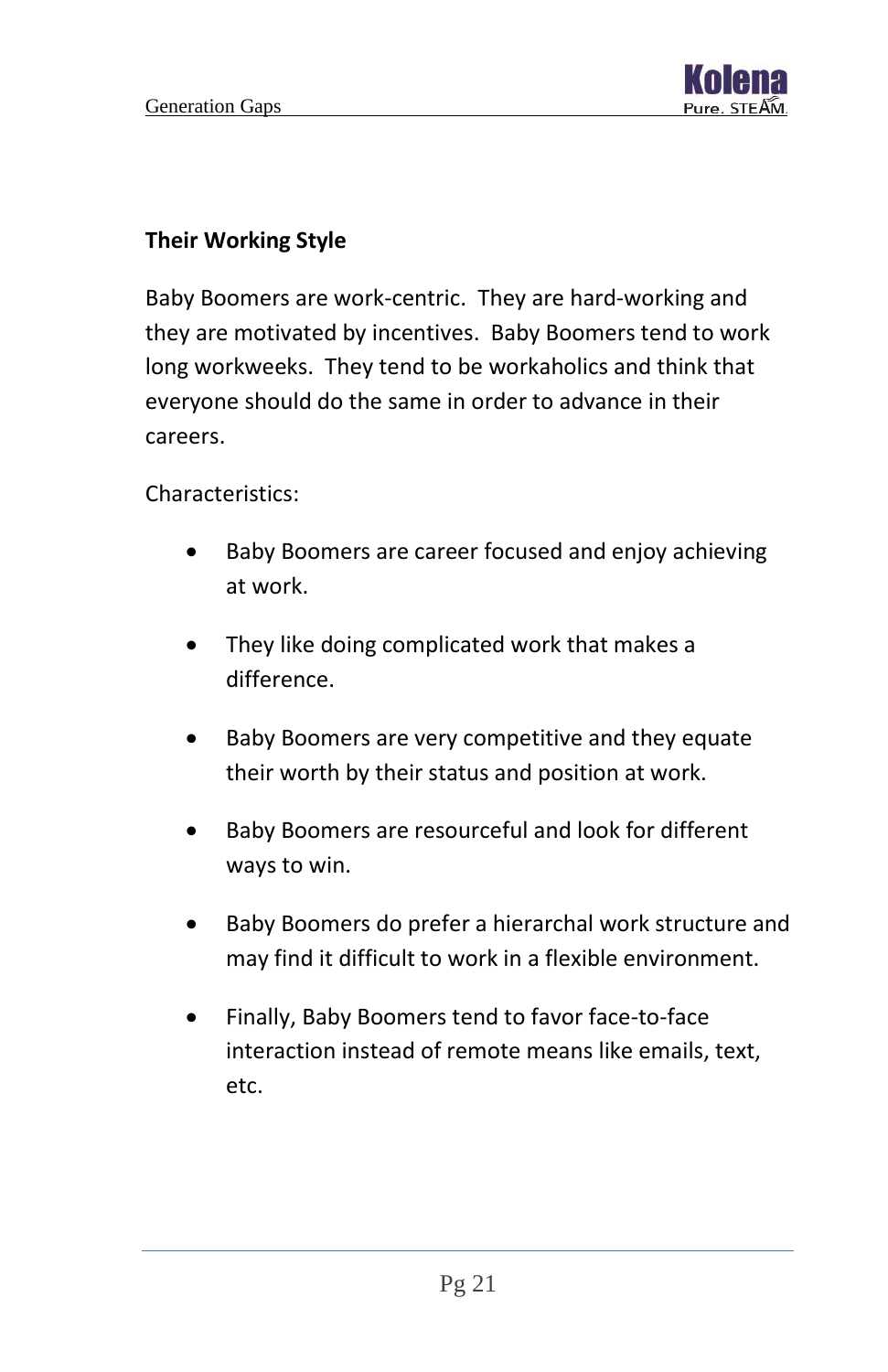

#### **Practical Illustration**

David and Patricia had been discussing ways for their company to increase their customer base while also increasing their profits for the quarter. While Justin, a young, new employee, was also in the meeting with them, he hadn't added much to the conversation.

David said, "Well, we have our list of ideas. I guess this brings our meeting to an end."

Justin said, "I just had an idea. What about giving discounts to our regular customers, as part of loyalty benefits?"

David thought to himself, 'That would never work. We tried that five years ago, and profits dropped'. But instead of shooting down the idea, he said, "I'll add that to the list. It couldn't hurt to revisit that idea. "He added, "Thanks for the input, Justin."

While they never used that idea, it broke the ice, and Justin felt more comfortable adding his thoughts during their meetings.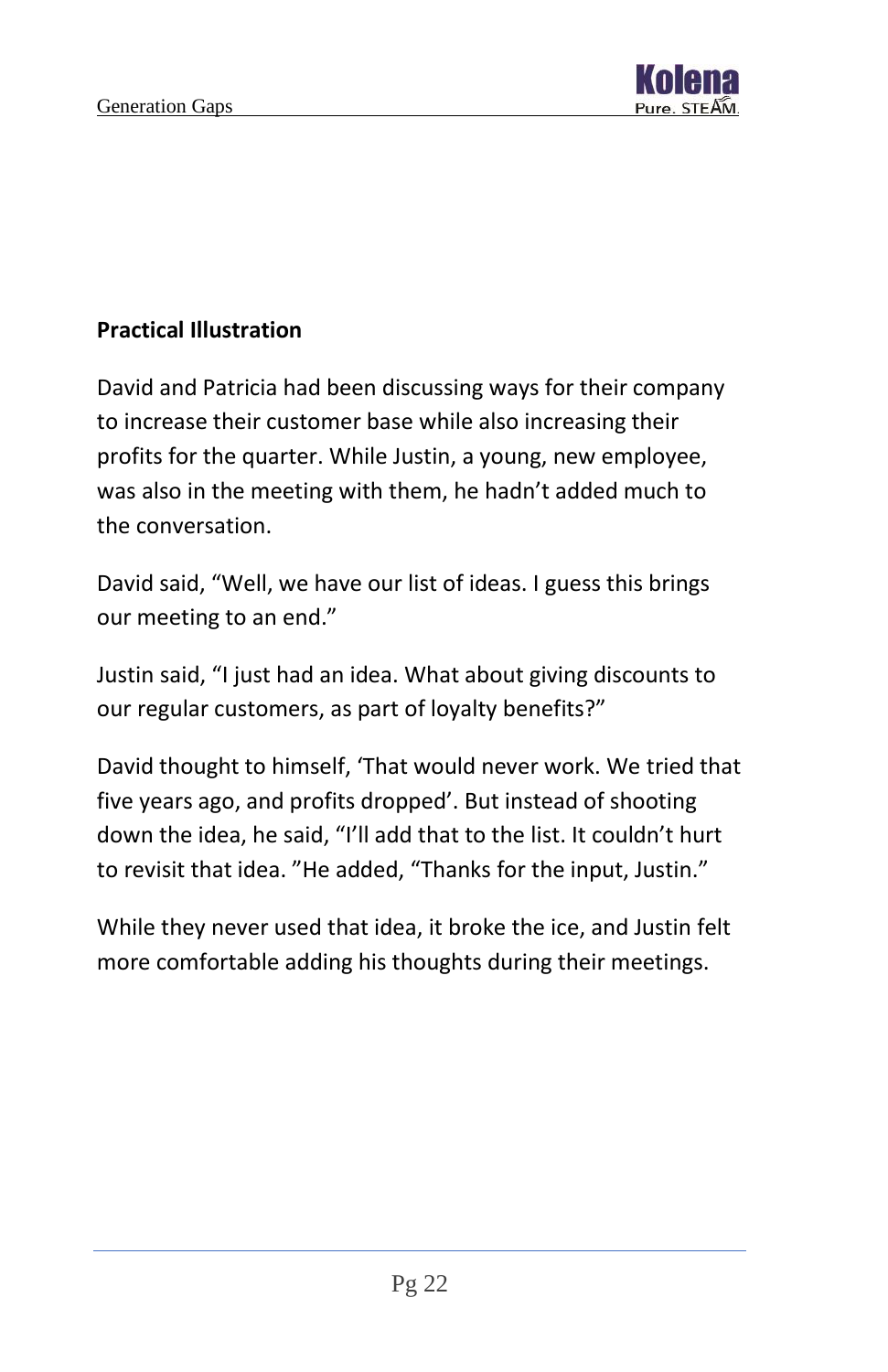

## *Each generation imagines itself to be more intelligent than the one that went before it, and wiser than the one that comes after it.*

*George Orwell*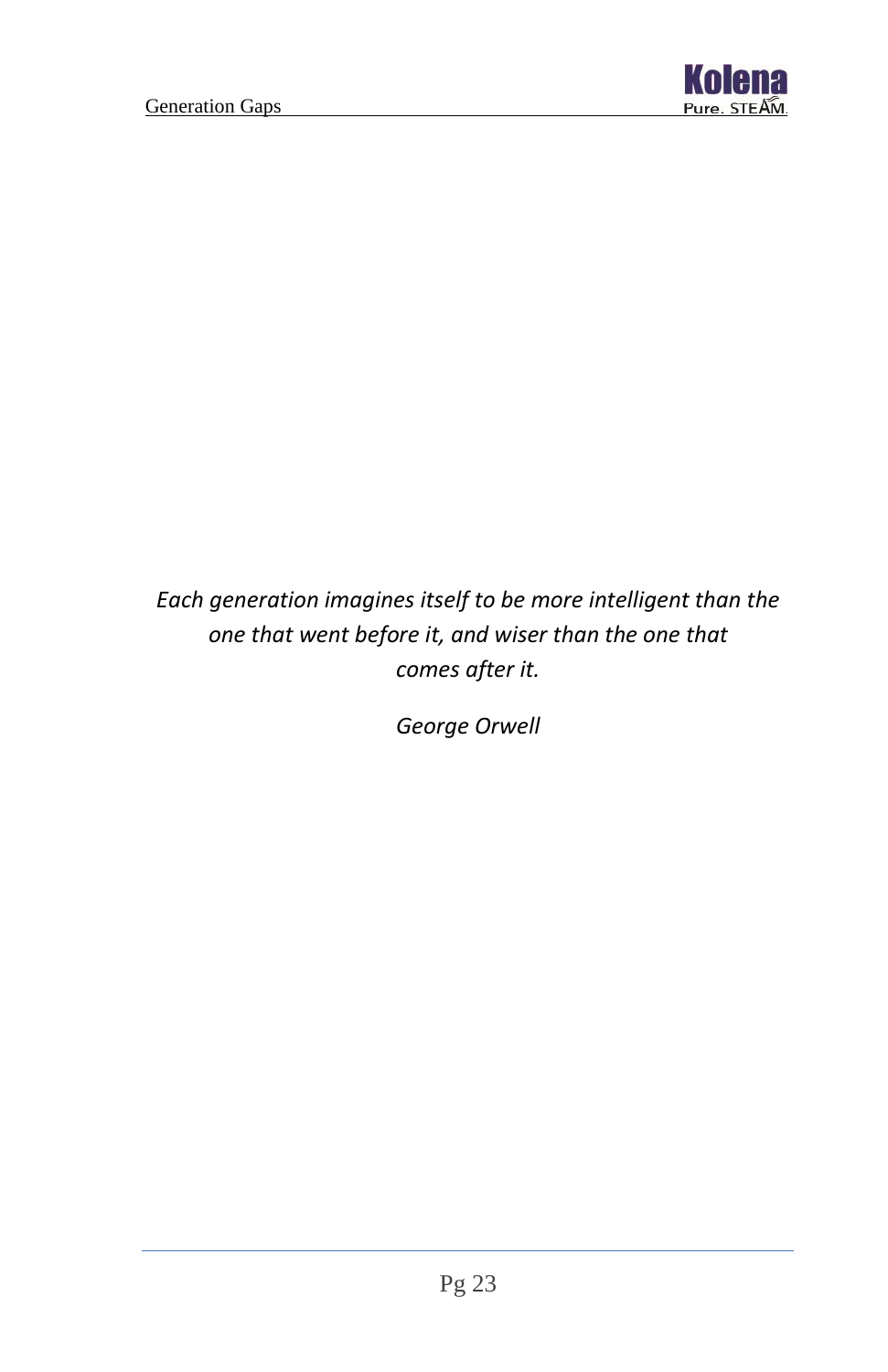

# <span id="page-24-0"></span>**Chapter Four: Generation X**

This chapter discusses the traits and behaviors of Generation X. This segment of the culture was born between the mid-1960s and the mid to late 1970s. You are going to learn the following about them:

- The Gen X background
- The Gen X character
- The Gen X working style

#### **Their Background**

Generation Xers were born between 1965 and 1980. They are the generation right after the decline of the baby boom of the post war era. Generation Xers live during a time when the country shifted from manufacturing to servicing.

This generation grew up with technology as a part of their lives. They experienced computers, video games, cell phones, email, etc. They have seen the evolution of technology and understand its origins.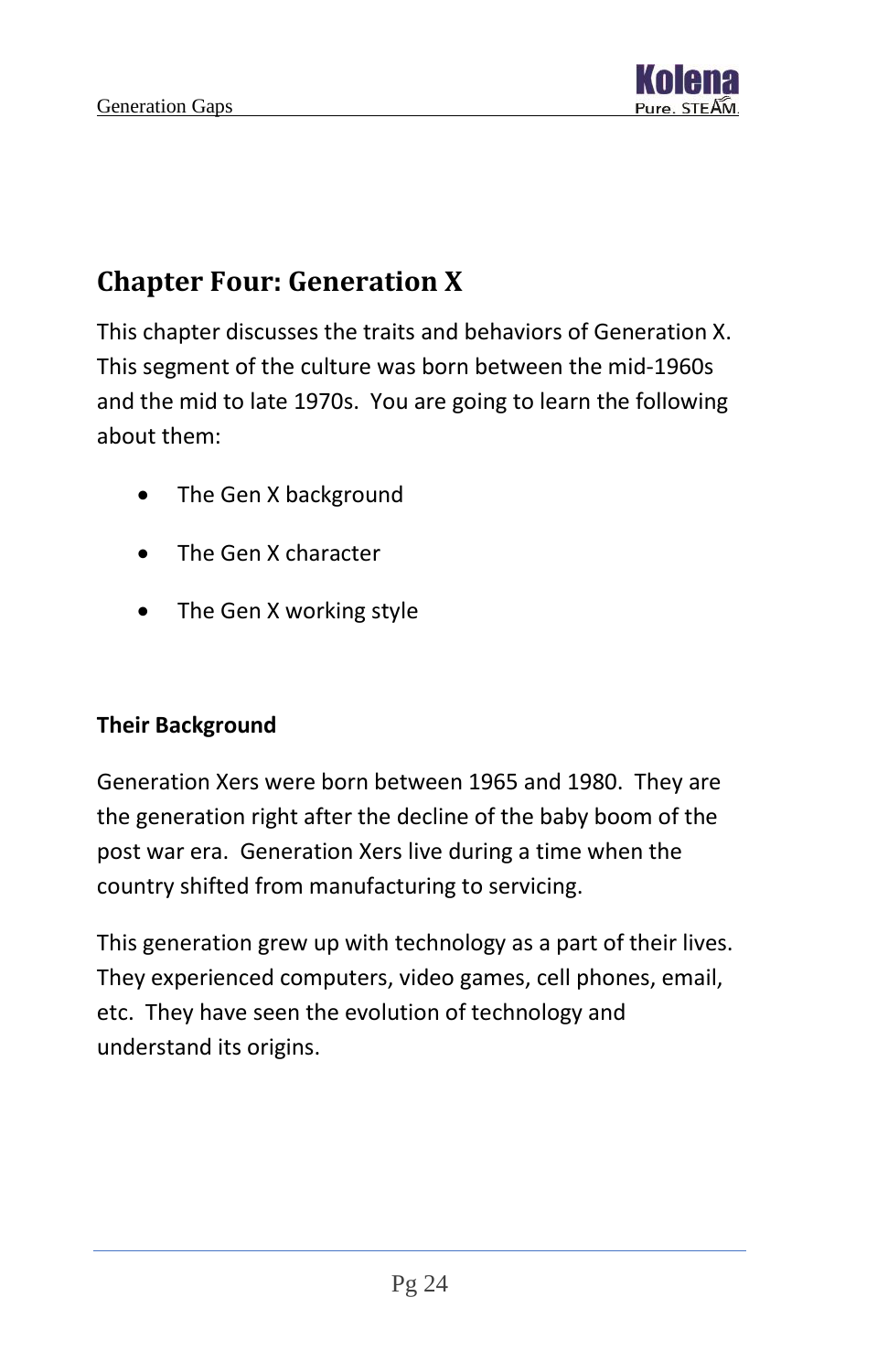

Generation Xers also experienced difficult times in the 1980s and learned to live in tough times. Finally, Generation Xers were raised in two-income homes or single-parent homes. These situations forced many Generation Xers to be placed in day care.

Their background allowed them to develop new characteristics that went against the Baby Boomers.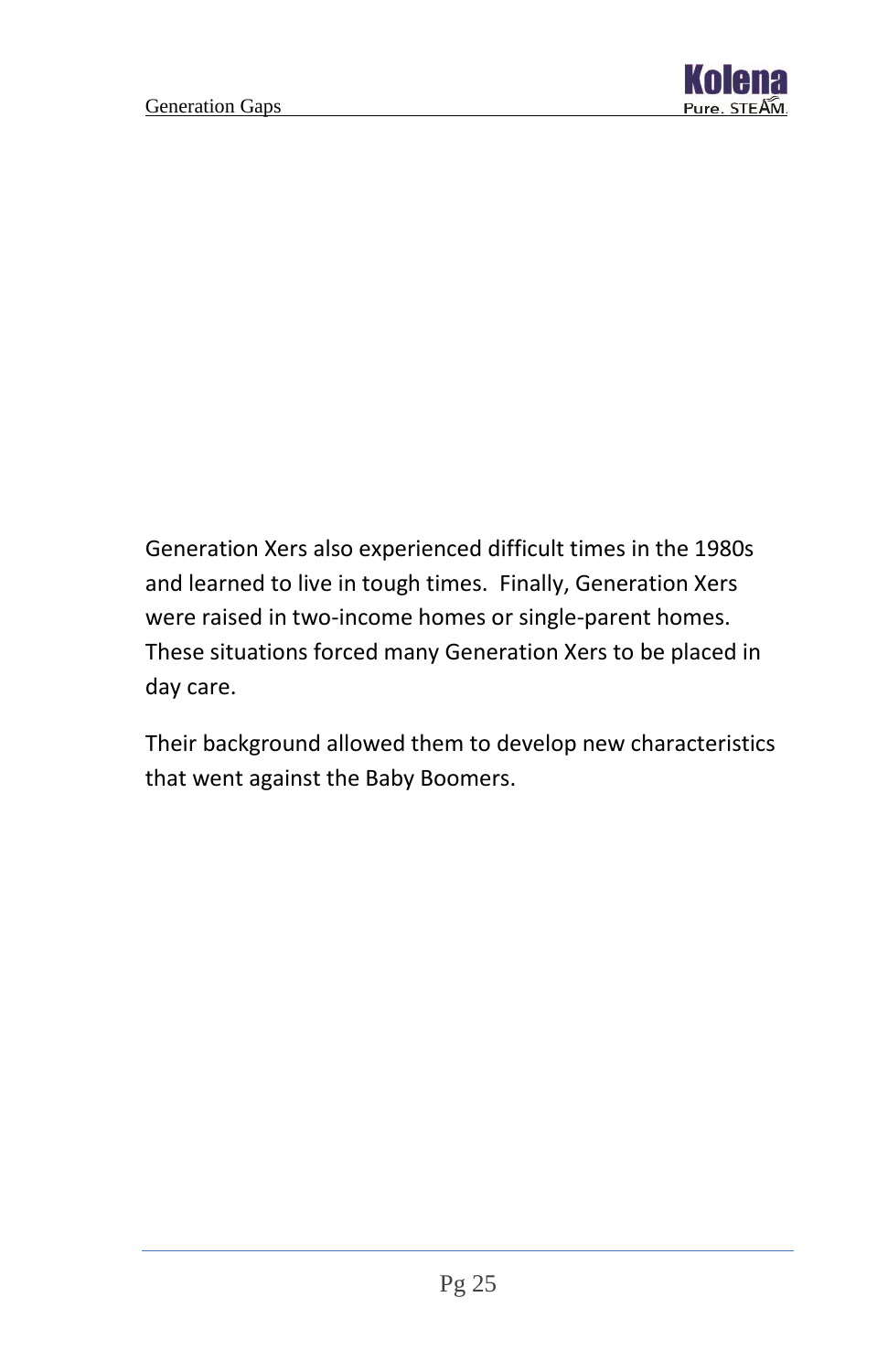

#### **Their Characters**

Generation Xers are individualistic people and independent. They are self-sufficient and flexible. This character trait enables them to changes jobs more frequently than the previous generations. They usually see this as a way of moving up the corporate latter.

This generation is more ethnically diverse and is better educated over their previous generation. More than half of Generation Xers attended college.

Generation Xers also believe in more balance between their work and home life than the previous generation. They rather focus on family than work and value jobs that allow flexibility in their schedules to meet the demands of their family.

Generation Xers are more willing to try new things because of their technical experience and they welcome new technology into their lives easily and adapt to them quickly. Generation Xers are also tolerant of other lifestyles and accept this as part of the change in their environment.

Generation X's perspective allows them to foster a more accepting environment at work.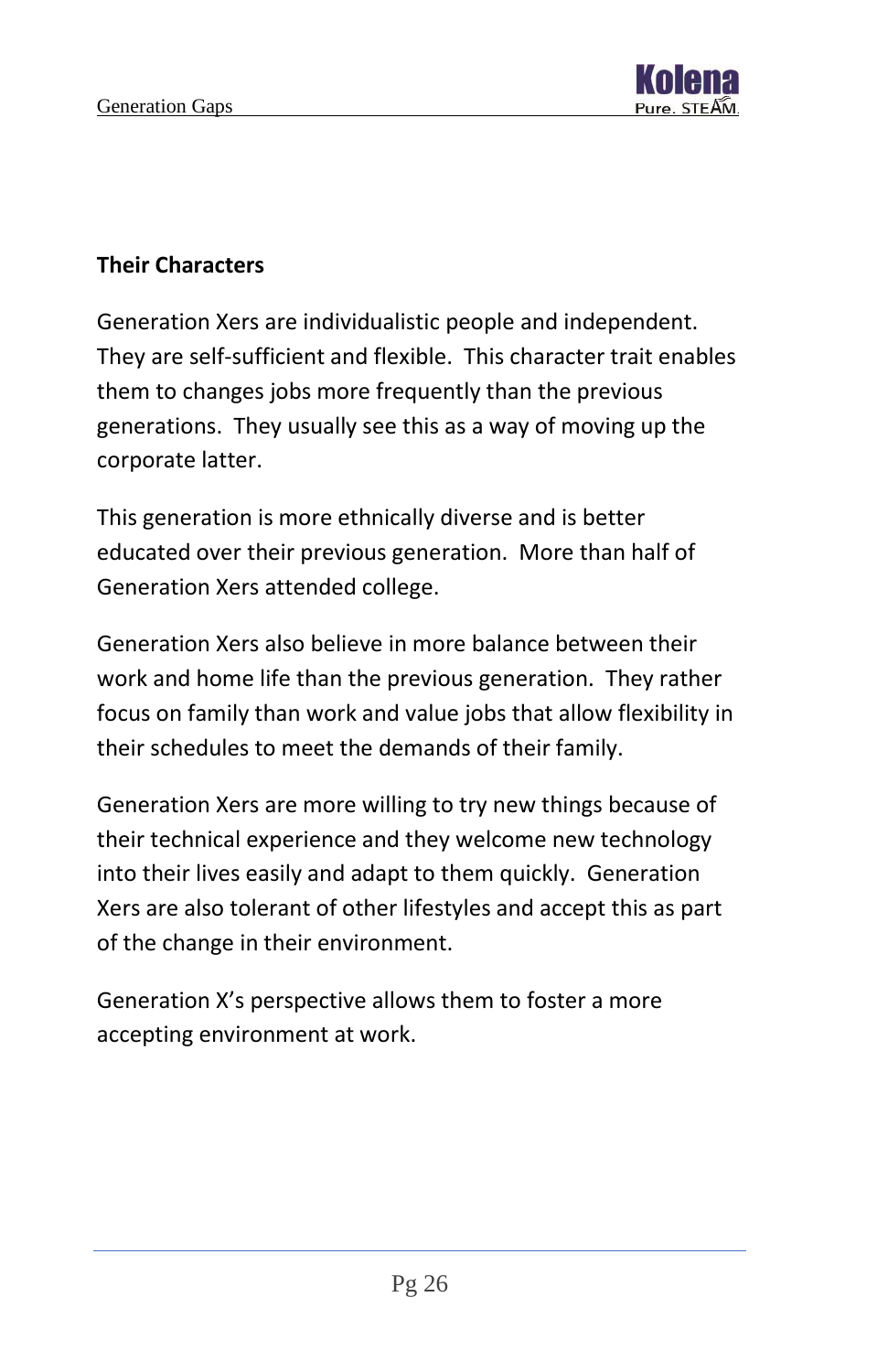

#### **Their Working Style**

Generation Xers enjoy freedom at work. They crave responsibility and politely reject authority and fixed work schedules. This generation does not do well in a micromanaged environment. They will thrive in a workplace where management allows them to complete their tasks without too much supervision.

Generation Xers will be the first ones to take advantage of technology and incorporate it into their work. They see technology as a tool and a way to do things more efficiently.

Generation Xers will look for other employment opportunities if it promises advancement of their career. They are less committed to their employers than the Baby Boomers. On the other hand, Generation Xers adapt well to change in their workplace and are key drivers of change.

Finally, this generation believes in a healthy balance between work and their personal life. They also like to have fun at work and believes in a work and play hard ideal. Generation Xers like a dynamic work environment that challenges them yet support their need for fun and balance between work and home life.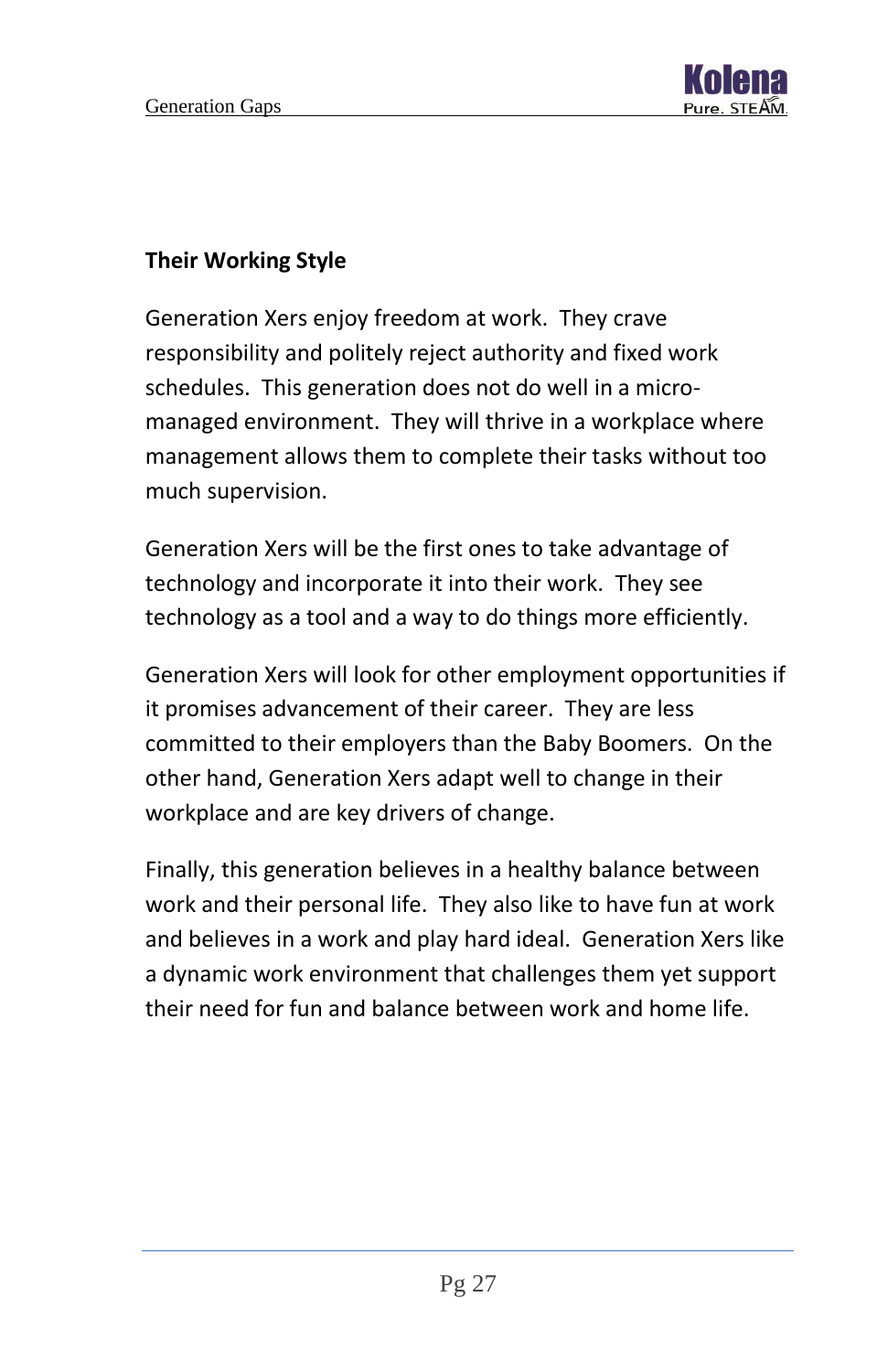

#### **Practical Illustration**

Deborah sighed as she felt her anxiety level rise. The quarterly meeting was fast approaching, and her superiors wanted to hear that things were running smoothly. She looked over at her employee, Stephanie, a woman in her late 30's. Stephanie kept saying that she was 'almost done' of the reports, but that had been almost a full twenty-four hours ago.

Deborah walked past Stephanie's cubicle. She almost said something to Stephanie, but then she stopped herself. She'd never seen Stephanie thrive under micro-management, and Stephanie had agreed to email Deborah the reports by the end of the day. It was barely one o'clock

Deborah returned to her office, sat down, and opened her email. Like magic, there it was. An email with the reports attached, along with a cheerful message asking if Deborah needed anything else.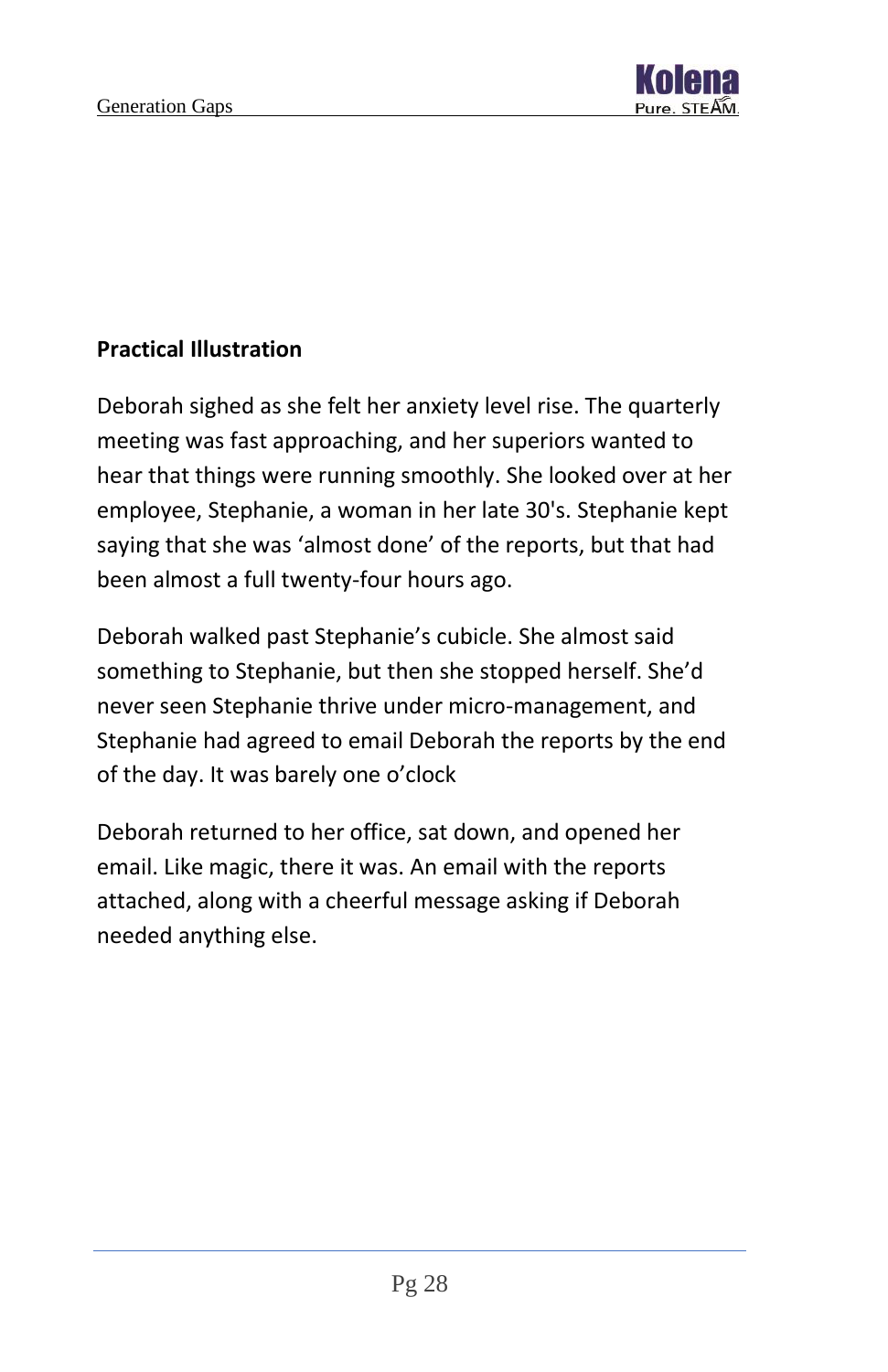

*Nothing so dates a man as to decry the younger generation.*

*Adlai E. Stevenson*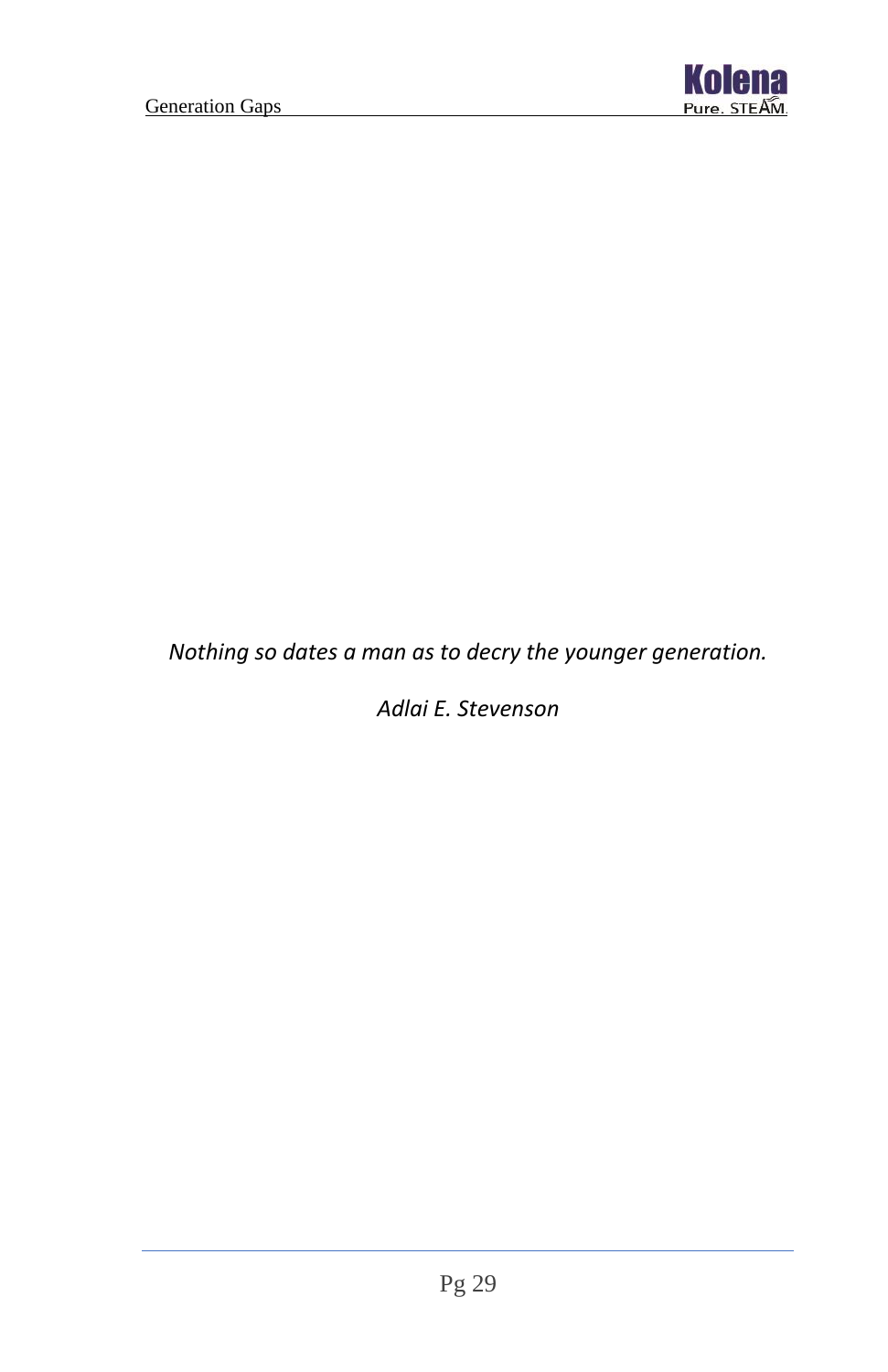

# <span id="page-30-0"></span>**Chapter Five: Generation Y**

You are going to learn about Generation Y or the millennial generation in this chapter. This group was born between 1979 and 1994. This chapter will teach you the background, characters and working style of Generation Y.

#### **Their Background**

Generation Yers are those born from the mid to late 1970's through the 1990's. The earliest part of this generation is just entering the workplace. The Generation Y group had technology as a normal part of live and do not know what it is to be without a computer, cell phone or any other electronic device the older generation had to adapt into their lives.

This generation can thrive on electronic communication and prefer that than face-to-face conversation. Generation Y prefers using the Internet as a means of learning and making purchases. They are exposed to vast amounts of information, music, and media than the older generations.

This generation was exposed to more group interactions through playgroups, team sports and other group activities than the previous generation. This was due in part to their parents' higher education and success.

Finally, this generation is used to getting what they want when they want it. The speed of technology and information coupled with rapid delivery systems has made this generation expect things to be done faster and better.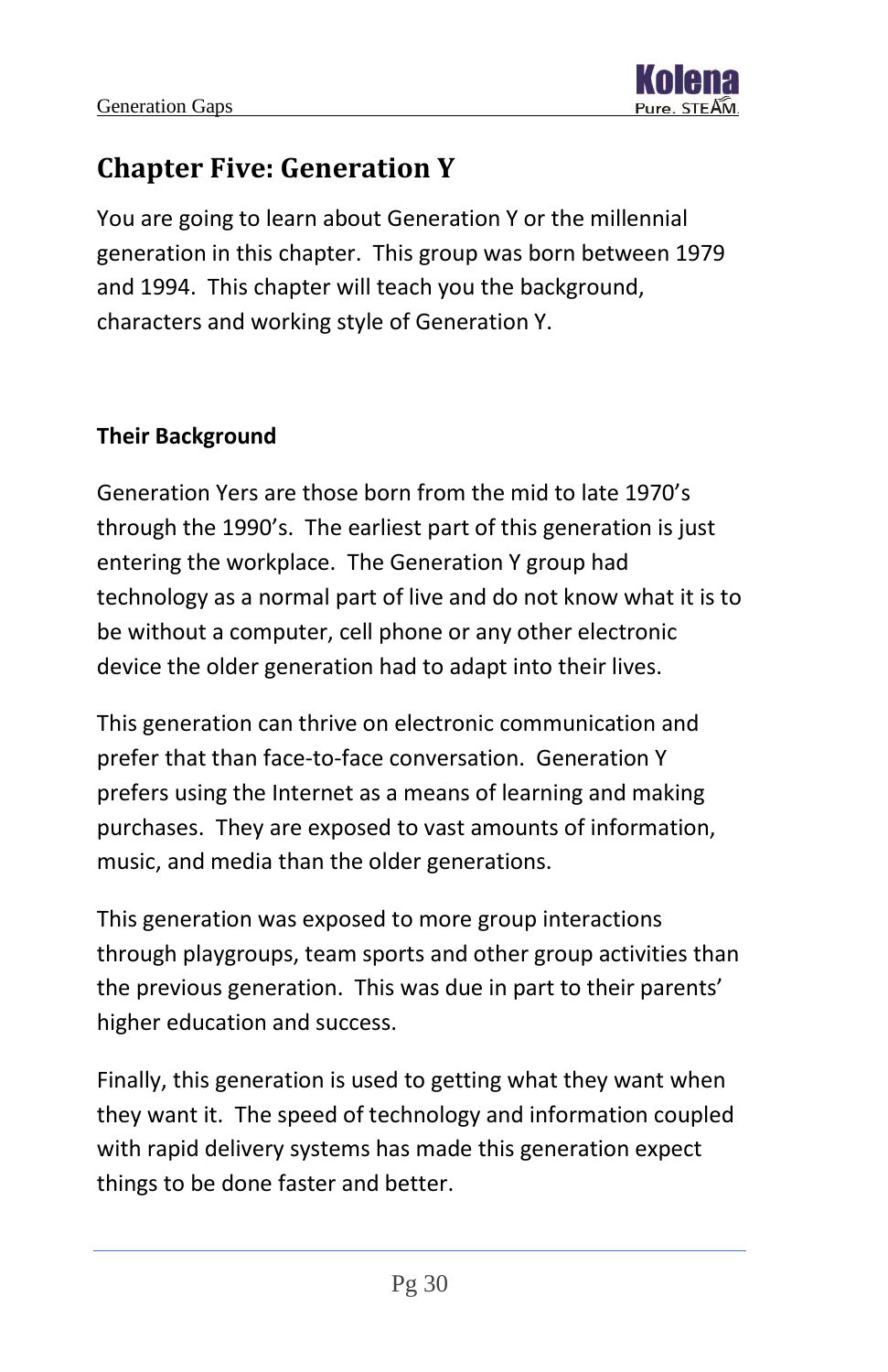

#### **Their Characters**

Generation Y is prone to communicating via electronic devices and is capable of multi-tasking while carrying a text messaging conversation. This generation relies on technology to do their jobs and expect to have the resources available when they are at work.

Generation Y is family-centric and value family over work. This generation looks for flexible schedules at work and a balance between work and life. They are willing to take less pay for this benefit.

This generation is achievement-oriented and is confident. Generation Y will question authority without fear and challenge ideas and motives. Generation Y enjoys meaningful work and are ready to keep on learning new ideas and things.

Generation Y works well in a team environment. They seek positive reinforcement from others and believe no one should be left behind. They rather slow the process down in order to give a teammate the opportunity to catch up.

Finally, the Generation Y group appreciates feedback and being kept updated on the latest developments. They do require periodic recognition and praise for their work.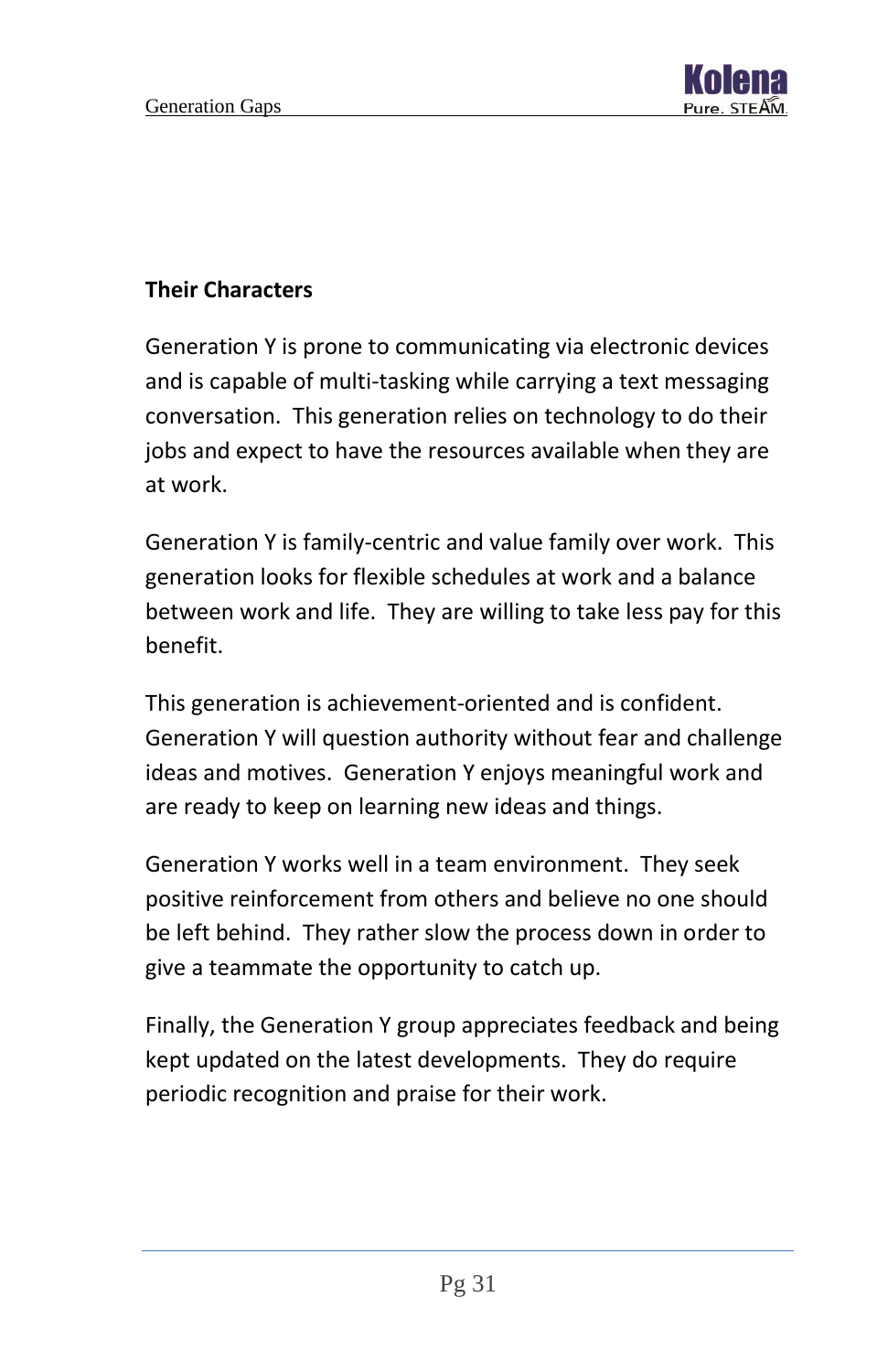

#### **Their Working Style**

Generation Y's working style is vastly different from those of the previous generation. This generation is motivated by benefits that give them the ability to have flexible schedules. They are less motivated monetarily.

They are not happy with long working hours and this may send the message that they do not care about work or are lacking discipline. Family is first for Generation Y and they will push back on work that crosses this boundary.

This generation does expect a lot from their employer in terms of new challenges and the opportunity to achieve things. Generation Y does see promotions and climbing the corporate ladder as a way to demonstrate their worth.

Generation Y is loyal to their employer and seeks to be included in important activities at work. They will call attention to themselves by suggesting bold ideas and challenging the status quo. However, they do become concerned with what others think about them and need affirmation every so often.

Since this generation is relatively young in the workplace, there is a need for mentoring. They see this as normal and expect it from their leaders. The like guidance and development when it comes to their careers.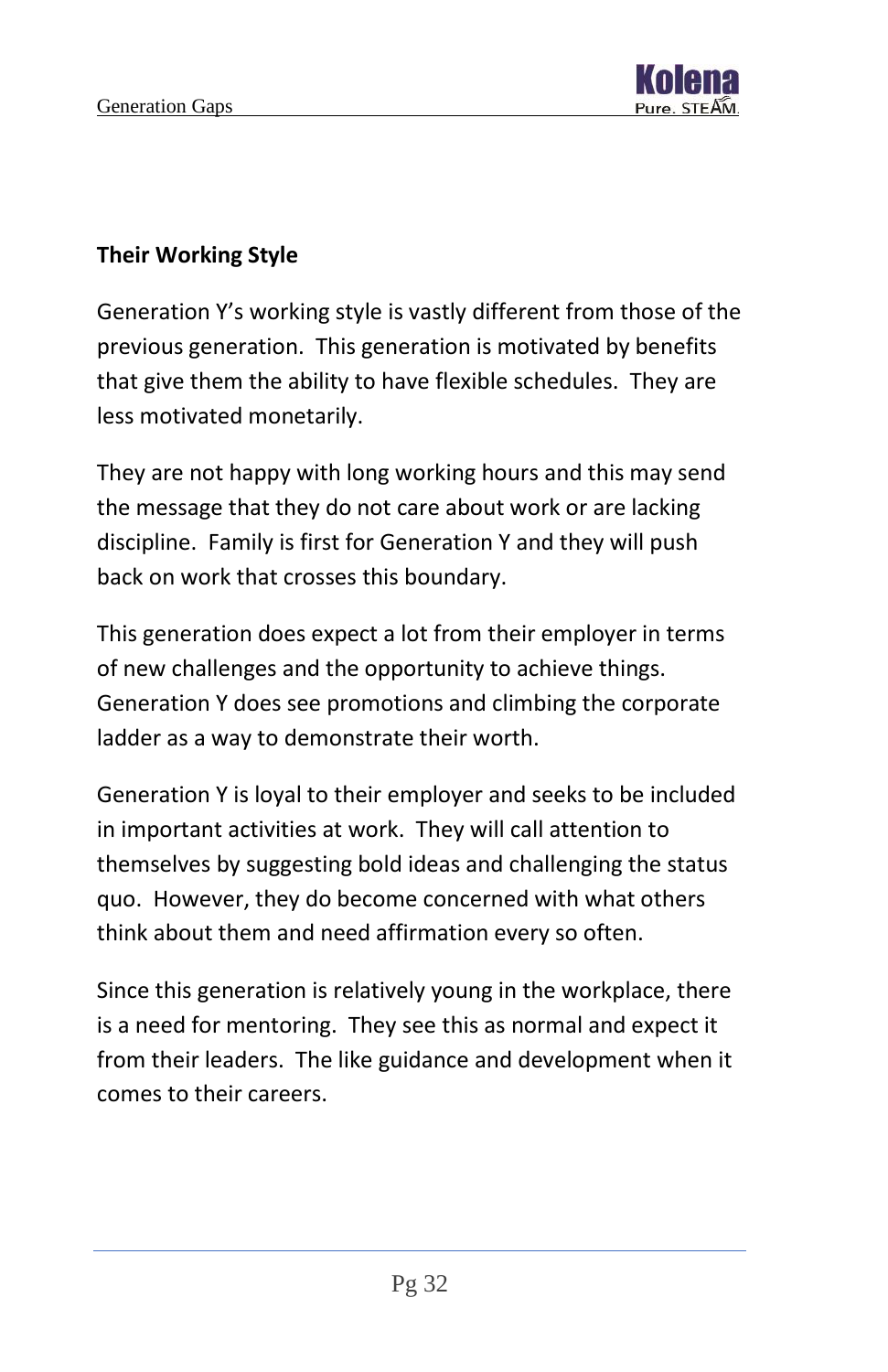

#### **Practical Illustration**

Hector smiled at Chelsea, a young woman in her early 20s.This was their second interview, and he was hoping that Chelsea would choose to work for their organization. Chelsea had been honest and let him know that she had received offers from other employers.

Hector said, "Are there any other questions you'd like to ask me, Chelsea?"

Chelsea asked, "I can't think of any. Is there anything else I should know about your organization before I leave today?"

Hector remembered that workers her age valued benefits and family life over long working hours at the office. "Have I told you about our generous benefits package and vacation time allotted to workers?"

Hector went over the benefits for working at their office, focusing on how his company respected employees' work-life balance. She later accepted the job for many reasons, but told him their benefits had been the deciding factor for her.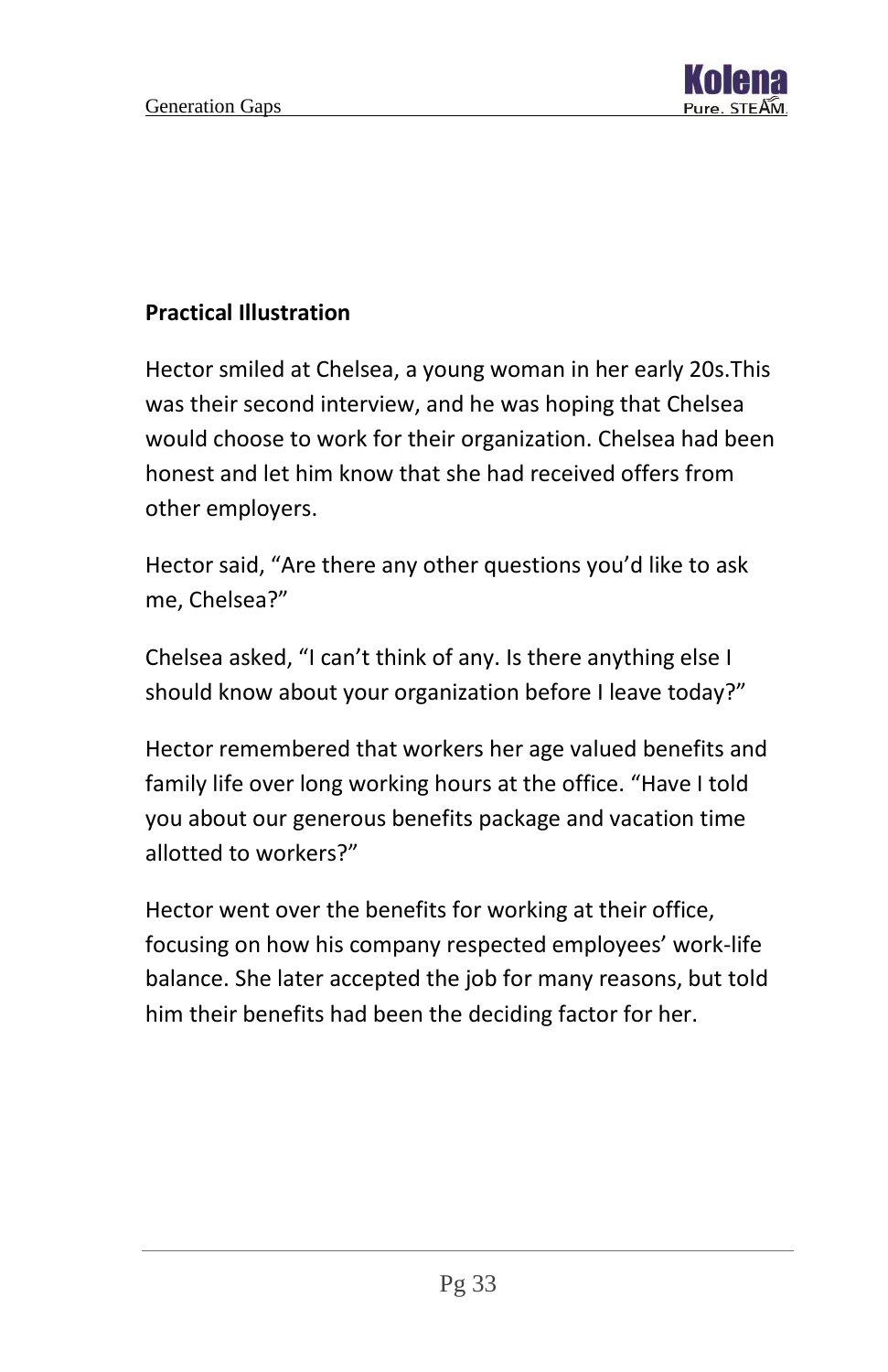

*That which seems the height of absurdity in one generation often becomes the height of wisdom in another.*

*Adlai E. Stevenson*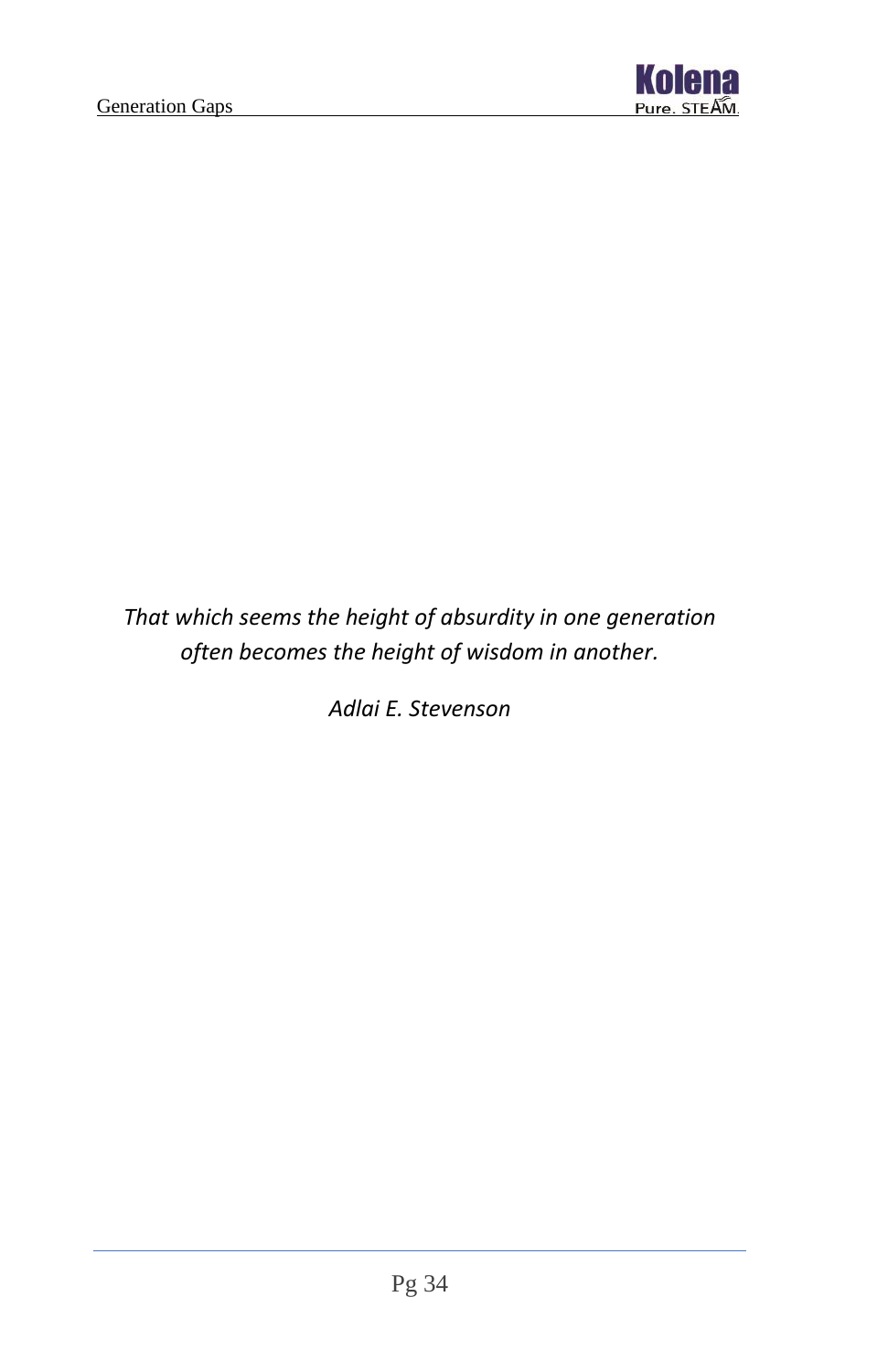

# <span id="page-35-0"></span>**Chapter Six: Differentiations Between**

Now that you have a better understanding of each generation found in the workplace, let us take a moment to compare the differences. In this chapter, you will learn the differences between the generation gaps on the following topics:

- **Background**
- Attitude
- Working style
- Life experience

First, we are going learn about the differences the generations have in terms of their background.

#### **Background**

The background differences among the four generations are the main factor in the formation of their attitudes and values.

**Effects of technology:** The use and understanding of technology is a main difference among the generations. The Traditionalist had very little exposure and need for computers and other devices that we take for granted today. Even some Baby Boomers may struggle with technology. They tend to use it only as needed, and usually only at work. On the other hand, Generation X and Y grew up with technology and they use it more as a part of daily life. Technology changed the way humans communicate and process data. The use or nonuse of technology creates a gap that could be seen by a generation as either an advantage or disadvantage.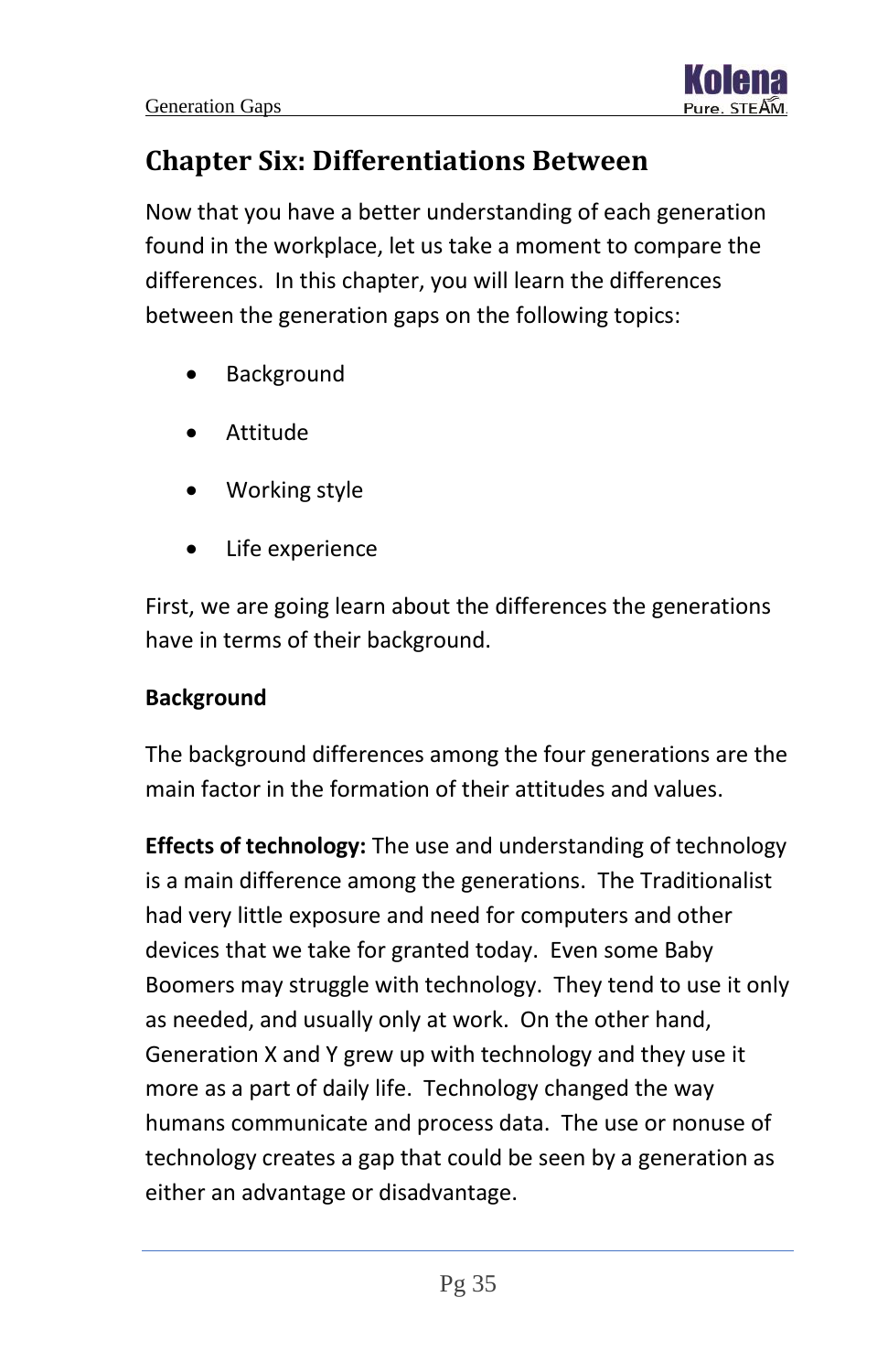

For example, a Generation X or Y could become easily frustrated with their older generation counterpart when they struggle with technological issues they see as easy.

**Effects of media:** Media has boomed over the last 20 years. Television, computers, Internet, and smart phones have increased the amount and availability of entertainment programming. Many Generation X and Y's were raised with media as a large part of their diet. On the other hand, the older generations relied on human interaction for their daily entertainment. This affects how the generations interact with each other.

For example, an older generation may prefer to speak with a coworker face-to-face, but the younger would rather text or instant message their conversation.

Finally, social events like war and culture revolutions distinguish a generation's background. Traditionalist lived through many years of war and it became a real part of their lives. Baby Boomers experienced the Hippie revolution of the 1960s, which opened the door to changes in our society. Generation X and Y's enjoy the benefits of the changes but they have not lived through such dramatic social events.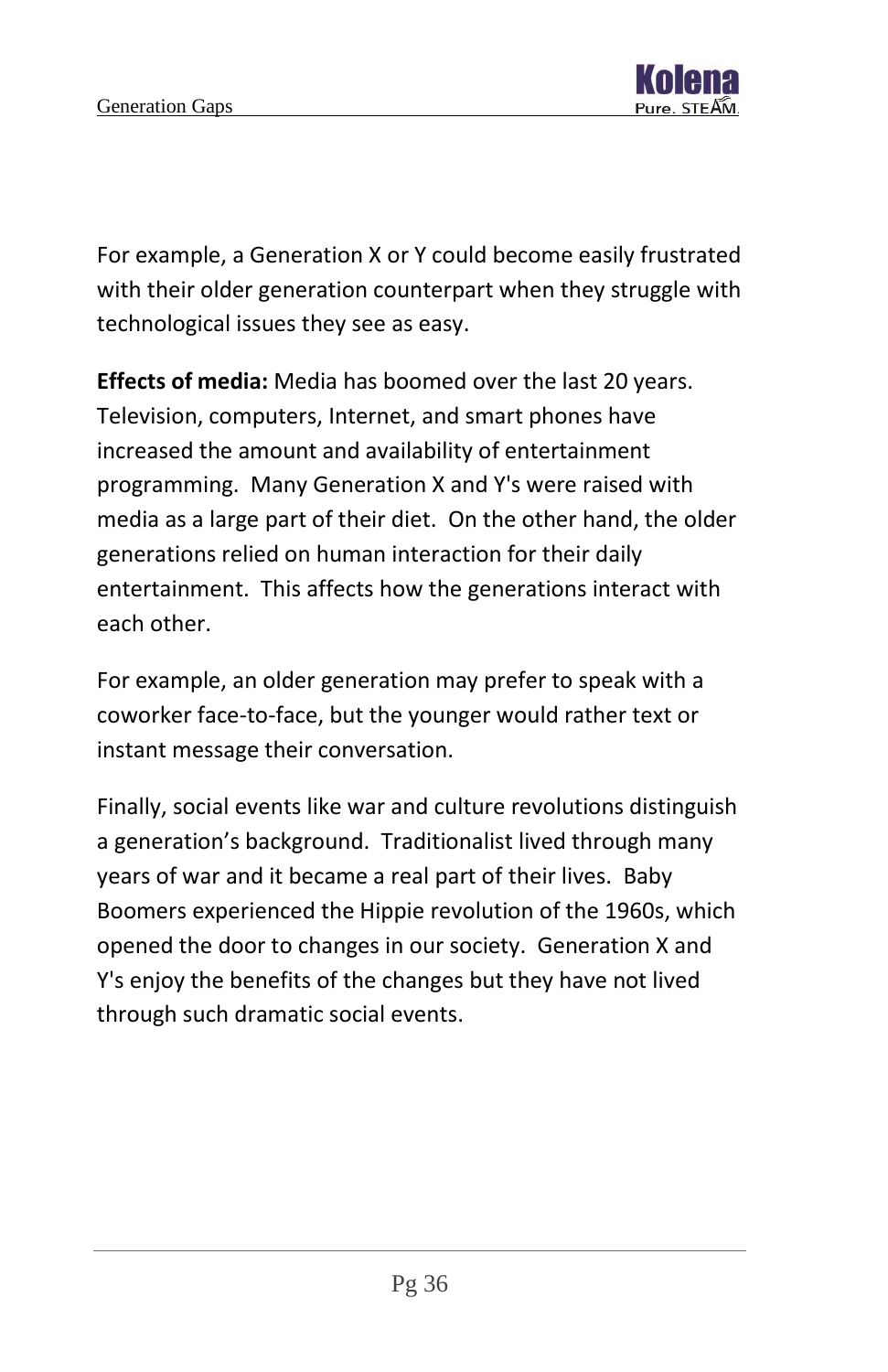#### **Attitude**

Attitudes among the generations are different. This has to do with their background and the way each generation interacts with other humans during their time.

**Attitude towards authority:** As the generations progressed, their attitude towards authority is one that will challenge them. The older generation was taught to revere authority due to the military presence in the culture during wartime. As the decades passed, the generations rebelled and eventually created an attitude of challenging the status quo in the younger generation.

**Attitude towards individuality:** The younger generations were brought up during a time where most parents worked outside the home leaving them in day cares. This environment taught the younger generation to be independent and self-sufficient. The older generation seeks to work with groups and think of others over themselves.

**Loyalty to their employers:** The older generation is more likely to stay with one employer their entire life, if that is possible. This tendency was brought on by living through difficult times. The older generation believes that devoting themselves to their job will bring rewards. The younger generations are not as loyal. They see changing employers as opportunities to advance their careers by themselves—again this is an individualistic perspective of the younger generation.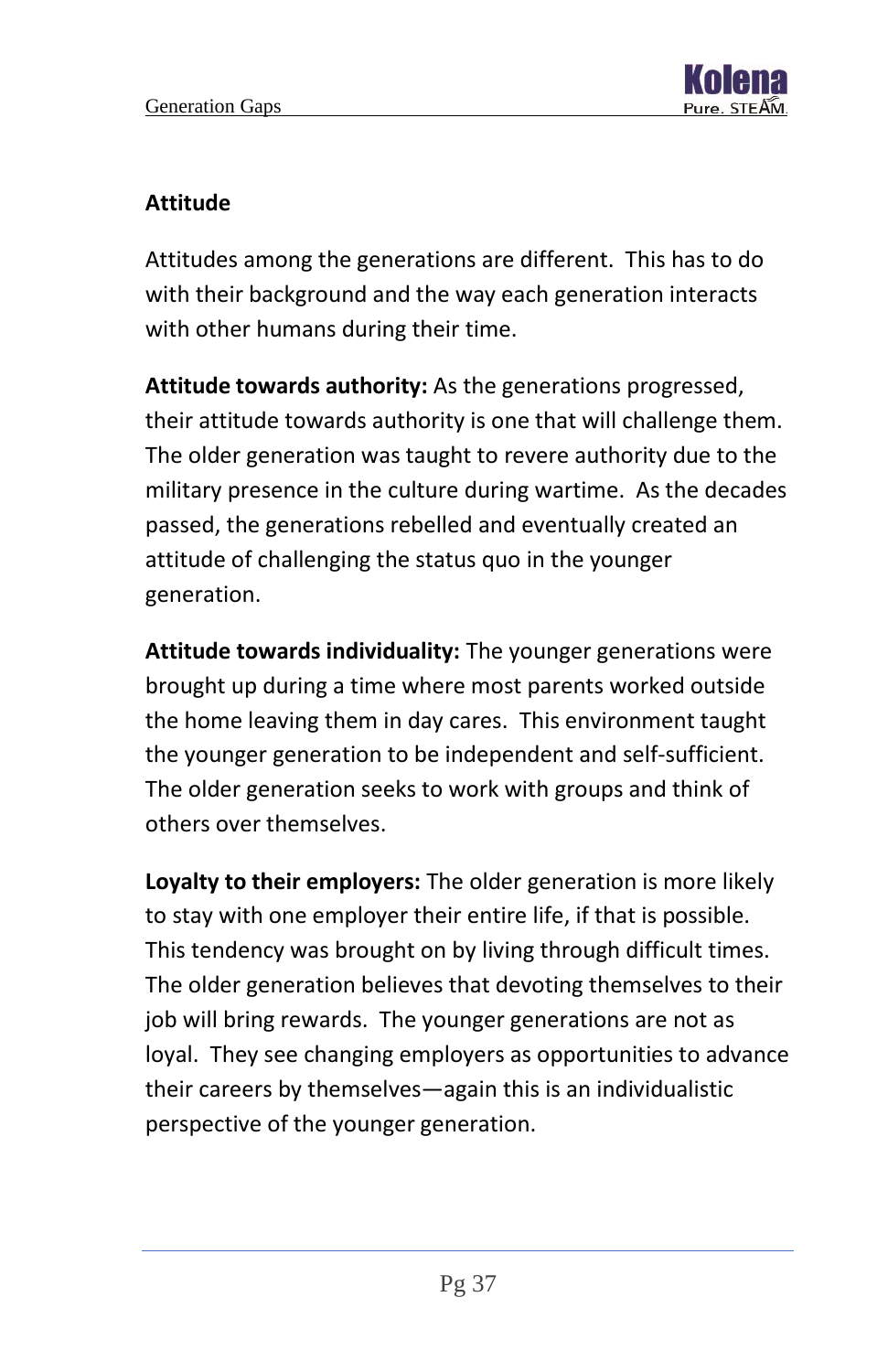

#### **Working Style**

As we learn about the background and attitudes of the generations, we see a pattern that moves the focus from a group to individual perspective. This is true of the working styles between the older and younger generation.

**Flexible hours:** The younger generation values flexibility in the workday to attend to personal things. They value their family life over their work life and seek to find employers that will provide working arrangements that will allow them to work and manage their family life. The older generation value hard work and see a clear separation of work and their family life. They value their jobs and see the work hours as a fixed part of their day.

**Challenge the status quo:** The younger generation sees it as a benefit to challenge other thinking and is quick to present their point of view. The older generation is more submissive and sees challenging the status quo as disrespecting the authority. Challenging the status quo could cause tension between the older and younger generation.

**Motivation:** What motivates each generation varies greatly. The older generation values a stable work environment where conformity is valued. The younger generation is motivated by achievement and they will create an environment of competition, which may be threatening to the older generation.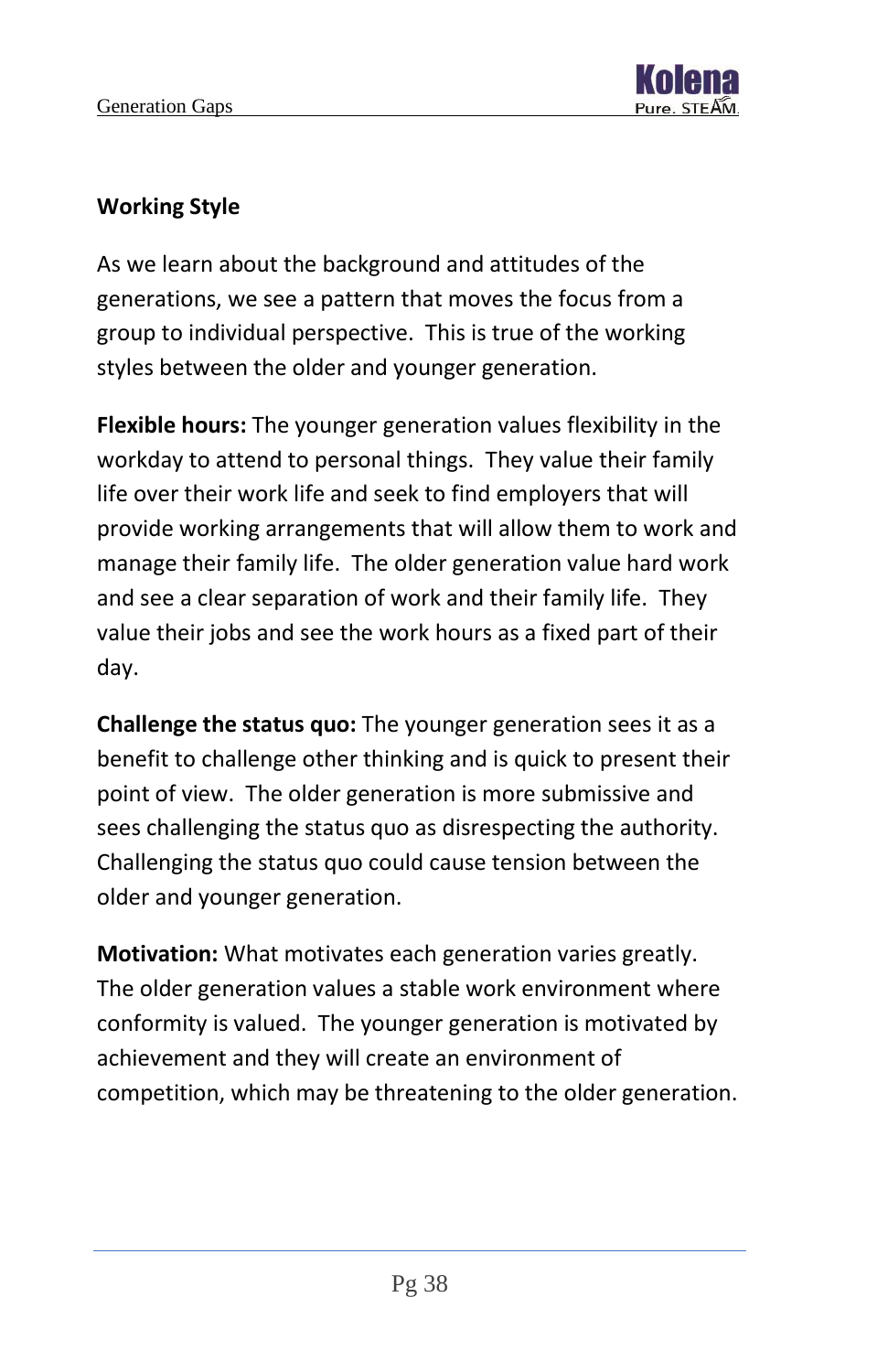

#### **Life Experience**

Life experience is another area where the generations vary. These activities represent unique experiences for that generation.

**Hard times:** The older generations experienced harder times and lived without for long periods. This taught them the value of having the basics like food and clothes. Baby Boomers know what it is to fight for civil rights and protest against the government. The younger generation did see economic hard times, but where sheltered by their parents, diminishing the effects.

**Entertainment:** The older generation experienced entertainment as traditional events like the movies and nontechnical activities. The younger generation grew up with video games, 4D rides at amusement parks and other activities that are designed to stir the senses. Reading books and doing manual things are appreciated by the older generation, but may be seen as boring activities for the younger generation.

**Technology:** The younger generation experienced technology as a way of life. Generation X had technology grow into their lives and Generation Y never did without it. The older generation was slow to adapt and use technology as a social tool. The advent of social networks and electronic communication gave the younger generation exposure to more detailed information about each other than the older generation.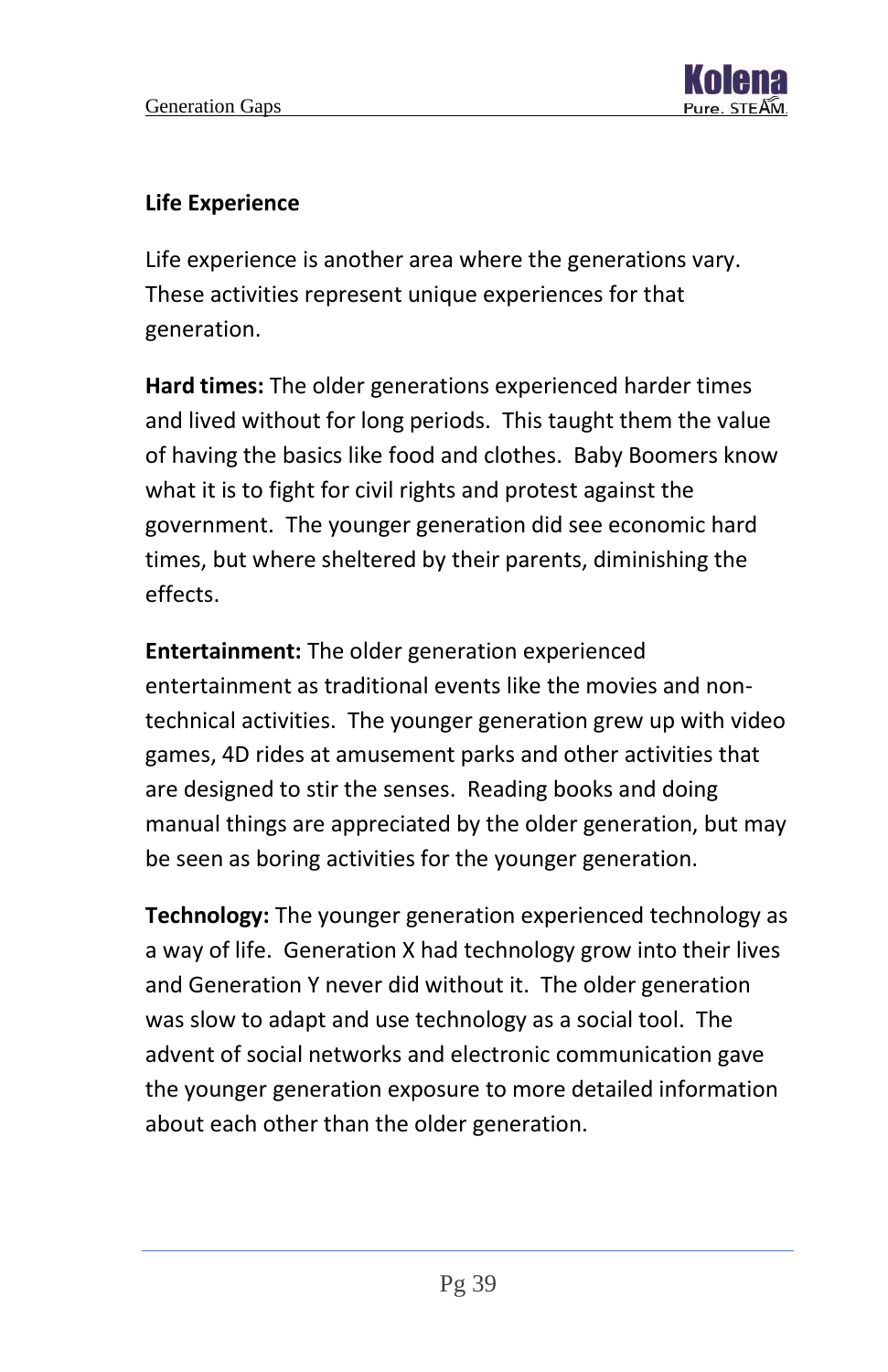

#### **Practical Illustration**

Chris rushed to his meeting. He looked at his watch and realized that he only had five minutes to spare. On the way to the meeting room, he overheard someone speaking in frustrated tones under their breath. Chris realized that Shirley, a shift supervisor in her late '60s, was at her computer, having a difficult time. Chris bet it had something to do with the new electronic documentation system that started three weeks ago.

Chris didn't have time to help her at the moment. He got to his meeting on time, but afterwards, he stopped to talk to his boss, Frances. He suggested that they spearhead a committee to help with questions about technology and to give guidance to employees that might have trouble with the new system.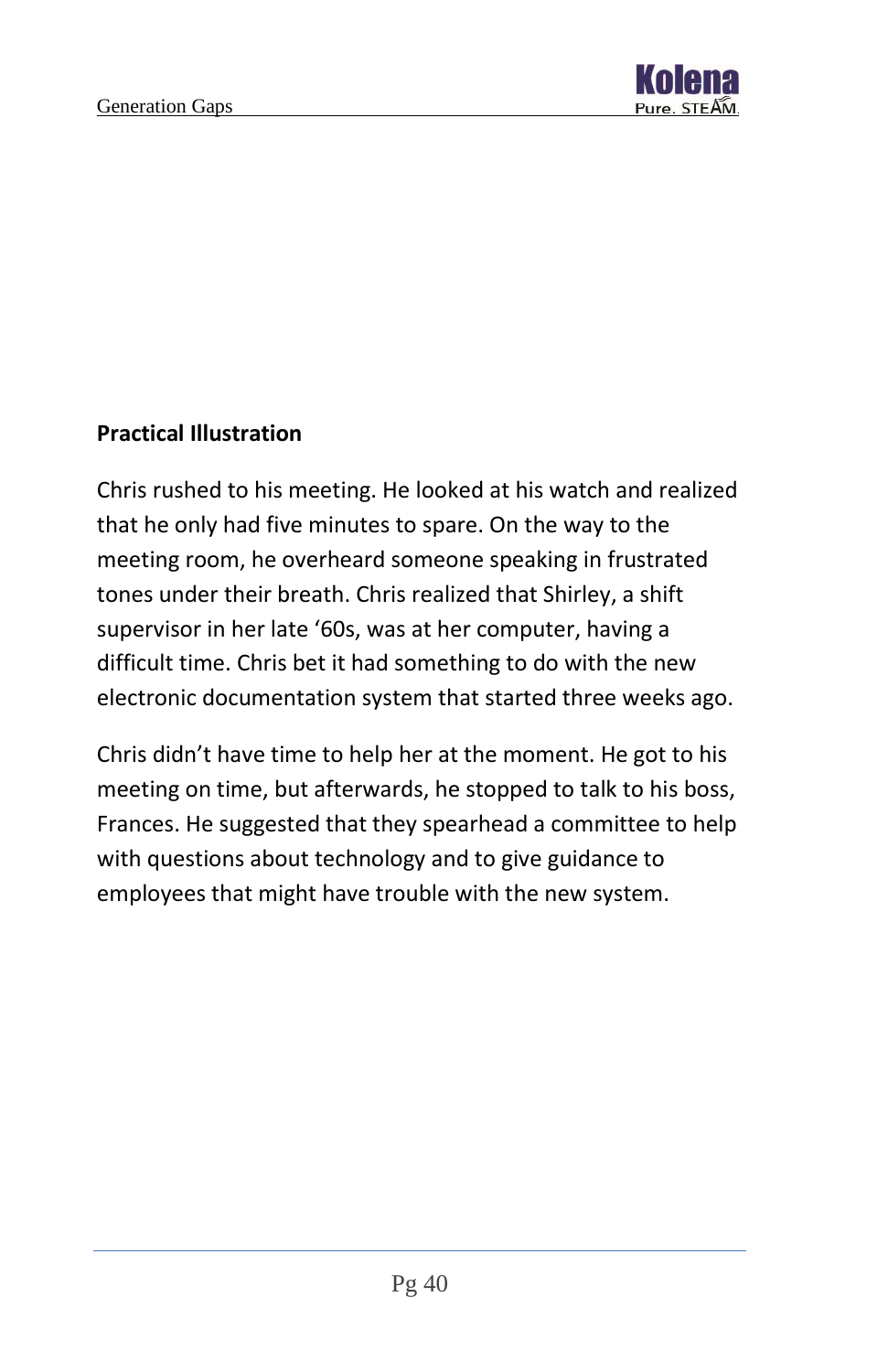

*Field of Dreams is probably our generation's It's A Wonderful Life.*

*Kevin Costner*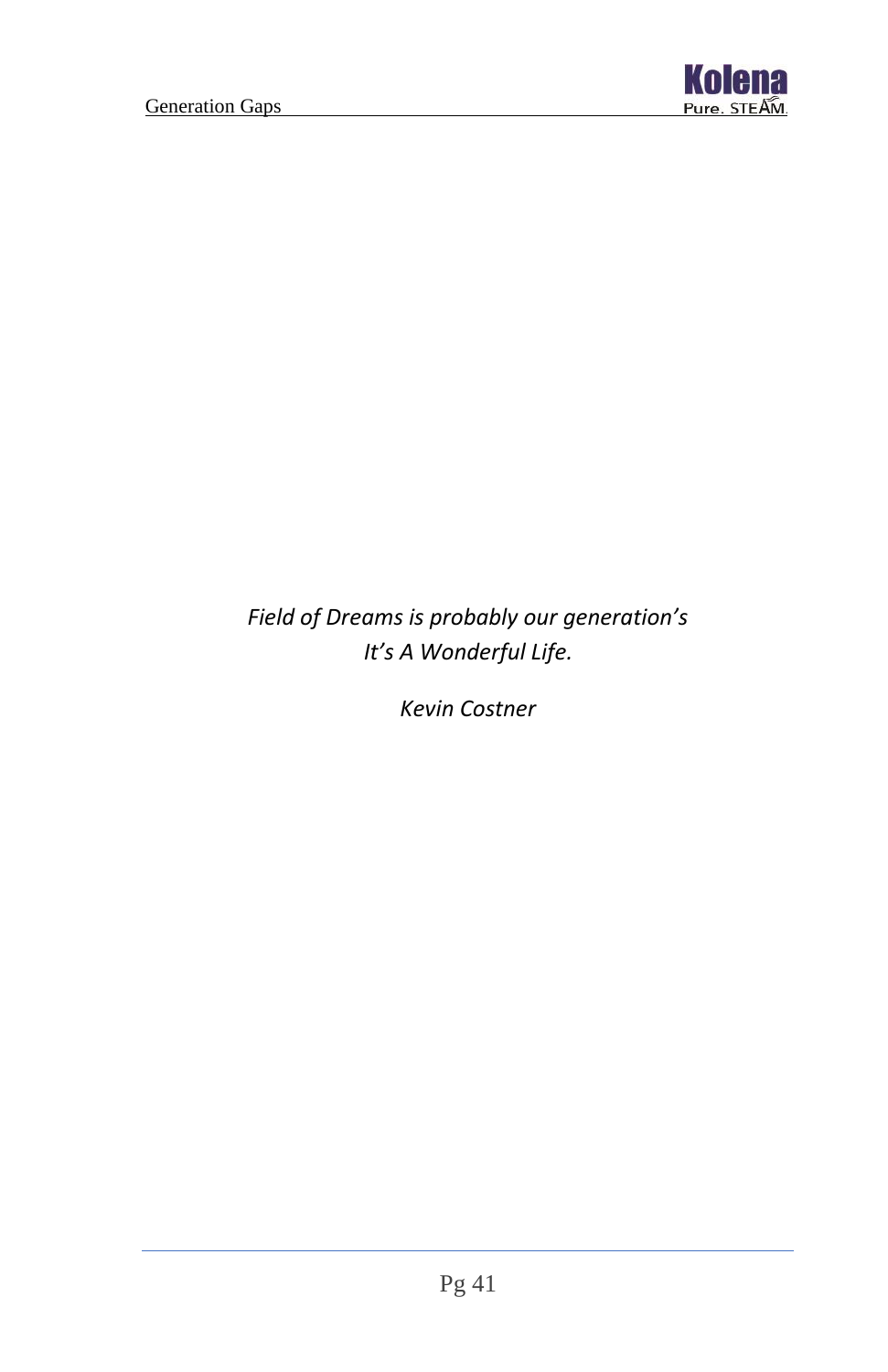

# <span id="page-42-0"></span>**Chapter Seven: Finding Common Ground**

In order to be successful bridging the gap across the generations, you must find common ground that enables you to close the gap and effectively reach your opposing generation. In this chapter, you will learn the following:

- Adopting a communication style
- Creating an affinity group
- Sharing knowledge

#### **Adopting a Communication Style**

Being sensitive to the way you communicate will help you bridge the generation gap at work. Understanding that the older generation prefers face-to-face communication and the younger prefer electronic methods should give you a base to form a flexible communication style that reaches all generations at work.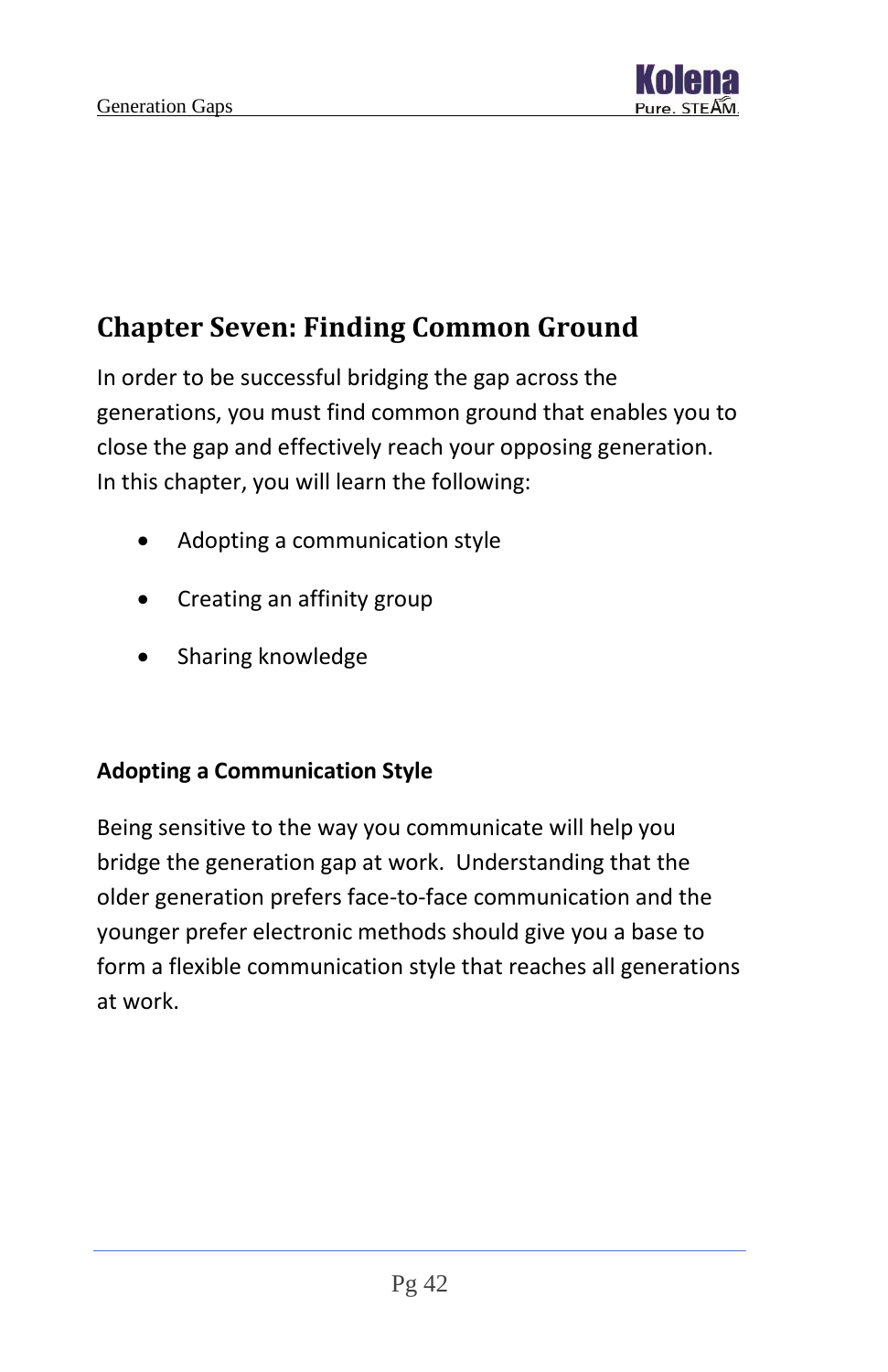Here is an easy way to adopt your communication style. Use the **TAP** method for communicating. You will have to think a little before you communicate to someone, but the investment is well worth it. **TAP** stands for the following components:

- **To-the-Point:** Make your communication brief and succinct. The older generation will appreciate the clarity and the younger generation will appreciate the brevity.
- **Adapt:** Change the method of communication for your audience. If you are going to engage an older worker, make the effort to either call them or better yet, see them in person. They will feel respected and valued. For the younger generation, use email or instant messaging, etc. to reach them. They will feel independent and not micro managed.

If you need to address the entire group, younger and older, in an email, make yourself available for follow-up by telling the group to reply, call or see you in person if they have questions.

• **Professional:** When in doubt, communicate professionally. Avoid jargon and text abbreviations in your communication. Use salutations and close your communication properly. You will show the older generation that you respect them and set the example for the younger generation on how to communicate professionally.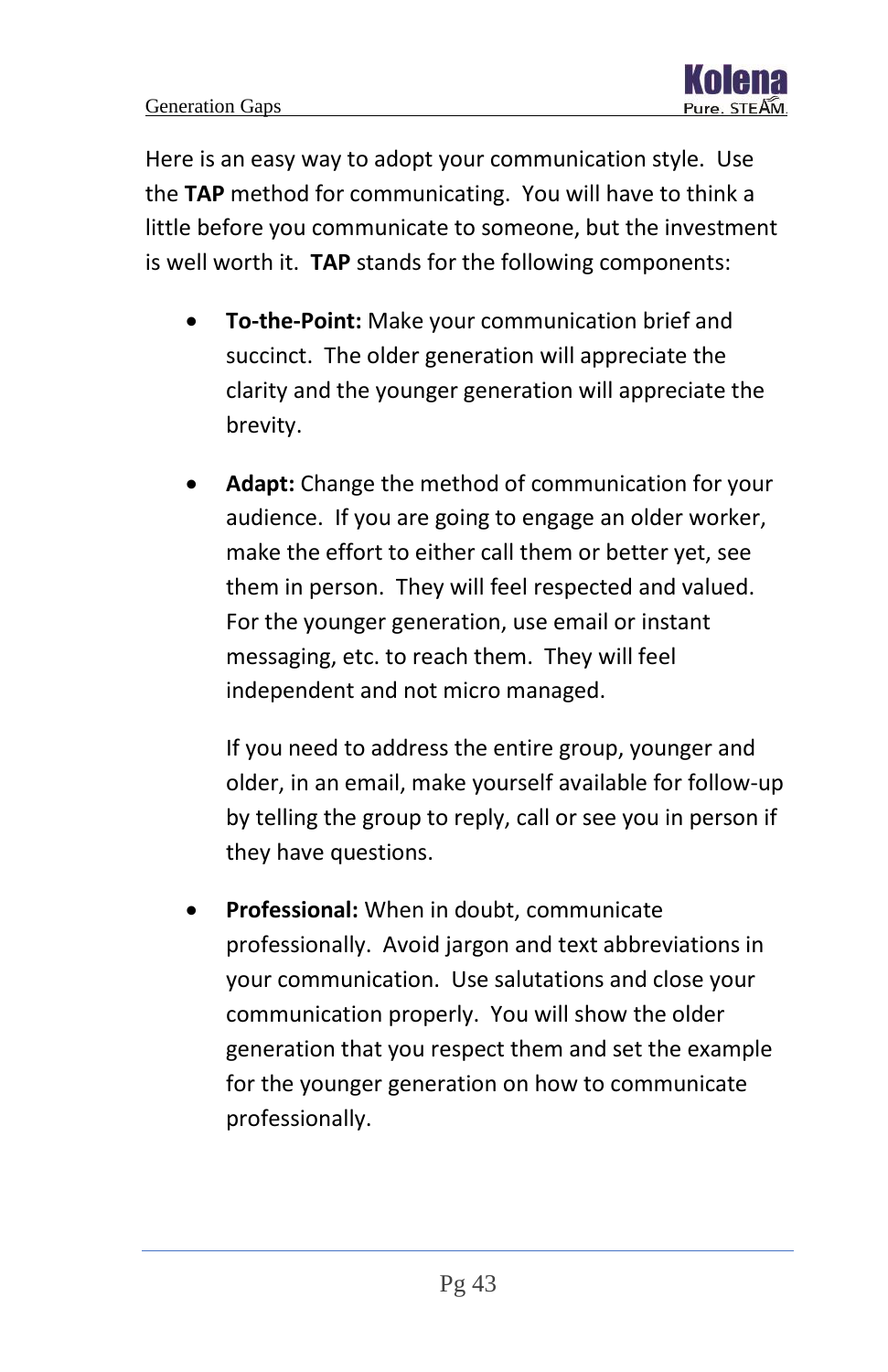

#### **Creating an Affinity Group**

Affinity groups are groups of people sharing common interests. You can create such groups at work that give different generations a chance to work with each other with an activity, which is not directly work related.

These groups provide a way for the generations to learn more about each other's interests and values. You can create several affinity groups, promoting cohesion among the various generations. Affinity groups are usually non-hierarchical. They are typically small and do not require centralization.

Affinity groups could tend to become closed. That is why allowing groups that focus on non-polarized topics are the best way to introduce affinity groups in your workplace.

Here are some groups to consider:

- Work newsletter group
- Professional book club
- Recycling task force
- Community service group
- Improving work morale group
- Work safety group
- Speech club group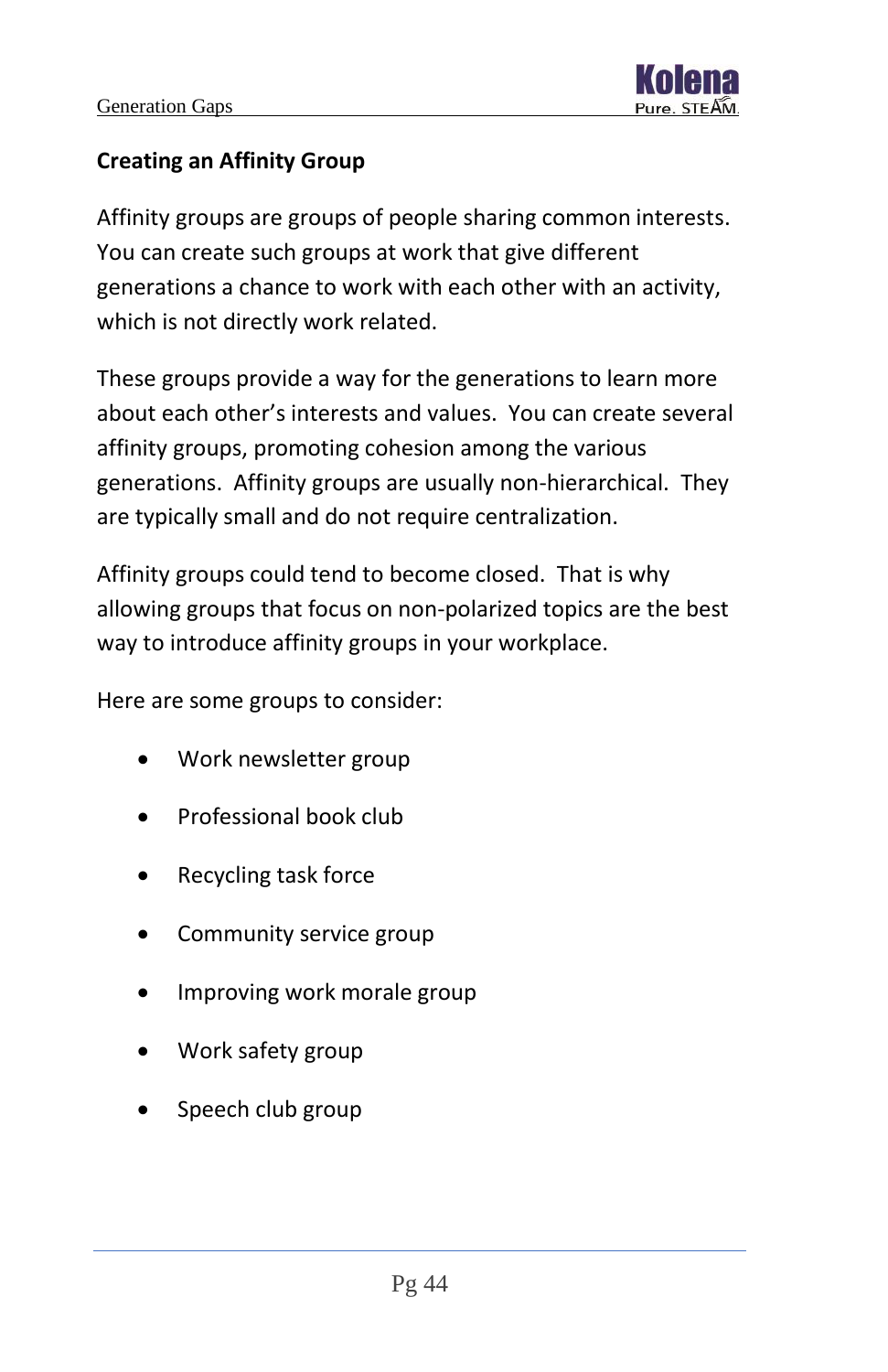#### **Sharing Knowledge**

The lack of knowledge could breed fear between generations or lead to misinterpretations. Sharing knowledge helps to break down barriers and create an understanding and collaborative environment. There are many ways knowledge can be shared.

Here are some ways to share knowledge at work:

- You can set up a blog where a topic is introduced and then the team can submit comments. Blogs provide a safe and open structure to hold discussions. If you use a blog, be sure to set up clear rules of what and how to share. You want to avoid sensitive topics for discussions. This can undermine the sharing process.
- Form focus groups to resolve an issue or generate new ideas. Focus groups containing various generations is a great way to get different perspectives from your diverse work group. Read up on how to facilitate meetings so you can better manage the dynamics in such a meeting.
- Create a newsletter where employees get to share their thoughts in an interview. This can be a creative way of sharing knowledge.
- Place an ideas box where employees can submit ideas for review by you team. This can be a real box or an electronic version via email or other form of communication.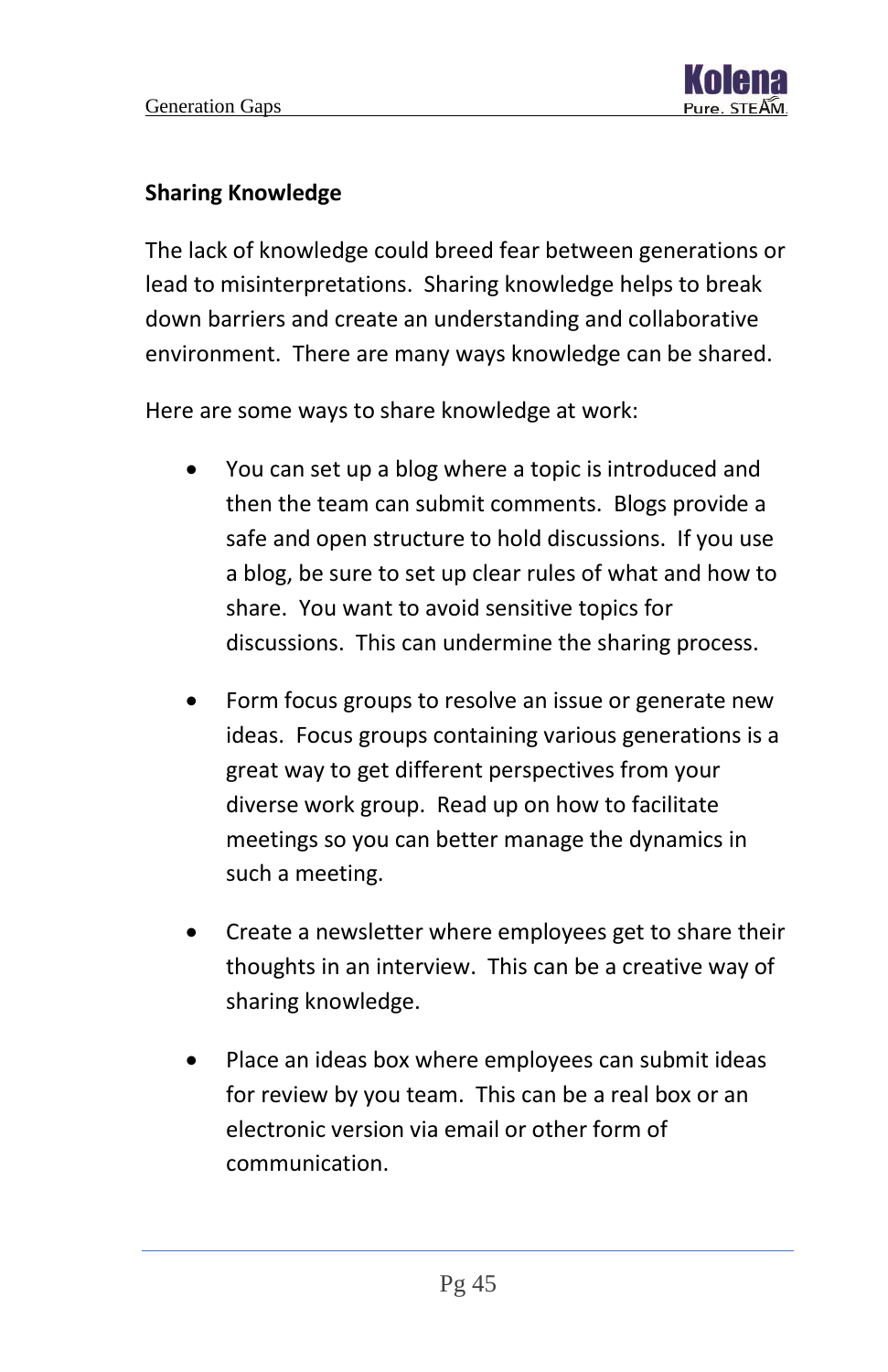

#### **Practical Illustration**

Melissa sat down at her computer, and she noticed an email from her co-worker, Greg. Greg was an employee who had been with the company for twenty-five years. He had expressed frustration with email, but lately Greg was reaching out to employees using the computer, instead of just face-to-face contact. She emailed him back, remembering the TAP method for communicating:

#### *Hi Greg,*

*Thank you for emailing me so quickly. I will address the issue by contacting support services within the next twenty-four hours. If you have any other thoughts or concerns, please let me know.*

#### *All the Best,*

#### *Melissa*

After sending the email, Melissa had an idea. She later went over to Greg's cubicle in person to check in with him.

Greg appreciated the face-to-face talk, and Melissa noticed that when she met him halfway, he was more willing to use email and texting to communicate with her.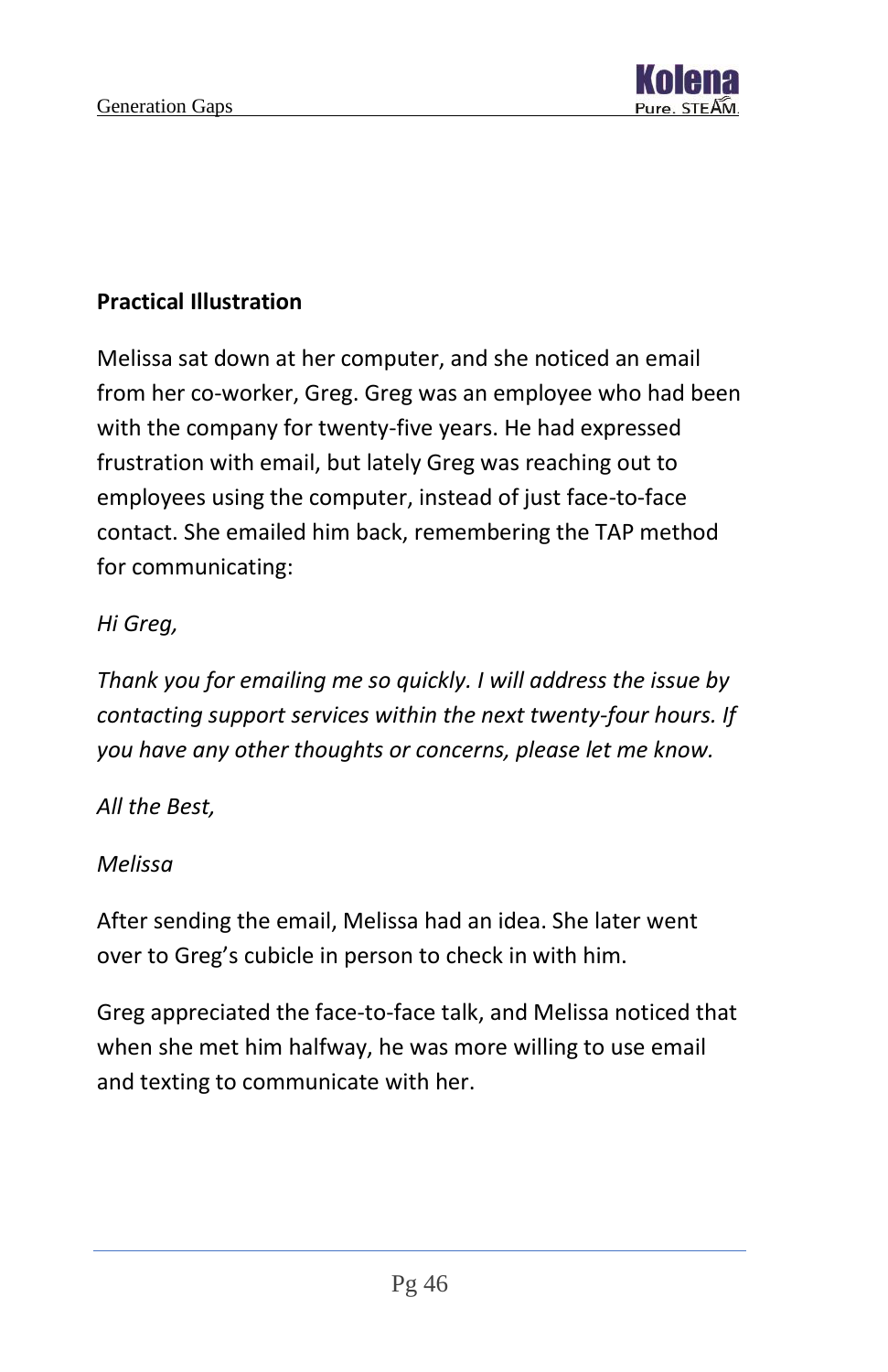

## *Every generation revolts against its fathers and makes friends with its grandfathers.*

*Lewis Mumford*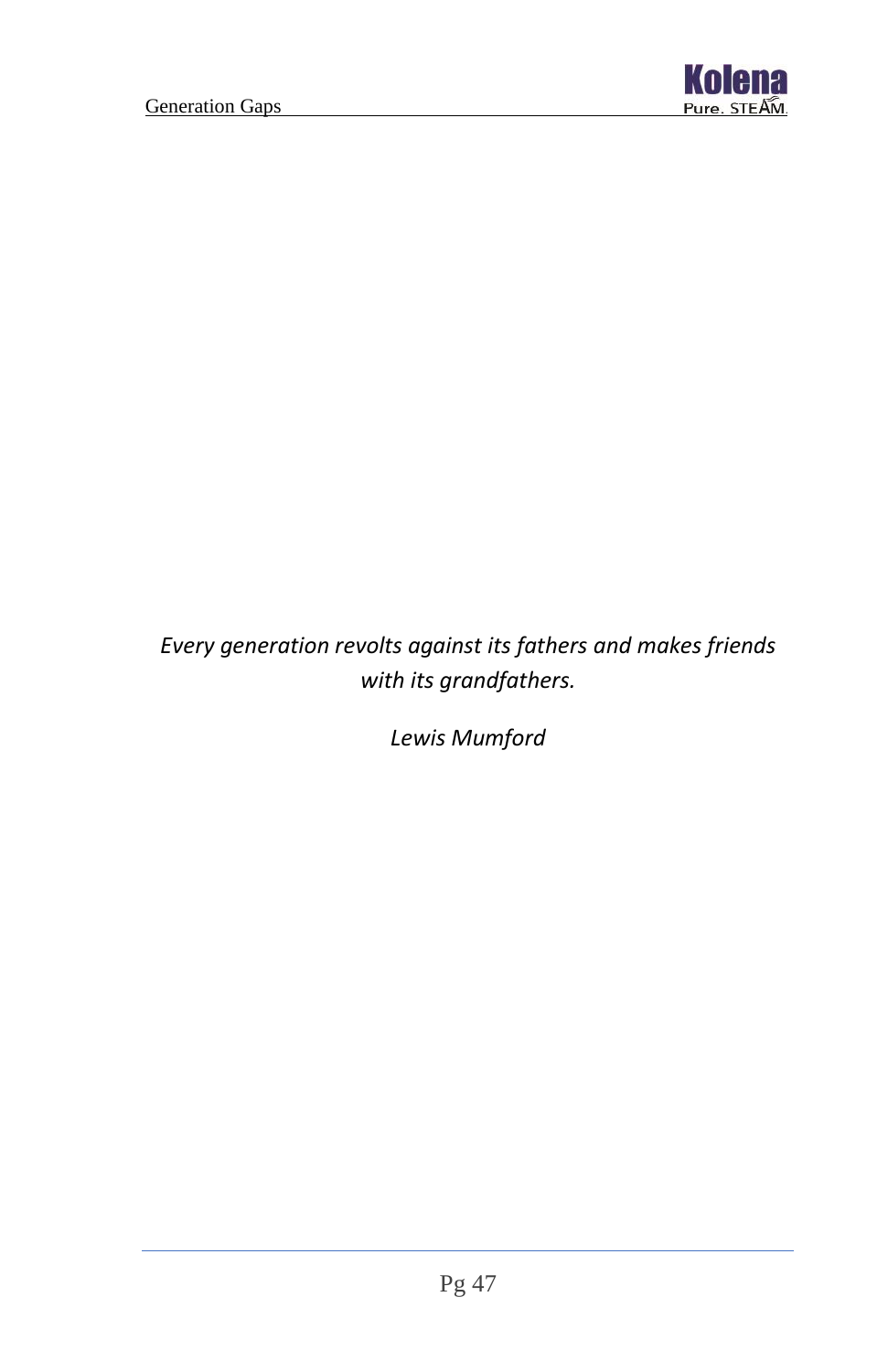

# <span id="page-48-0"></span>**Chapter Eight: Conflict Management (I)**

Conflict is normal in the workplace, but it could happen more often between two people of opposing generations. Understanding how to manage conflict across the generations will help to reduce the confrontation and perhaps avoid them in the future.

This chapter will teach you the following:

- Younger bosses managing older workers
- Avoid turnover with a retention plan
- Breaking down the stereotypes

Let us begin with our first topic of younger bosses managing older workers.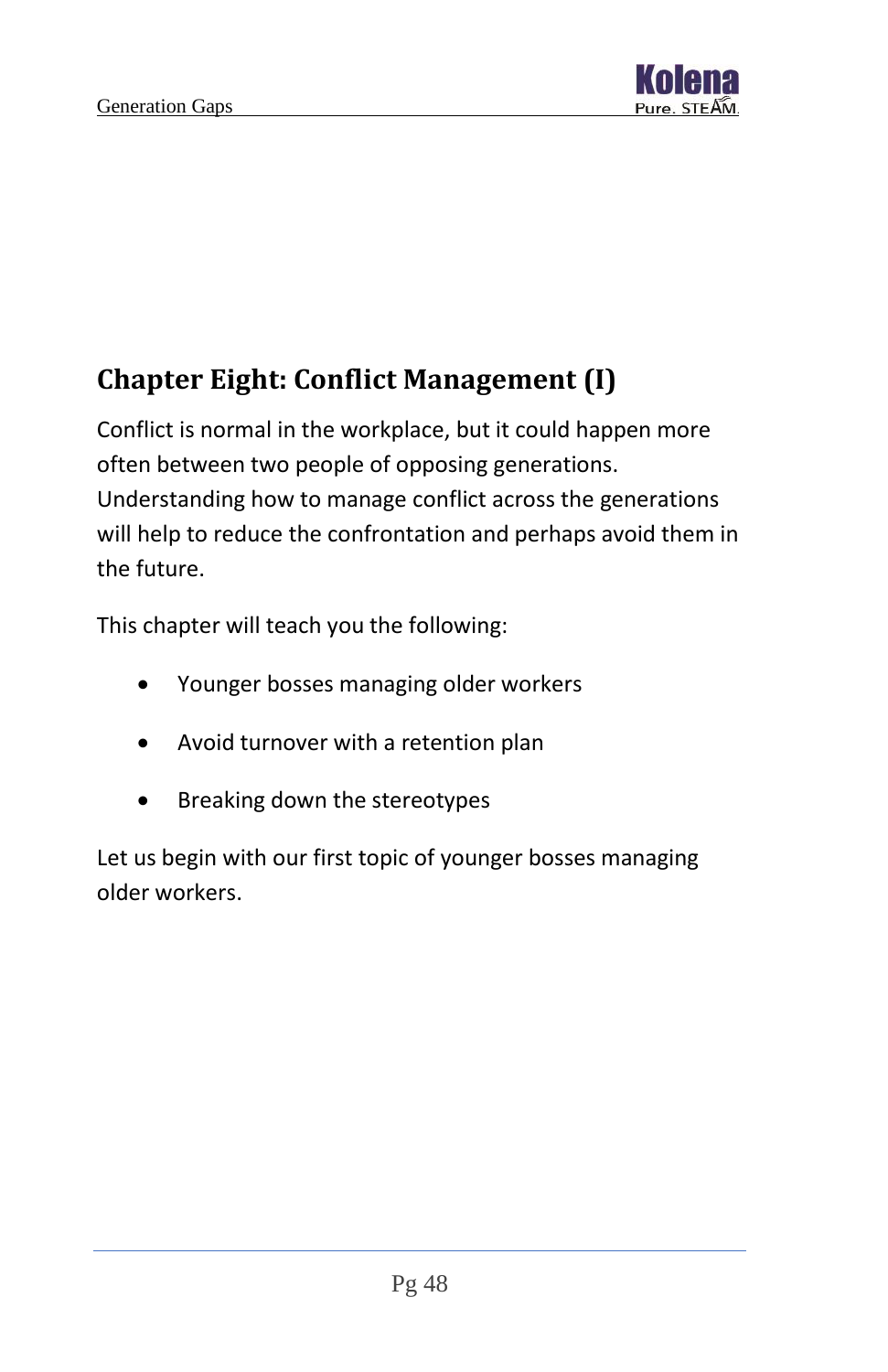

#### **Younger Bosses Managing Older Workers**

Managing older employees could be a source for conflict. Older employers may feel they should be in charge or that you lack experience. The key to avoiding conflict with an older employee is to demonstrate respect and showing them that they are valued.

Use the **ACE** technique in avoiding conflict with your older employees. ACE stands for the following process:

- **Acknowledge** your older employee's experience and the value they bring to the team. Older employees may feel as if they are no longer valuable because of their age. Show them you value them by reflecting on their achievements and contributions to the team.
- **Caring** for your older employee comes in many ways. Become interested with their personal life or hobbies. Take note of special things that took place in their lives. Show interest in their family and listen to them when they talk and mirror back what they have said to show you were listening.
- **Exchange** ideas and ask for input from your older employees on issues and demonstrate that you value their opinions and solutions. Implement good ideas and give them recognition. When you implement their ideas, your older employee will be more willing to take in your ideas. Create a give-and-take environment between you and your older employee.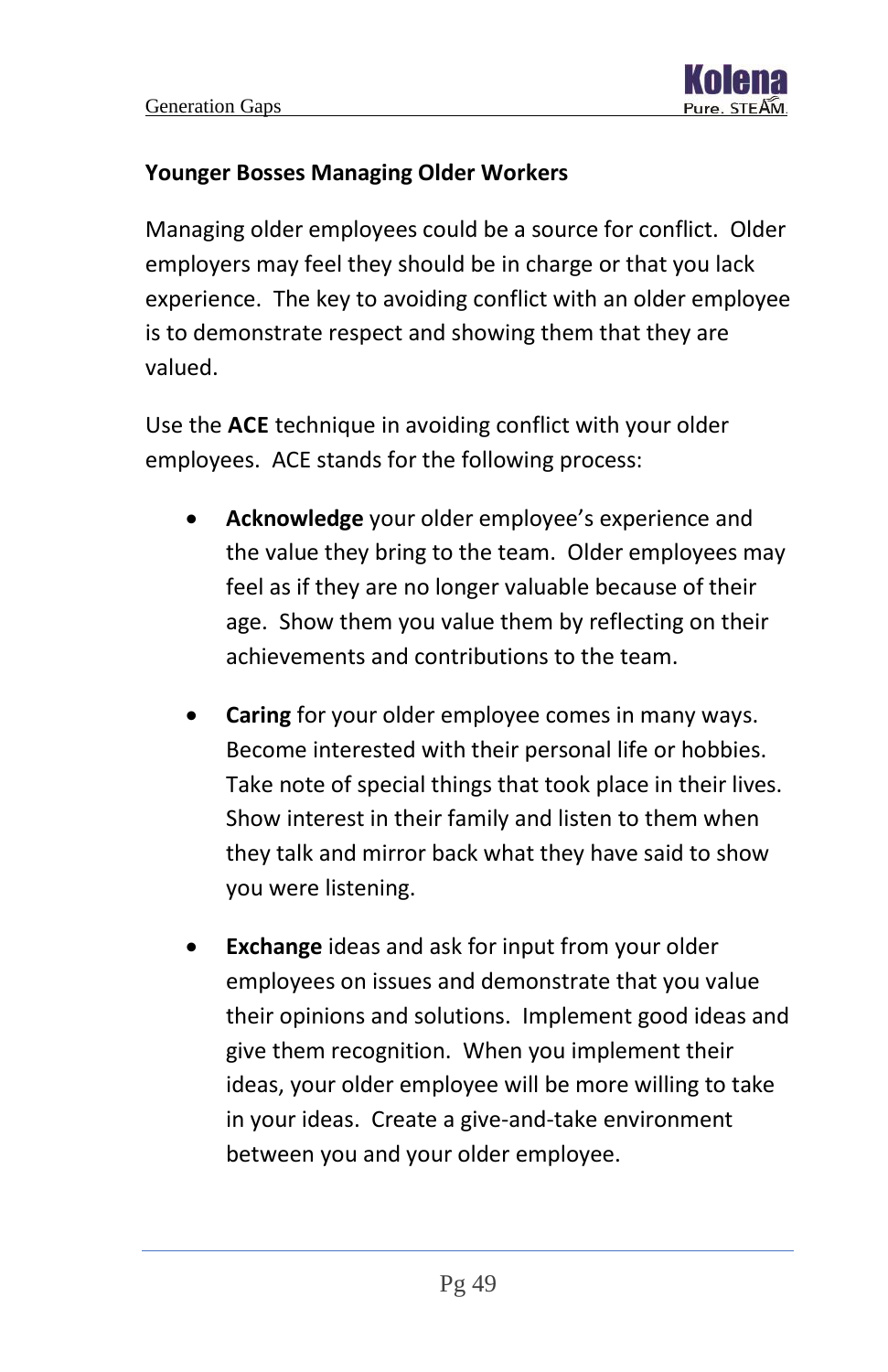

#### **Avoid Turnovers with a Retention Plan**

Avoiding turnover is easier when you are prepared. If you let turnover surprise you, then you are not paying attention to your environment. Whenever you are speaking with your employees, always attempt to gauge their level of engagement with their job and try to determine any issues before it is too late.

A retention plan should be made for each of your employees. You can make it as specific or general based on your needs. Here are some things to consider when creating a retention plan for your employees based on generational traits:

- Determine what values this person has based on their generational trait. Think of things that could be a motivating factor like schedule flexibility, incentives and recognition.
- Prepare several focused questions that may lead to underlying issues. For example, you may ask questions about the reasons why they are dissatisfied with their job. Be frank with your employees and tell them that you want to keep them and will set up a follow up meeting to discuss possible solutions.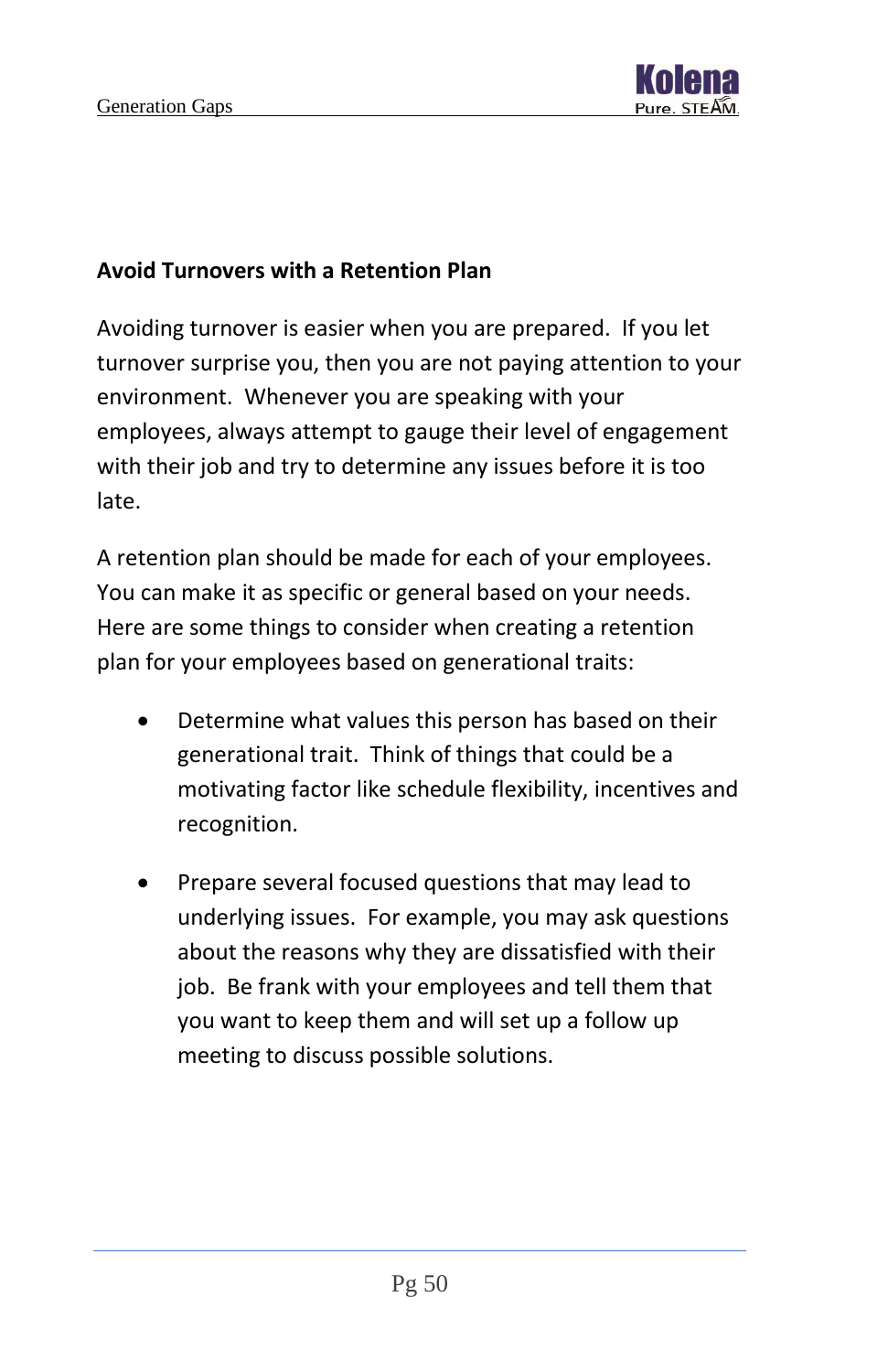

- Ask questions about their personal goals and career milestones and see how you can help them achieve them.
- Be ready to become an advocate for your employee. This means that you may need to do some research or speak with key people in human resources to help find more solutions.
- Work with your human resource contact to develop a retention plan. They can give you solutions that are aligned with your company's policies.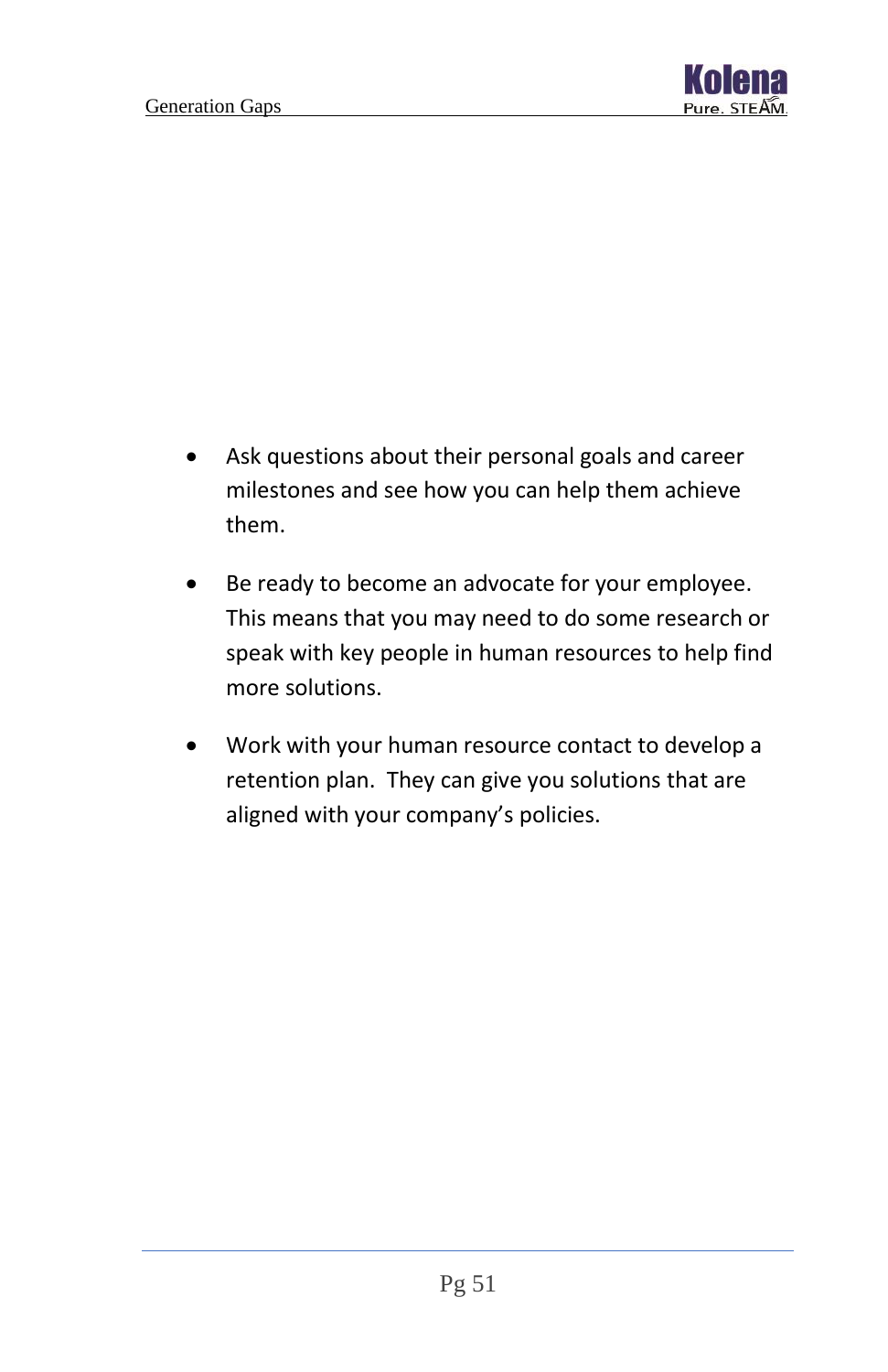

#### **Breaking Down the Stereotypes**

Stereotypes are formed when there is lack of information from the other side. Stereotypes are difficult to break because the thought process is difficult to detect. The best way to address stereotypes is to get your team involved in activities that helps build the team and places them in a situation that challenges all the participants.

For example, you can have your team take on a project that you team never done before. Perhaps you can engage your team with a friendly competition with another group of department where the focus is on the team.

Many activities can challenge your team. When your team is challenged, their best traits will come through. You may encounter resistance at first, but your job is to coach them through it.

Once you are done with your activity, hold a debrief meeting to spotlight the team and their achievement. Share commonalities that span the entire team. Finally, relate those commonalities to work related activities like project work, etc.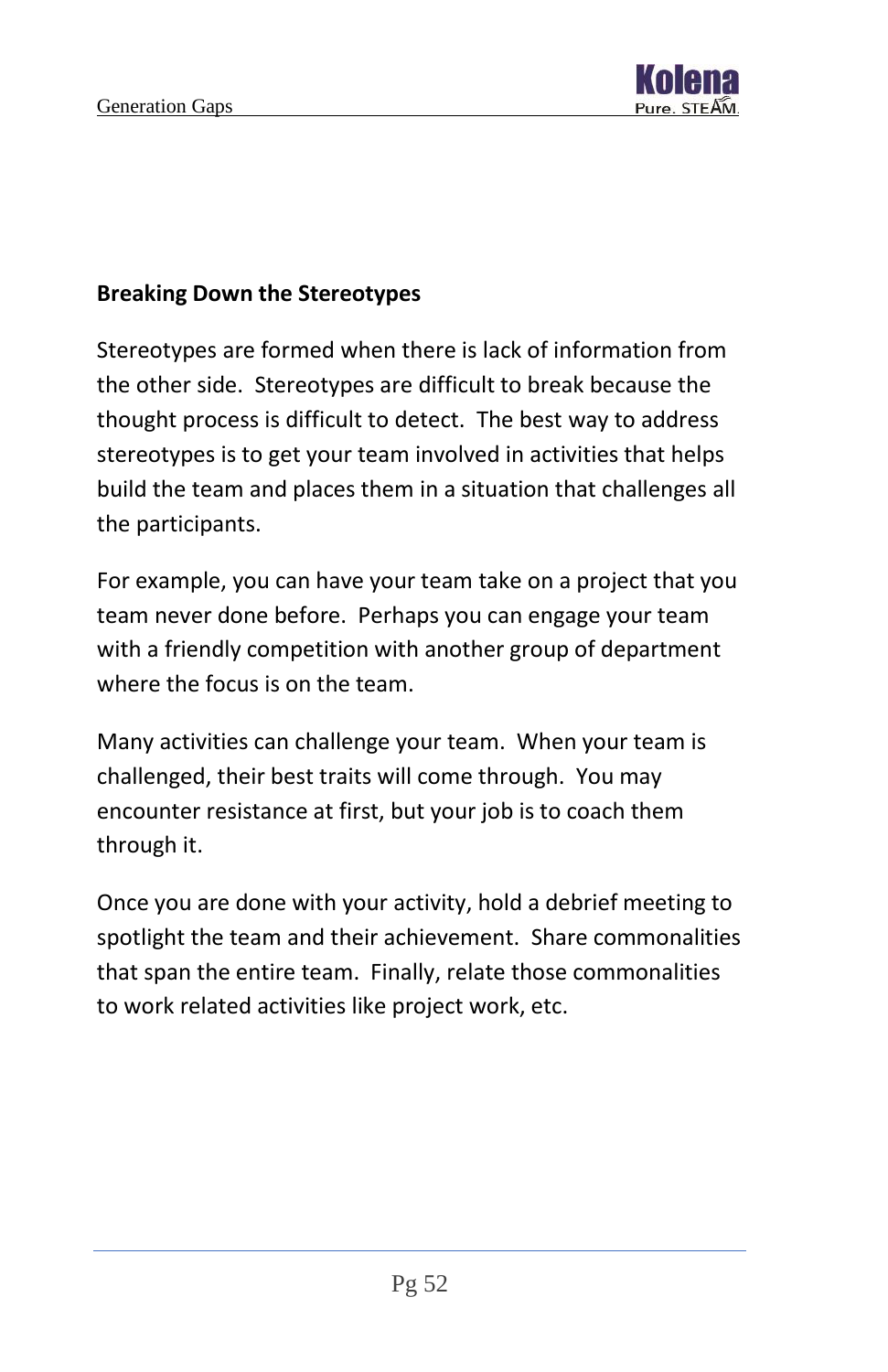

#### **Practical Illustration**

Carlos, a young manager in his twenties, found himself thinking about Sandy, one of his lower-level employees. She was a good worker, who was in her late 50's. Lately, Sandy had seemed distant. She crossed her arms, frowned, and avoided group meetings.

Carlos stopped by and addressed this concern with Sandy. Sandy immediately said, "I guess I didn't know how to say it, but I've been feeling bored with my work duties here. I'm not sure exactly what I'm working towards, besides just another day that's the same as the last one."

Carlos said, "Let's work on a plan to help you first identify and then reach your work goals. For example, ideally, where do you see yourself in five years?"

Once Carlos understood that Sandy needed a new challenge, they worked together well. Carlos then went on to build retention plans for all his employees.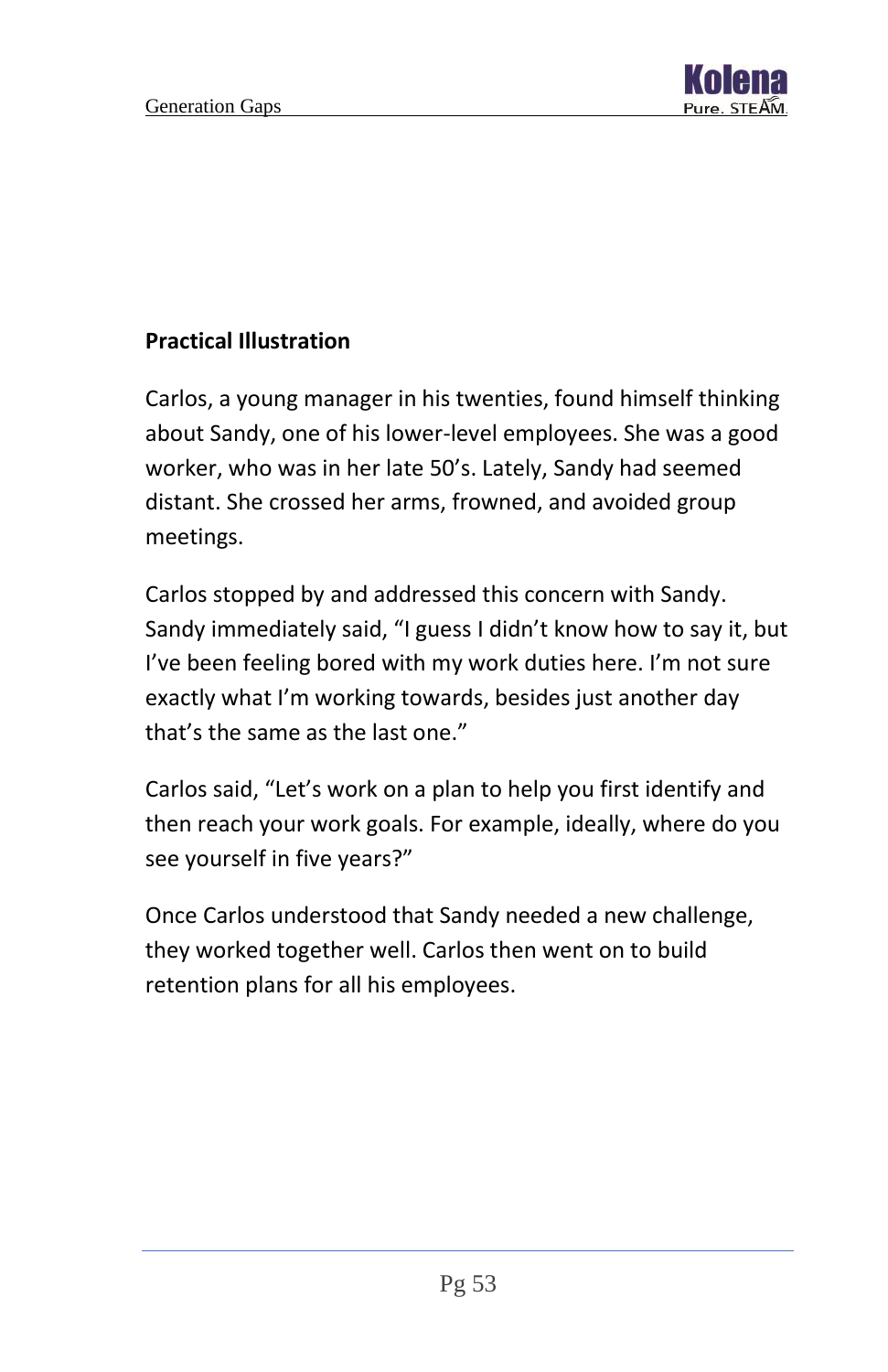

*Struggle is a never-ending process. Freedom is never really won; you earn it and win it in every generation.*

*Anonymous*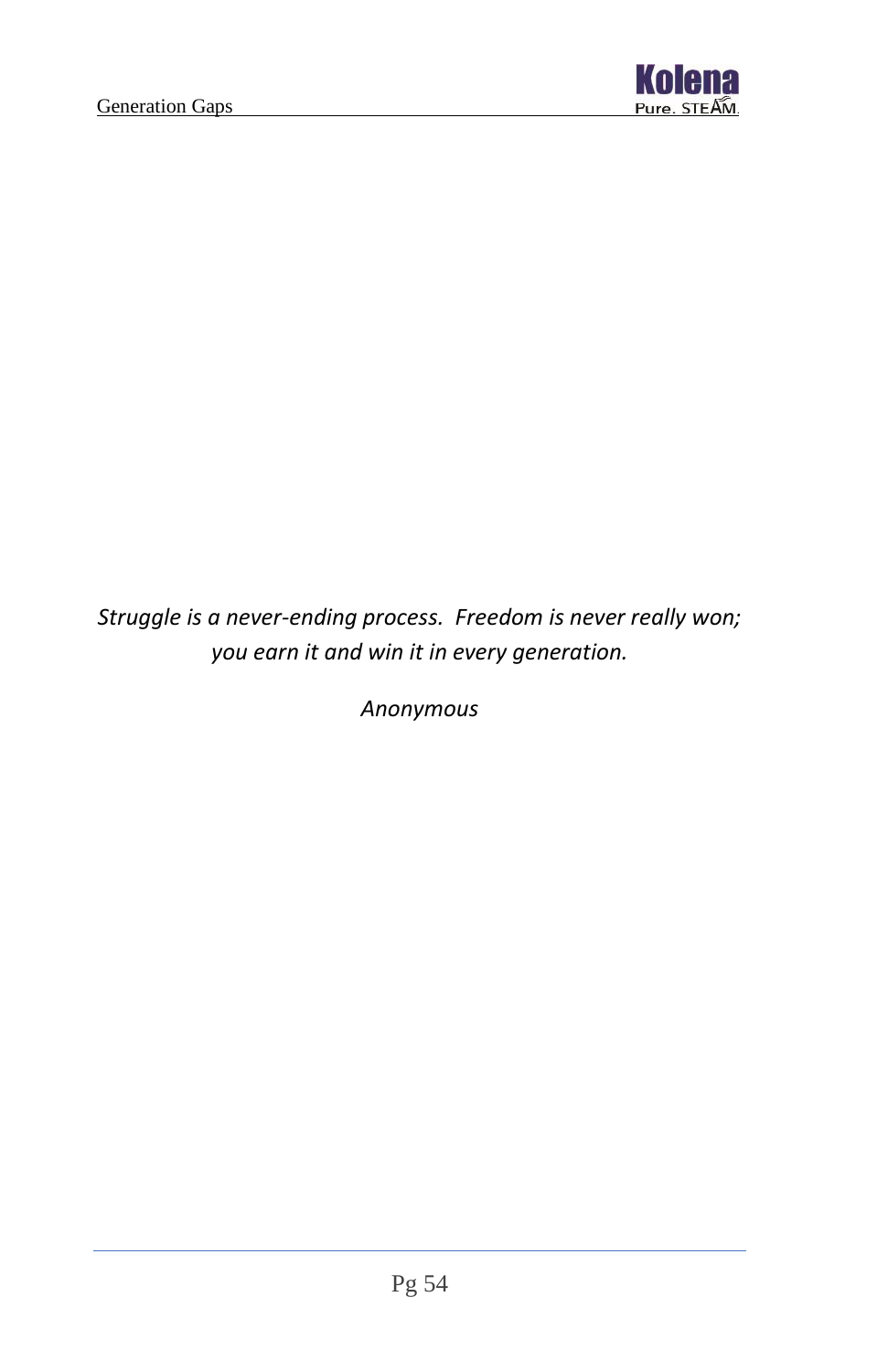

# <span id="page-55-0"></span>**Chapter Nine: Conflict Management (II)**

This chapter continues on the topic of conflict management across the generations. You will learn the following over the next few sections:

- Embrace the hot zone
- Treat each other as a peer
- Create a succession plan

#### **Embrace the Hot Zone**

When dealing with generation gap issues, there is a hot zone that you must recognize and address. The hot zone is an area you know there is conflict. It could be between two employees or groups within your team.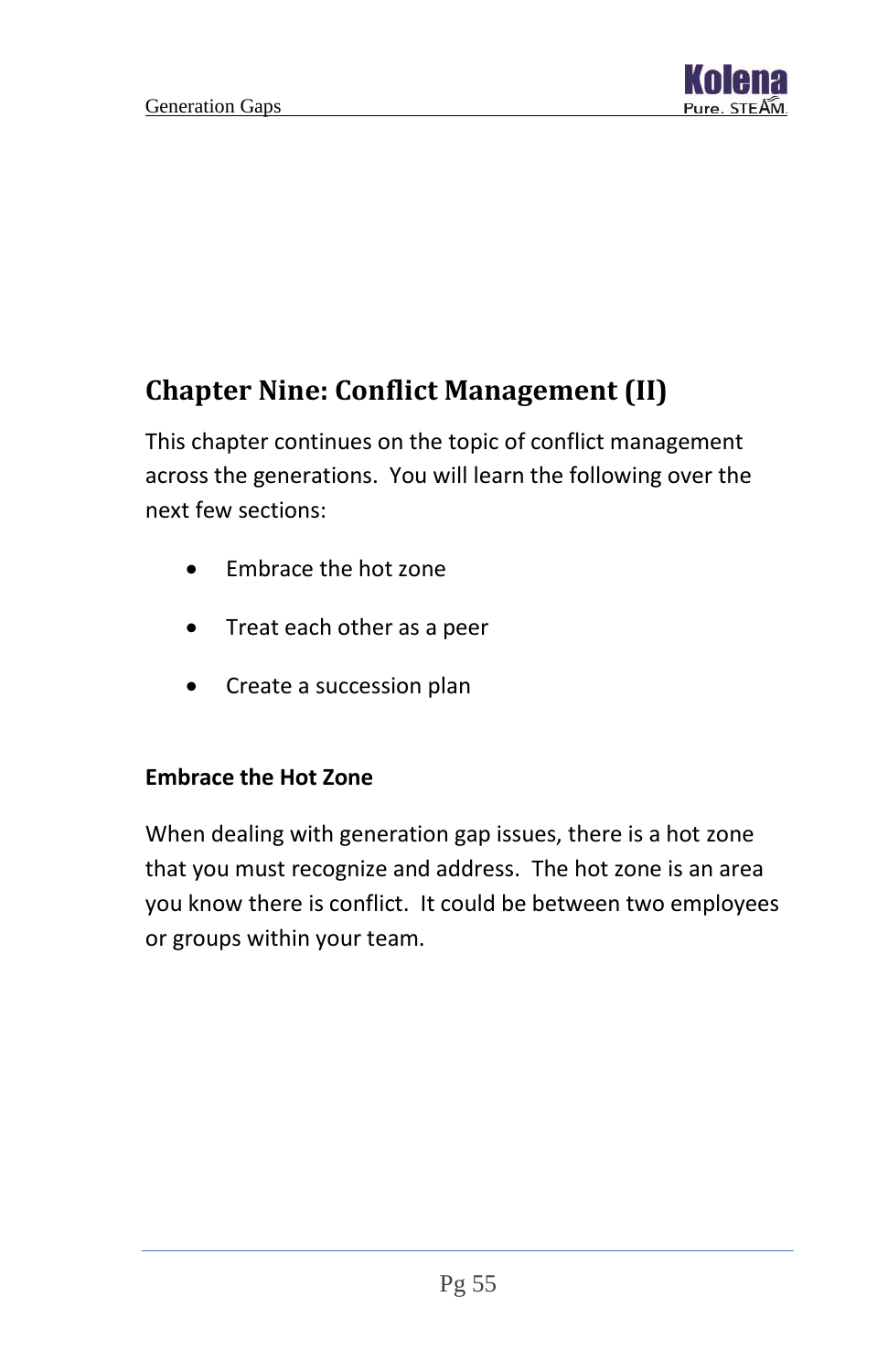

Take a moment and jot some of these ideas down:

- First, you must acknowledge the hot zone exists. Ignoring it could result to more widespread hot zones.
- Next, you should engage the hot zone as soon as possible and provide feedback to all the parties involved.
- Set expectations with your employees on how to handle future conflicts.
- Hold one-on-one coaching with each employee involved in the hot zone and have him or her come up with ideas on how to make things better avoiding hot zone issues.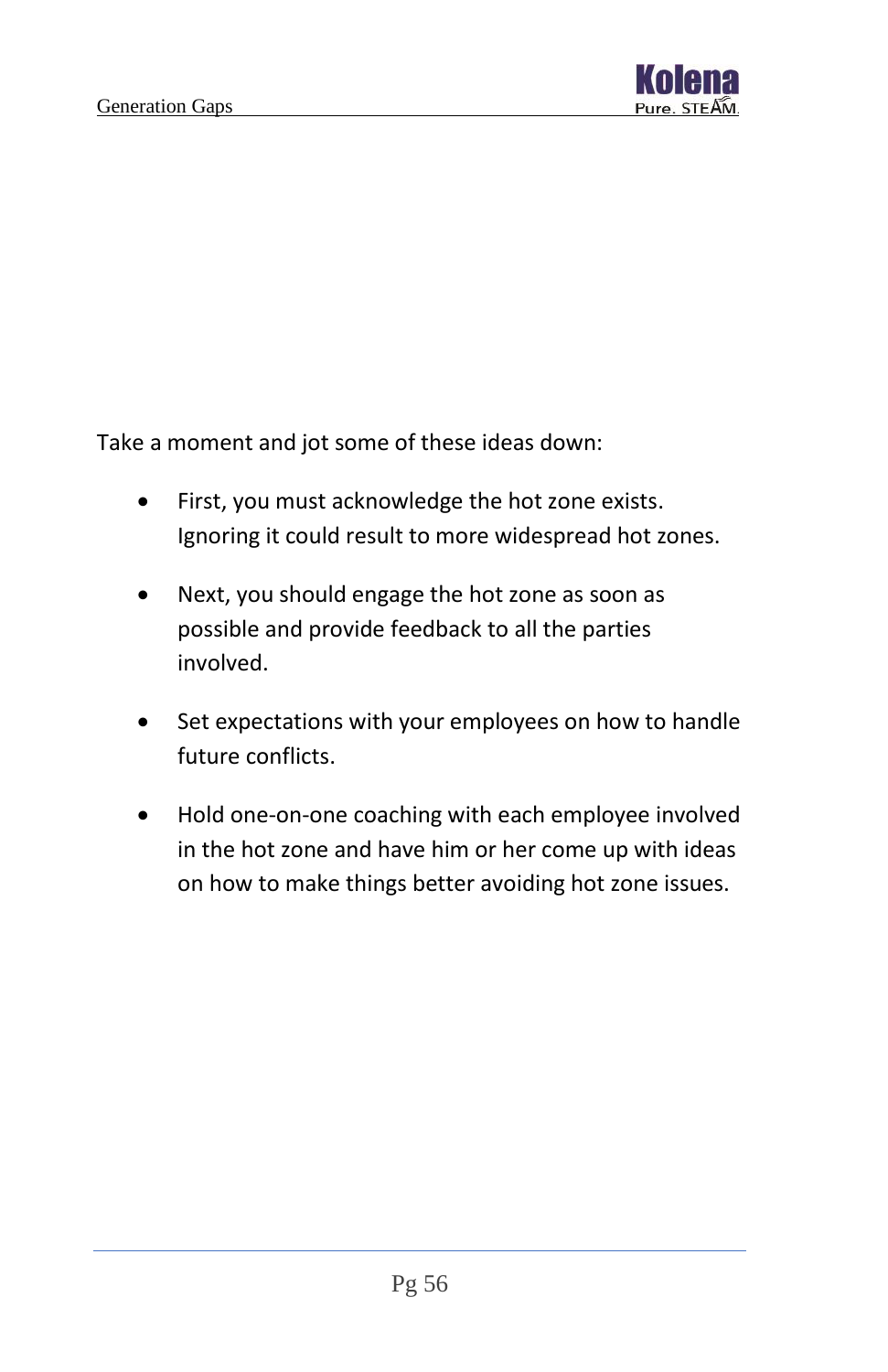

#### **Treat Each Other as a Peer**

Treating each other as peers requires some key behaviors that demonstrate this characteristic. It is not enough to tell your employees to treat each other as peers. They need a guideline and coaching in order to achieve this.

The **CARE** model is a good way to start this process and they should be coached at the individual level. **CARE** stands for the following behaviors:

- **Collaborate.** Your team should be exposed to an environment where ideas are exchanged and at times challenged. Set ground rules in your meetings on how to handle disagreements. Encourage other points of view. Make sure all participants are involved. Be fair in your assessments and use objective means to determine the best ideas.
- **Acknowledge.** Teach your team to acknowledge each other's value. In addition, teach them how to deliver the feedback. Do not assume they know how to do this. Remember that feedback is behavior-based.
- **Respect.** Teach your team how to show respect to each other by using proper greetings and posture towards each other. Set the expectation that derogatory remarks about age are not tolerated by anyone.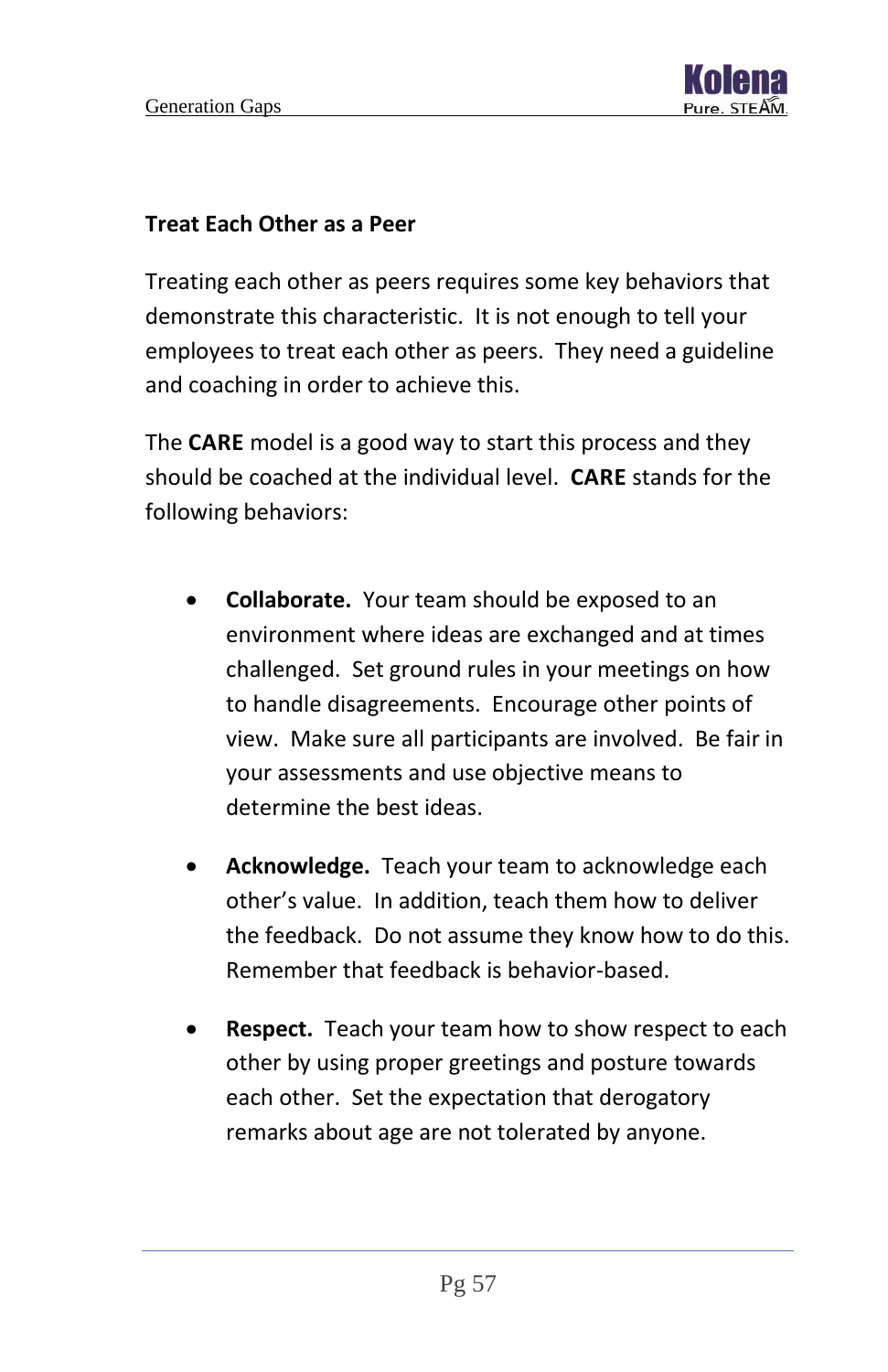

**Equal.** Teach your team that all members of the team are equal in value and contribution they bring. Age is not a factor.

#### **Create a Succession Plan**

A succession plan is a map of the career path for your employee. When you create a succession plan, you give that employee something to focus on in terms of a career goal. When they are focused on a plan, they will be less susceptible to conflict because they are doing what it takes to achieve the goals of this plan.

Building a succession plan takes time. It requires you to know the personal goals of your employee and their gaps. You also have to be committed to their succession plan. If you do not show commitment, your employee will disengage and may become frustrated and confrontational.

Here are some tips to creating a succession plan:

- Determine a clear career goal
- Make sure it is a real goal
- Make sure it is attainable
- Make sure it is time driven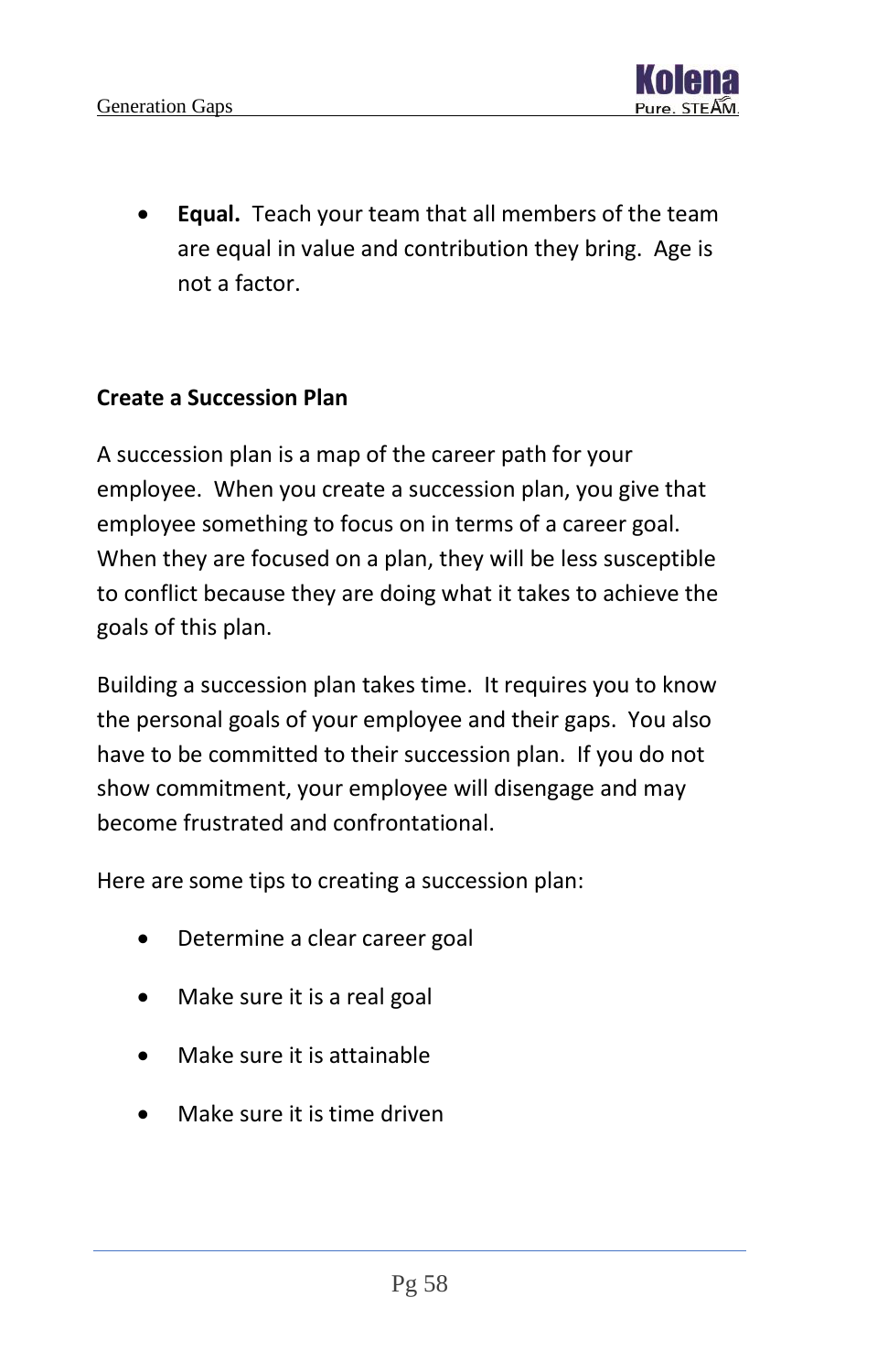

- Consult with your human resources department to determine what their requirements are
- Consult with the head of the department if the career path takes them to another area
- Determine any educational requirements and provide guidance
- Set up a mentor program with someone currently doing what they want to achieve
- Track their progress
- Meet with them periodically to specifically discuss their progress on their succession plan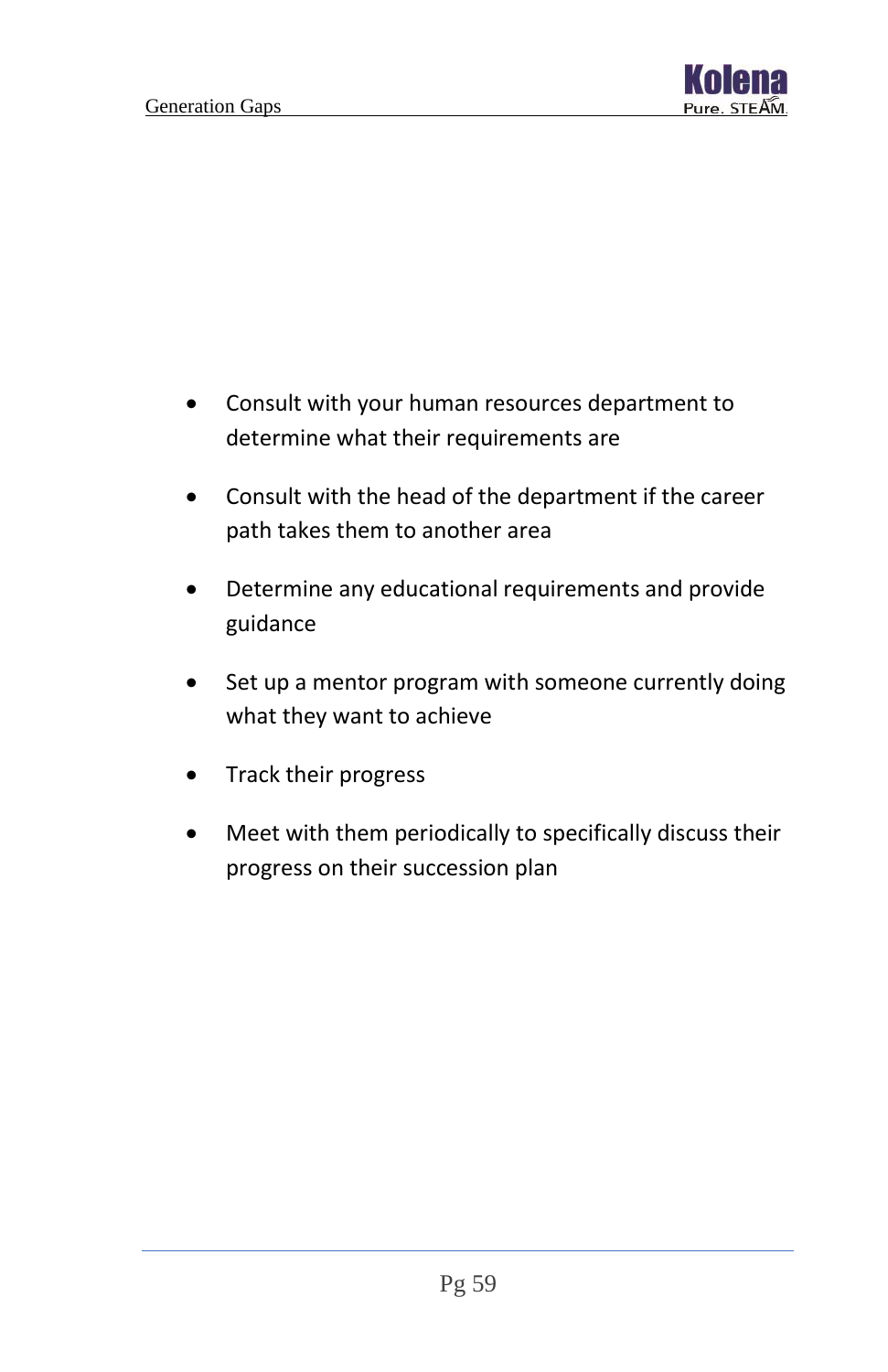

#### **Practical Illustration**

Juanita called Caleb, one of her younger employees, into her office for a one-on-one talk. He had seemed hostile lately, especially towards Nancy, one of their older workers. Juanita said, "It seems as if you're angry with Nancy in office meetings from the way you raise your voice at her."

Caleb said, "She's always talking over top of me. Every idea I give, she comes up with a reason why it won't work. I know she's been here a long time, but I have good ideas, too. She should hear them out."

Juanita listened and said, "I understand where you're coming from. Have you tried addressing this with her directly in a calm, professional way?"

Juanita coached Caleb to talk to Nancy about his issue. Later, she then worked on ways that she could help create an environment in their office where her employees treated each other as peers.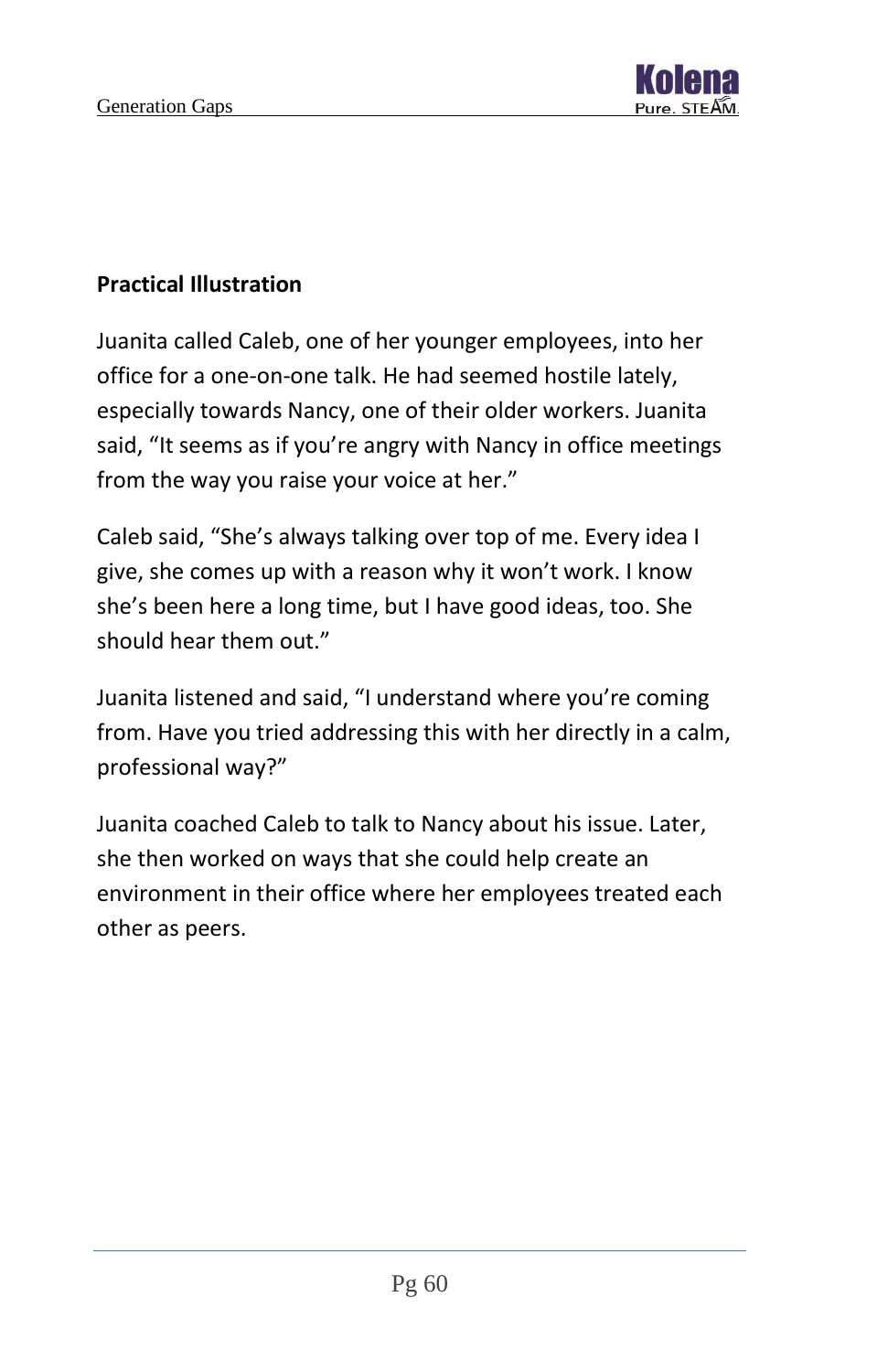

## *Parents who wonder where the younger generation is going should remember where it came from.*

*Sam Ewing*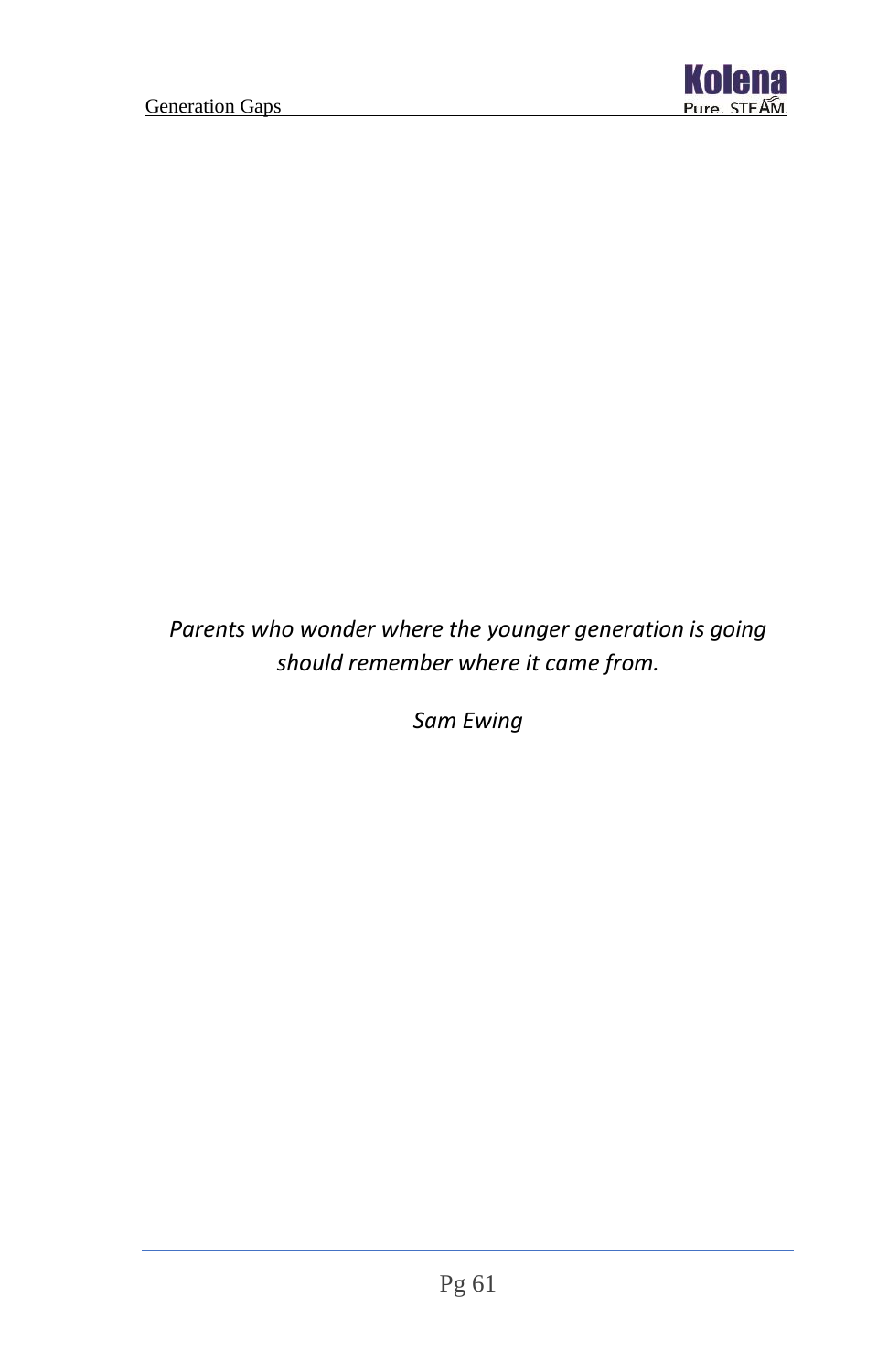

## <span id="page-62-0"></span>**Chapter Ten: The Power of 4**

Leveraging the best of all the generations at work could result in benefits that help your workplace become a better place work. Each generation brings unique traits that can complement the other generations. In this chapter, you are going to learn the following on leveraging the power of the four generations present at the workplace:

- Benefits of generation gaps
- How to learn from each other
- Embracing the unfamiliar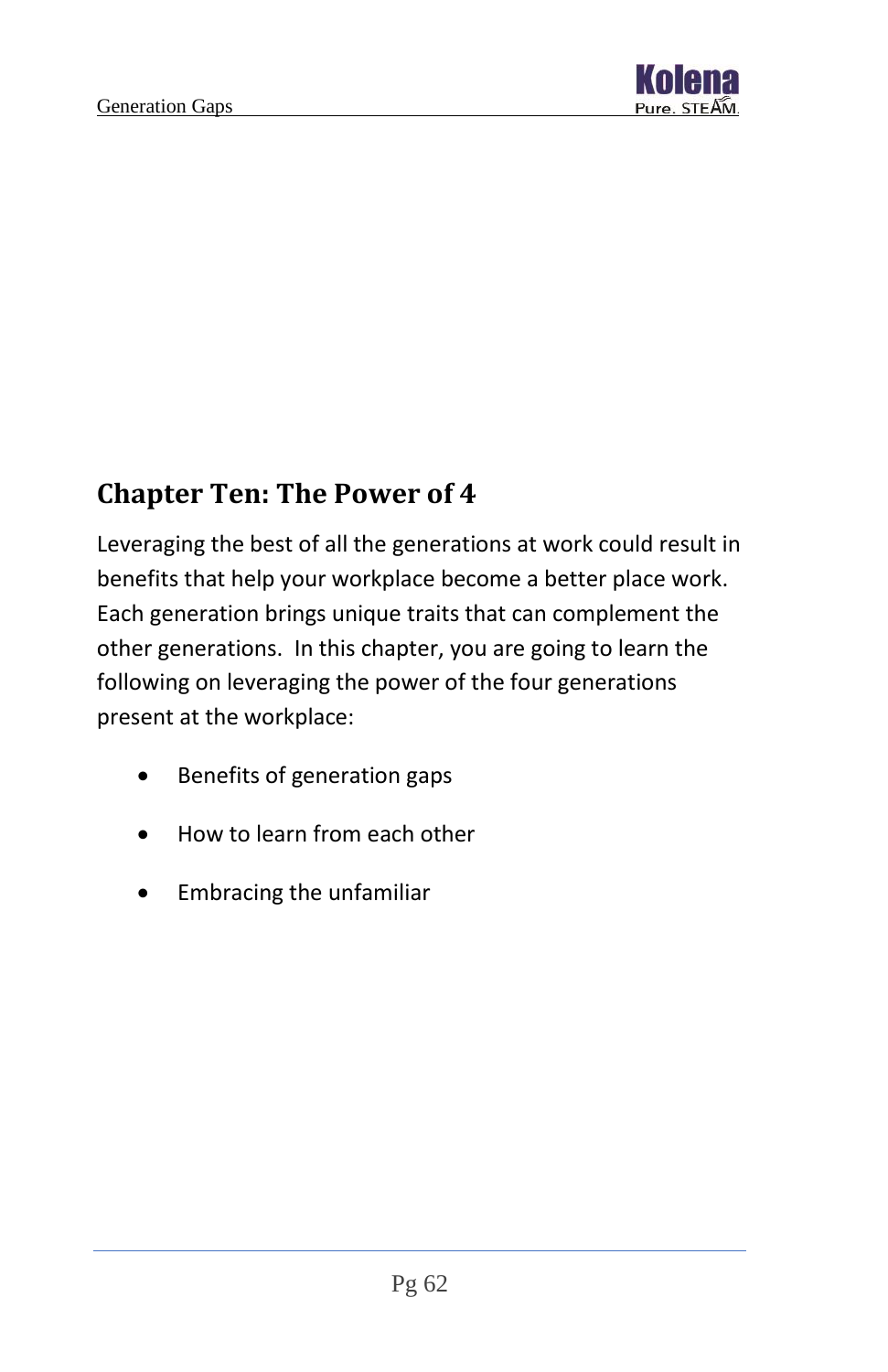

#### **Benefits of Generation Gaps**

Having various generations at the workplace gives you access to varying perspectives and ideas. You should avoid discounting the value of a particular generation. Here are some benefits to having multiple generations at work:

- You gain a good perspective of the external culture
- You can generate more ideas based on varying experiences
- The older generation can help the younger generation refine their social skills
- The younger generation can help the older learn how to leverage technology
- Create a mentoring environment

Keep in mind that whenever you have access to different views, ideas and way of doing things, you have a source of knowledge that is profound and leveraged for the organization's benefit.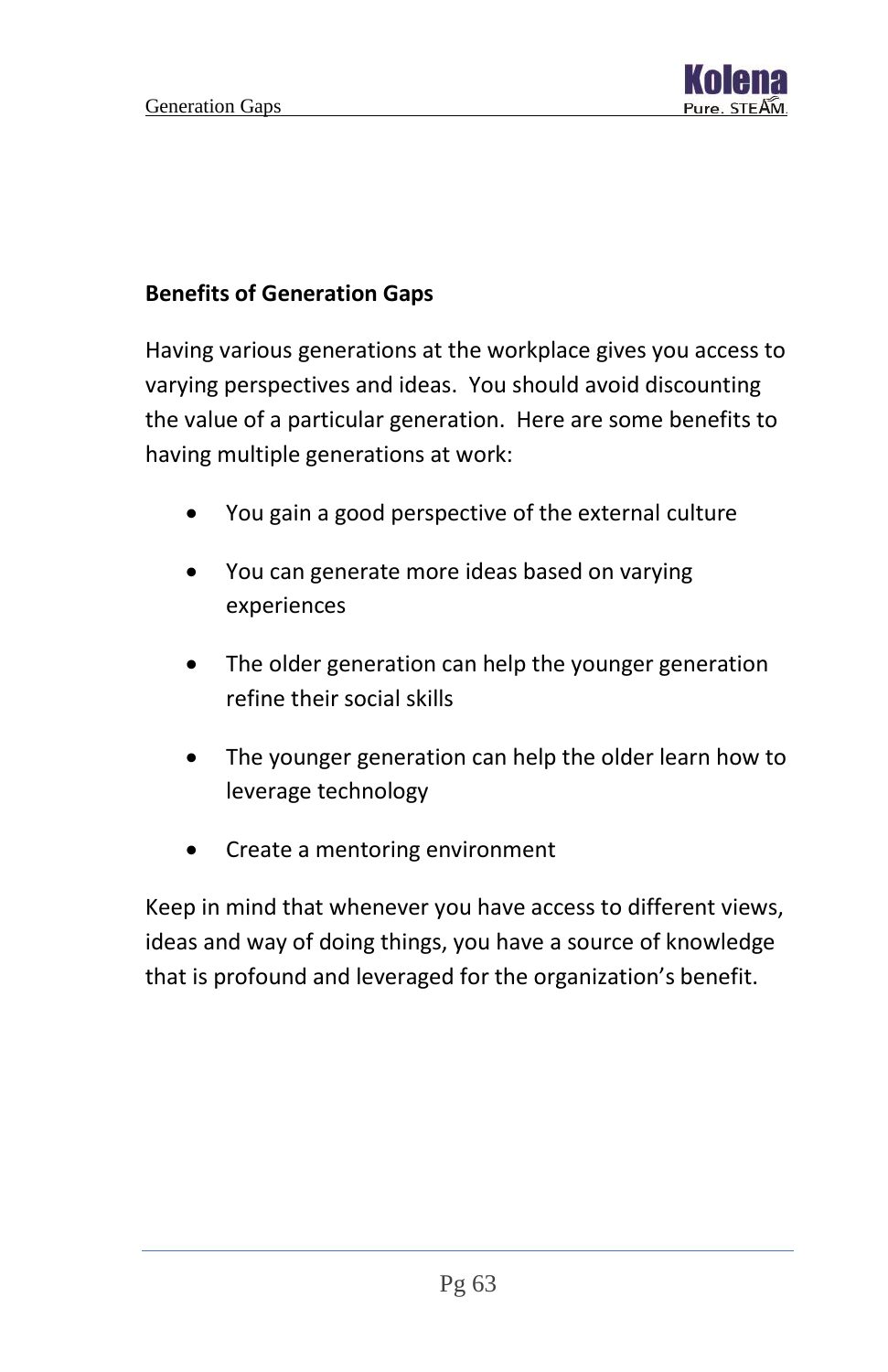

#### **How to Learn from Each Other**

Learning from each other is possible if you create the environment. In order to achieve this, you must create the opportunities for learning to take place, make it a safe environment, and tie it to a team-building goal.

The **FIT** model for meetings is a helpful way to create a learning environment in your meetings. **FIT** stands for the following:

- **Frequent**—make sure your team meets frequently in a team-meeting environment. It can be once a month, once a week, etc. Having your team together in a group will help them engage each other, communicate, and dialogue. This is essential to any learning environment.
- **Informal**—make your meeting less formal. This way everyone puts down his or her guard. Use an icebreaker activity or energizer. Making your meeting informal will allow your employees to share and learn. When it is formal, you will get very little interaction.
- **Team building**—make your meetings about team building. Topics like updates, reports, etc., are best delivered by other means like email in a presentation. When your team gets together, celebrate achievements and discuss what went well and how they can do things better the next time. Also, bring in some new information to learn. Make it a mini training session. Create projects for them to accomplish in the meeting.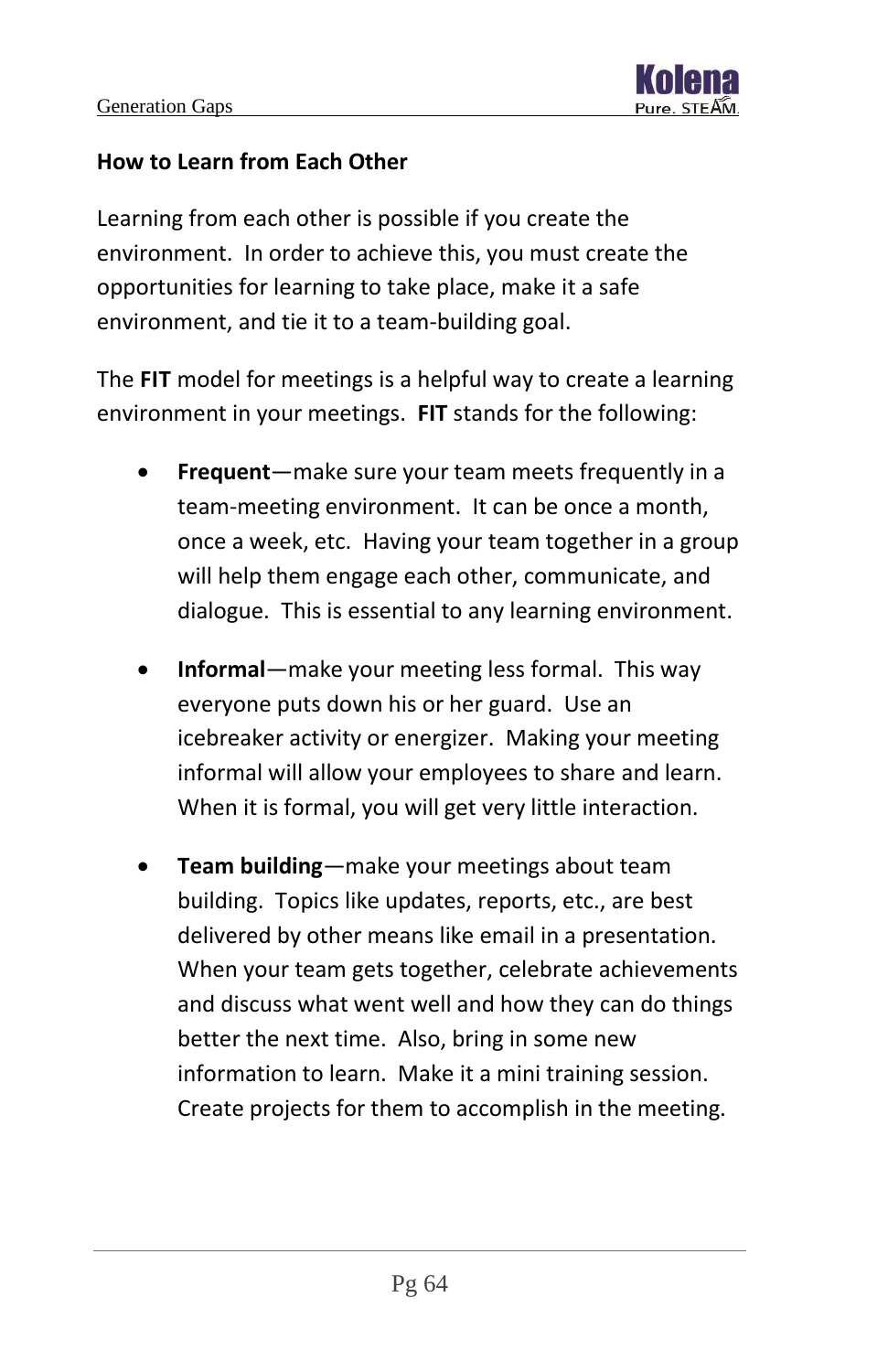#### **Embracing the Unfamiliar**

Embracing the unfamiliar is something you need to do and help your team learn. It is easy to dismiss the unfamiliar, but that sends the wrong message to your team. Model the behavior by using the **LEAD** model.

**LEAD** stands for the following behaviors:

- **Look for unfamiliar things in the workplace**. Be on the lookout for new ideas, attitudes, trends, etc. in the workplace you can investigate and learn more on the topic.
- **Engage it immediately.** When you identify an unfamiliar concept or idea, embrace it immediately. Ask questions about it and take notes.
- **Acquire more knowledge on the topic.** Research the topic and learn more about it. Look for reasons why this is valuable and why one should adopt it.
- **Disseminate the knowledge to the rest of the team.**  Once you gather the information, share it with your team in your meetings. Gain input on perspectives and tell them how this information helps you.
- If you want to have your employees embrace the unfamiliar, you must lead the way with your own actions and behaviors. Model the behavior you want them to adopt. They will follow you if you do.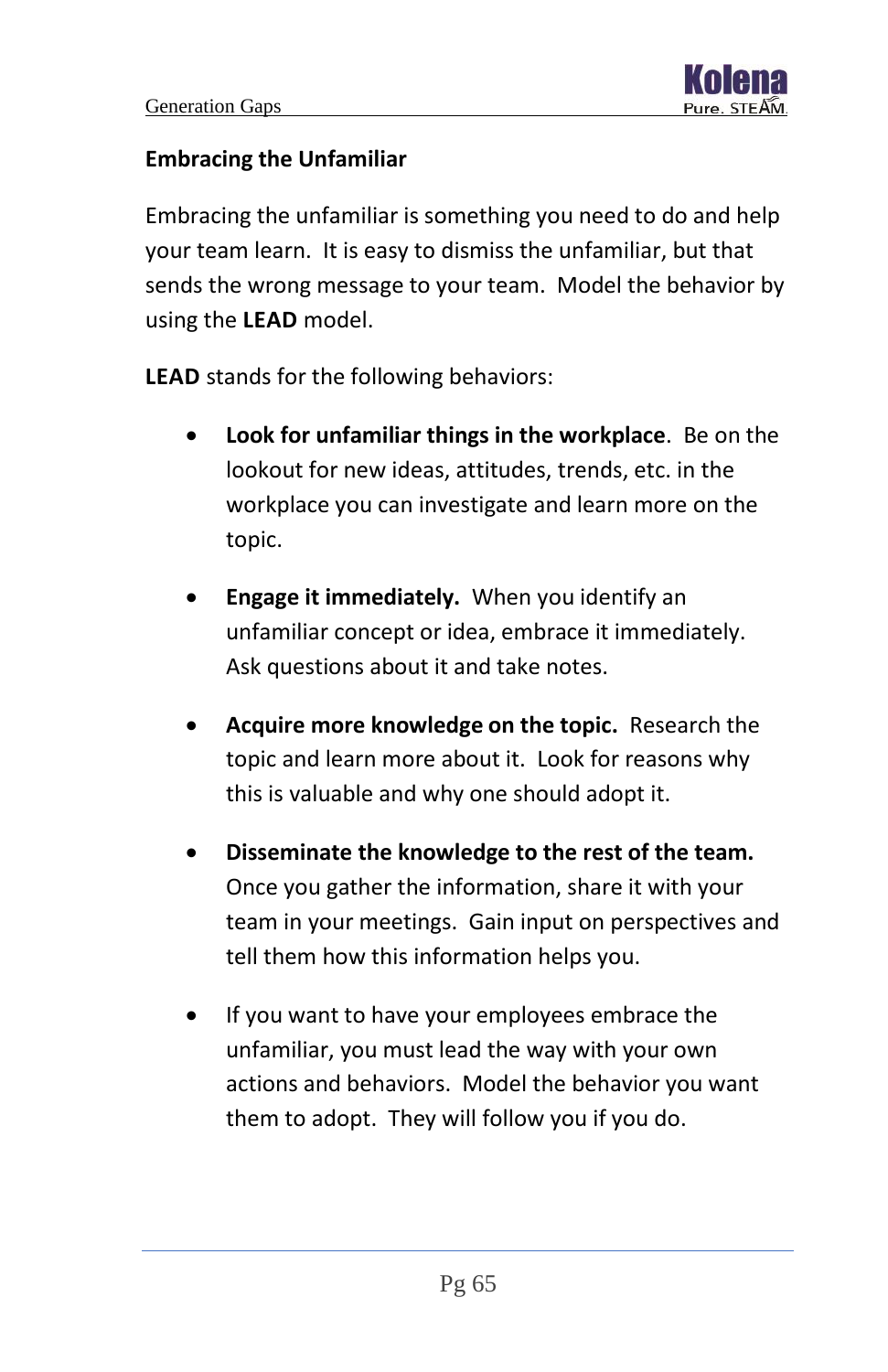

#### **Practical Illustration**

Donald sat with Chris at lunch. Chris helped Donald with his technological skills, and in working together, the two had become friends; even though they were from different generations. Donald wanted to reciprocate the help so he asked him, "Hey, Chris. What's the deal with you and Michelle? You seem to disappear whenever she comes around."

Chris said, "She never has anything positive to say. It's all negative. It makes me feel unappreciated."

"Well, have you tried talking with her about it?"

Chris said, "No, I don't want to make things worse. It's better if I just avoid her."

Donald said, "Sometimes face-to-face talks get a lot done. If you were going to talk to her, what would you want to say?"

Donald coached Chris and they role played the difficult conversation. Later that week, Chris let him know that he addressed things directly with Michelle and that it had helped.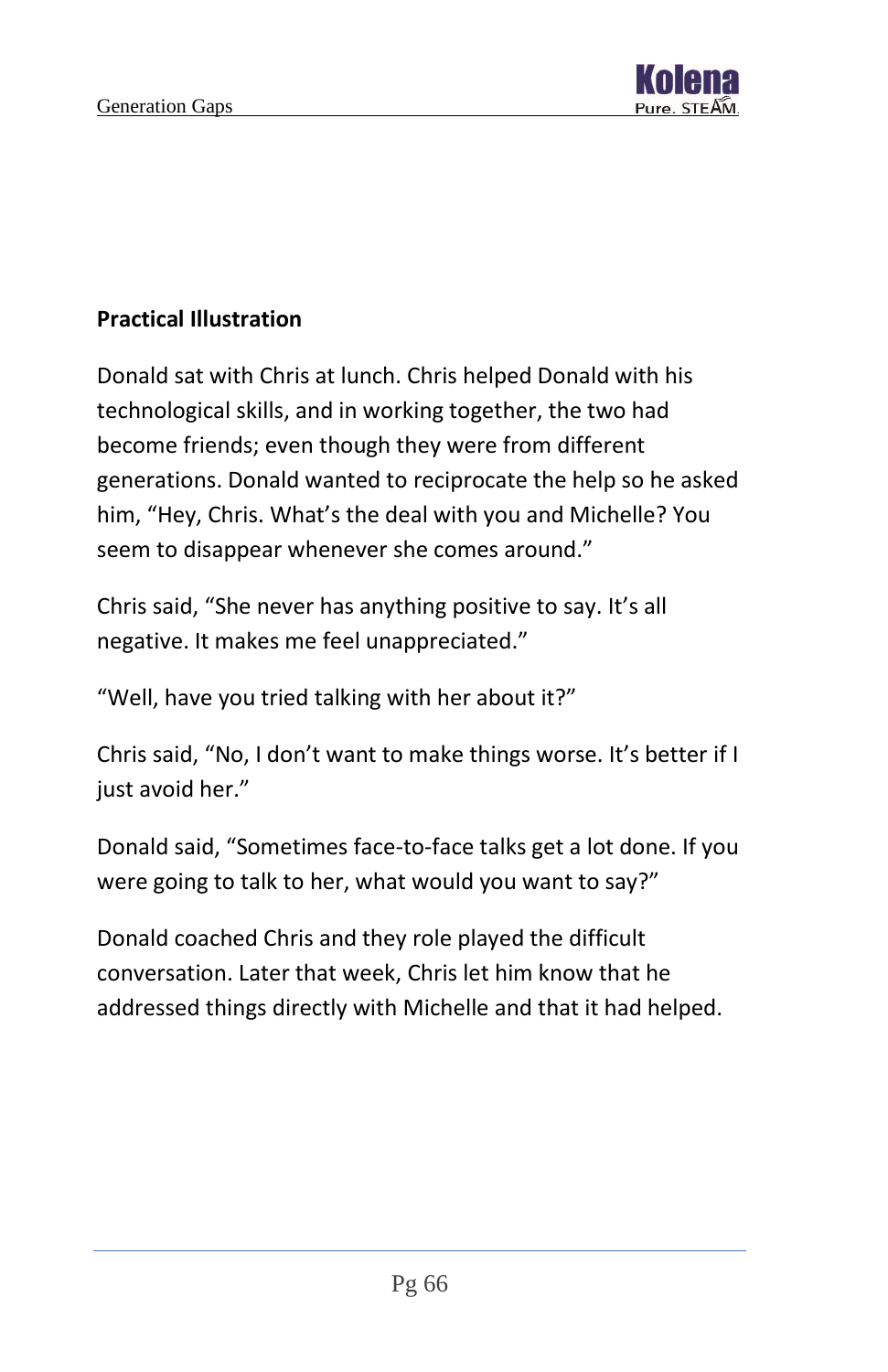

## *Education is simply the soul of society as it passes from one generation to another.*

*Gilbert K. Chesterton*